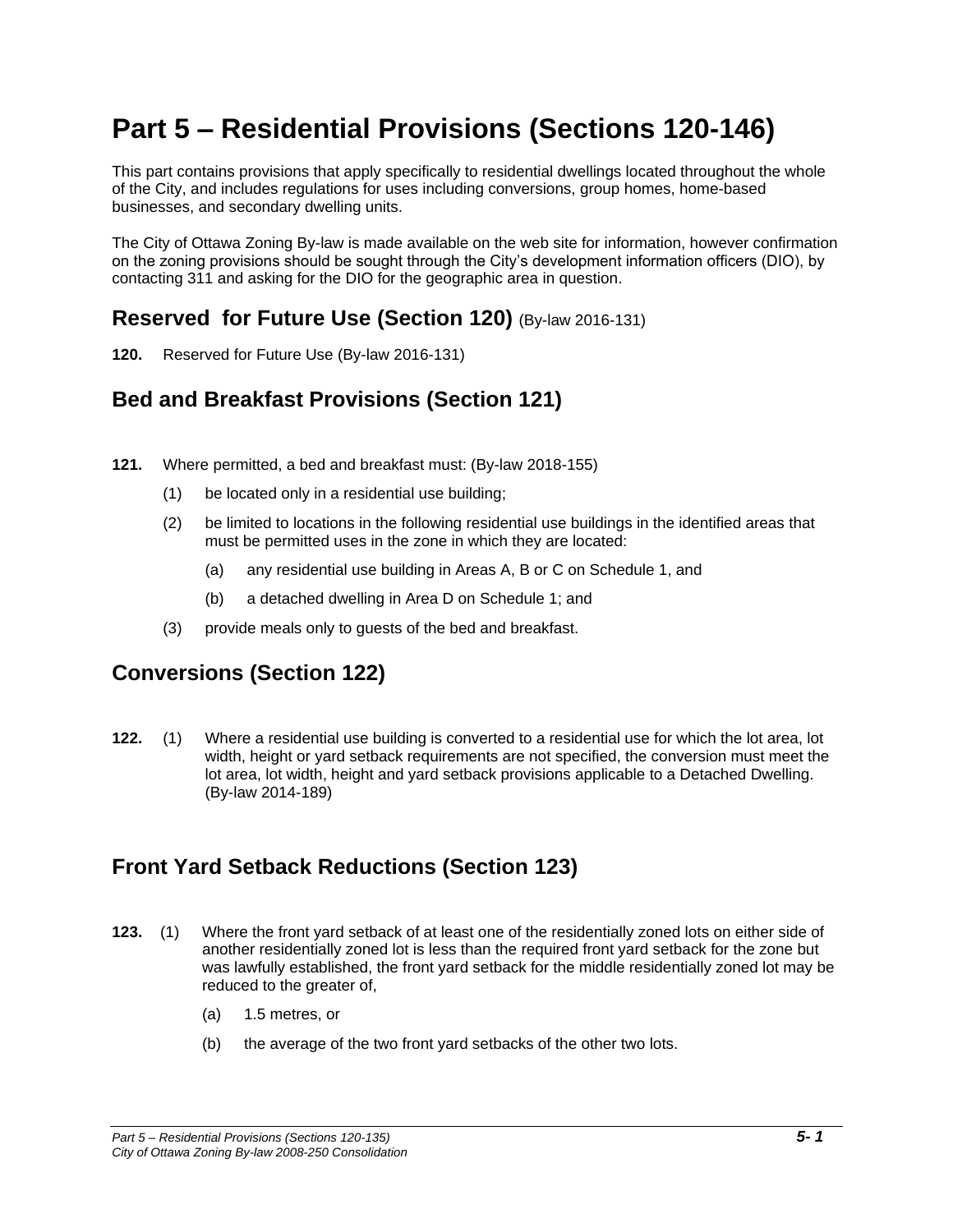- (2) Where one of the lots on either side of the middle lot mentioned in subsection (1) is vacant, and the other lot is less than the required front yard setback for the zone but was legally established, the front yard setback for the middle lot may be reduced to the greater of,
	- (a) 1.5 metres, or
	- (b) the average of the required front yard setback for the zone and the front yard setback of the lot that is not vacant.
- (3) Subsections (1) and (2) apply to both an addition to a residential building or to a new residential building on the middle lot.
- (4) Where the front yard setback of the residentially zoned lot abutting a corner lot is less than the required front yard setback for the zone, either the corner side yard setback or the front yard setback of a corner lot may be reduced to the greater of,
	- (a) 1.5 metres, or
	- (b) the front yard setback of the abutting residentially zoned lot that faces the same street, but only one of the yards abutting a street is permitted this reduced setback. (By-law 2017-148)

### **Reserved for future use (Section 124)**

**124.** Reserved for future use (By-law 2021-218)

# **Group Home Provisions (Section 125)**

- **125.** (1) Where a group home is a permitted use in a zone, in addition to the provisions of the zone in which it is located, a group home: (By-law 2008-326)
	- (a) when located in a residential zone, must be within a dwelling type permitted in that zone; (By-law 2008-326)
	- (b) section 122 applies;
	- (c) where a residential use building, located in a residential zone, is converted to a group home, the group home must occupy the whole of the building including all attached units within the residential building; and the separation distances, required under paragraphs 125 (1)(d), and (e), and subsections 125 (2) and (3) do not apply to the attached units within which the group home is located; (By-law 2017-302)
	- (d) where located within or abutting Residential, Rural Institutional, or Village Mixed-use Zones, must be separated from any other lot containing a group home, a distance of 300 metres from each property line of the lot on which the group home is located;
	- (e) where located within an RU Rural Countryside or AG Agricultural Zone:
		- (i) must be separated from any other lot zoned RU or AG containing another group home, a distance of 1000 metres from each property line of the lot on which the group home is located, and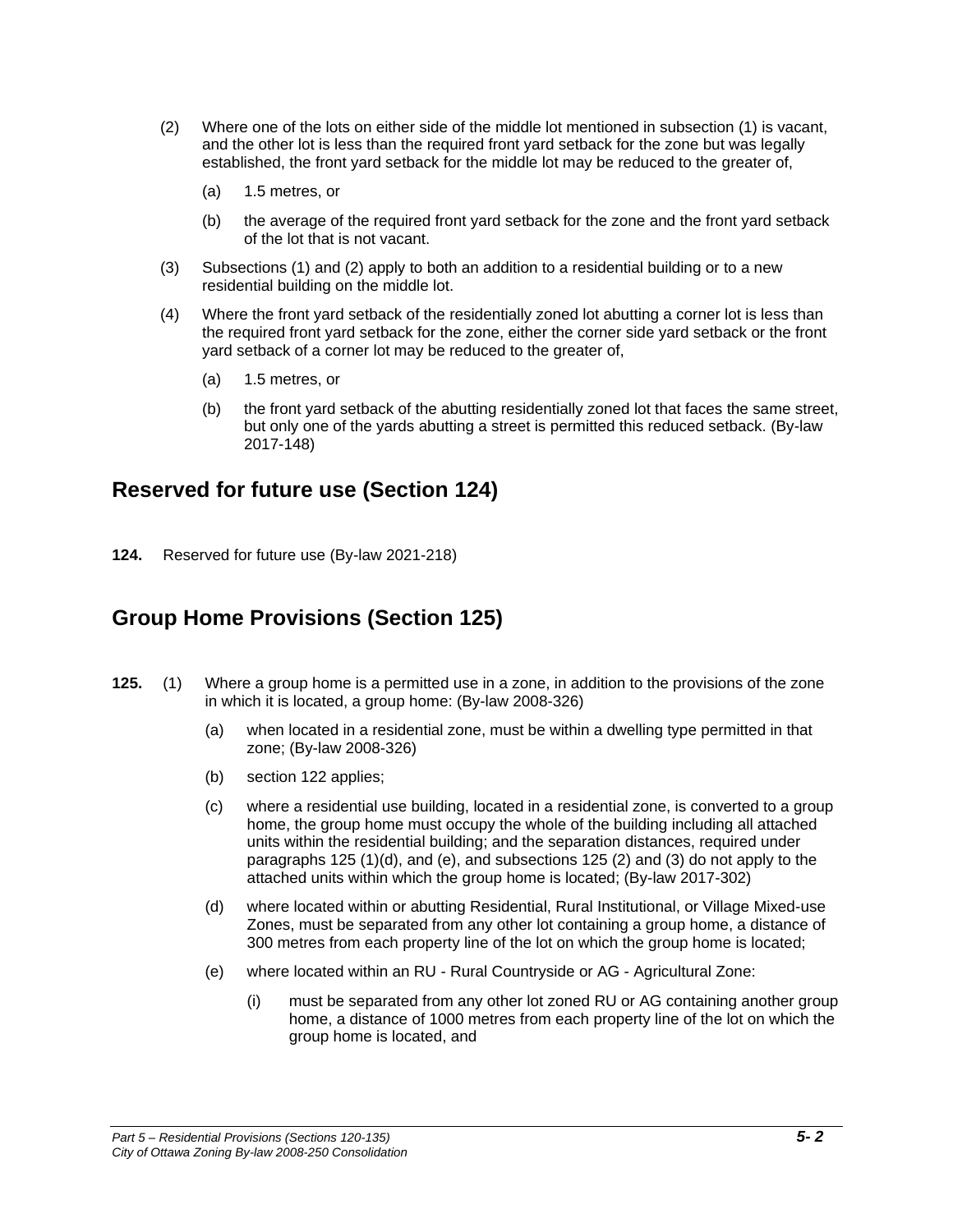- (ii) Must be separated from any lot zoned in a Residential zone, Rural Institutional Zone, or VM – Village Mixed-Use Zone containing another group home, a distance of 500 metres from each property line of the lot on which the group home is located.
- (2) Despite subsection (1), the minimum required separation distance need not extend across a highway, grade-separated arterial roadway, railway yard, Rideau or Ottawa Rivers, or Rideau Canal, or any other major barrier to pedestrian or vehicular movement, and in such cases is deemed to be fulfilled by the distance between that barrier and the affected property line or lines of the lot containing the group home.
- (3) Where the minimum required separation distance of one group home intersects the minimum required separation distance of another group home, both group homes are considered to comply with the minimum separation distance requirements, provided that the limits of the two separation areas do not touch a lot line of a lot containing another group home.
- (4) The maximum number of residents permitted applies to the whole of the residential use building and not to individual units within the residential building in which the group home is located.
- (5) Despite paragraphs 125 (1) (d) and (e), and subsections 125 (2) and (3), where there are two abutting lots, each of which contains or proposes to contain one group home, both homes are permitted, provided the total of both group homes does not increase the total number of residents in both homes beyond the ten (10) resident maximum required under the definition of group home and required under the residential zones.
- (6) Despite Clauses 125(1)(d) and (e), and Subsections 125(2) and (3), and Subsection 125(4) as it applies to a coach house, where a coach house is located on a lot shared with a group home, it may be used for group home purposes, provided the total number of residents, in both the coach house and the group home combined, does not exceed the ten (10) resident maximum required under the definition of group home and required under the residential zones. (By-law 2018-155)

### **Heavy Vehicles and Recreational Vehicles Associated with a Residential Use (Section 126)**

- **126.** (1) No person may park a trailer or heavy vehicle associated with a residential use or with one or more home based businesses on the same lot as the associated residential use or home based business unless:
	- (i) the lot continues to be used in accordance with Part 4, except as set out in Subsection (2) below; and,
	- (ii) the trailer or heavy vehicle is parked within a building; or,
	- (iii) the trailer or heavy vehicle is parked in accordance with Table 126, which sets out the maximum number and permitted location. (By-law 2009-164) (By-law 2016-131)
	- (2) Where parked within a building, or in a driveway in accordance with Table 126, a trailer or heavy vehicle may obstruct a motor vehicle parking space, or may occupy a motor vehicle parking space so long as parking for the associated motor vehicle continues to be accommodated on the lot in accordance with this by-law.(By-law 2009-164) (By-law 2016- 131)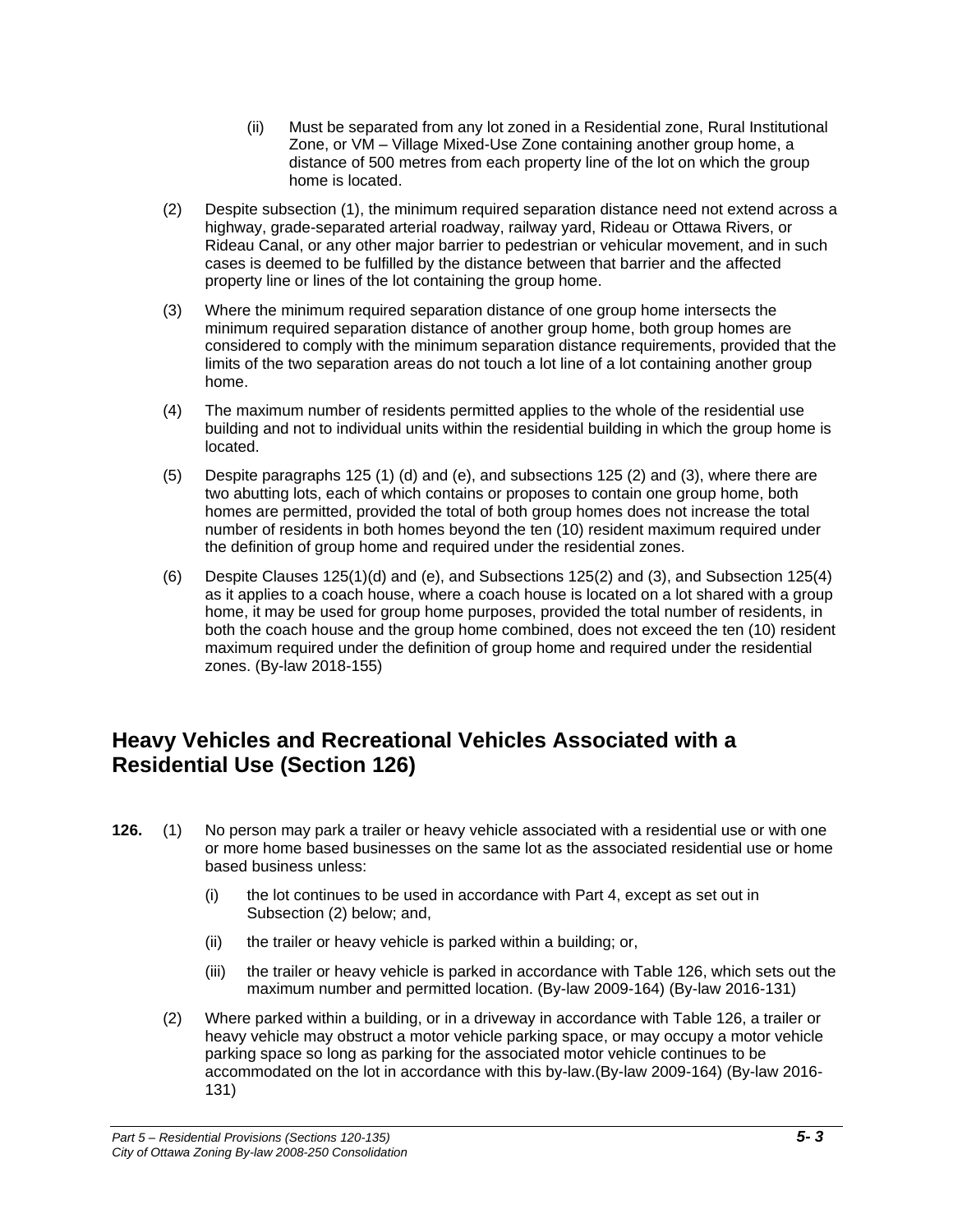- (3) Despite Subsection (1), Section 71 Temporary Uses, Buildings or Structures During Construction, applies with necessary modification to permit the parking of trailers or heavy vehicles associated with a residential use or with one or more home based businesses in accordance with that section. (By-law 2016-131)
- (4) For the purposes of this section, the definition of heavy vehicle also includes a recreational vehicle, and the definition of trailer also includes a trailer for a boat, and a trailer for the transportation of waste or materials. (By-law 2016-131)

**TABLE 126 – MAXIMUM NUMBER OF VEHICLES PERMITTED TO BE PARKED**

| (By-law 2009-164) (By-law 2016-131)                                                                                        |                                                                                                                                      |                                                                                                                                                                                                                                                                          |                                                                                                                                                                     |                                                                                                                                                        |
|----------------------------------------------------------------------------------------------------------------------------|--------------------------------------------------------------------------------------------------------------------------------------|--------------------------------------------------------------------------------------------------------------------------------------------------------------------------------------------------------------------------------------------------------------------------|---------------------------------------------------------------------------------------------------------------------------------------------------------------------|--------------------------------------------------------------------------------------------------------------------------------------------------------|
|                                                                                                                            |                                                                                                                                      | Provisions                                                                                                                                                                                                                                                               |                                                                                                                                                                     |                                                                                                                                                        |
| Type of vehicle                                                                                                            |                                                                                                                                      | $\mathbf{II}$<br>Residential, and<br>LC zones (R1 to<br>R5, RM, RR and<br>$V1$ to $V3$ )                                                                                                                                                                                 | III<br>AM, GM, TM and<br><b>VM zones</b>                                                                                                                            | IV<br>AG, EP, ME, MR<br>and RU                                                                                                                         |
| i. if greater than<br>6 m in length and<br>is not a school bus                                                             | a) heavy vehicle<br>that consists of a<br>recreational<br>vehicle, or a trailer<br>for camping or a<br>boat                          | provided it is<br>parked in the rear<br>yard or interior<br>side yard and<br>setback 0.6 m<br>from the lot line:<br>(i) one $-$ in R1 to<br>R5 zones and<br>those RM zones<br>located in Areas A,<br>B and C on<br>Schedule 1<br>b) two - all other<br>residential zones | provided it is<br>parked in the rear<br>yard or interior<br>side yard and<br>setback 0.6 m<br>from the lot line:<br>a) one - AM and<br>TM zones<br>b) two - VM zone | three $-$ but no<br>person shall park<br>in a required front<br>or corner side<br>yard, and must be<br>a minimum of 3<br>metres from all lot<br>lines. |
|                                                                                                                            | b) a heavy vehicle<br>other than a)<br>above, or a trailer<br>other than a trailer<br>for camping or a<br>boat (By-law 2017-<br>302) | not permitted                                                                                                                                                                                                                                                            | not permitted                                                                                                                                                       | two, but no person<br>shall park in a<br>required front or<br>corner side yard,<br>and must be a<br>minimum of 3<br>metres from all lot<br>lines.      |
| ii. if 6m or less in length and is a heavy<br>vehicle that is a tractor trailer or portion<br>thereof<br>(By-law 2009-164) |                                                                                                                                      | not permitted                                                                                                                                                                                                                                                            | not permitted                                                                                                                                                       | two, but no person<br>shall park in a<br>required front or<br>corner side yard,<br>and must be a<br>minimum of 3<br>metres from all lot<br>lines.      |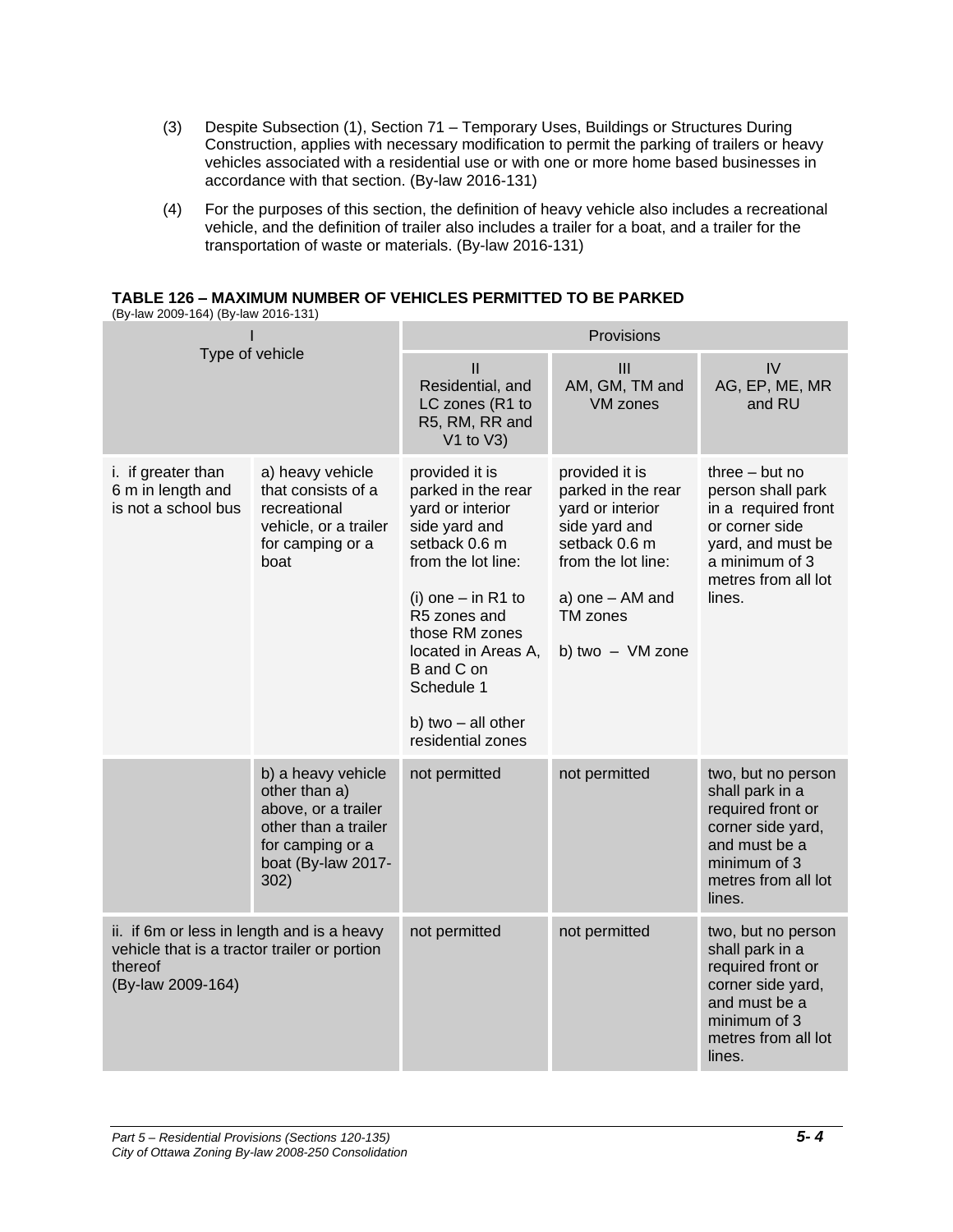|                                                                                                                                                                         | Provisions                                                                                                                                                                                                                                                                                                                                                          |                                          |                                                                                                                                                                                                                                                                  |
|-------------------------------------------------------------------------------------------------------------------------------------------------------------------------|---------------------------------------------------------------------------------------------------------------------------------------------------------------------------------------------------------------------------------------------------------------------------------------------------------------------------------------------------------------------|------------------------------------------|------------------------------------------------------------------------------------------------------------------------------------------------------------------------------------------------------------------------------------------------------------------|
| Type of vehicle                                                                                                                                                         | $\mathbf{I}$<br>Residential, and<br>LC zones (R1 to<br>R5, RM, RR and<br>$V1$ to $V3$ )                                                                                                                                                                                                                                                                             | III<br>AM, GM, TM and<br><b>VM zones</b> | IV<br>AG, EP, ME, MR<br>and RU                                                                                                                                                                                                                                   |
| iii. if 6 metres or less in length and is a<br>trailer, or a heavy vehicle that is neither<br>a tractor-trailer, or a school bus<br>(By-law 2009-164) (By-law 2017-302) | two, but no person shall park in a<br>required front or corner side yard,<br>except in a driveway, and where located<br>outside of the front or corner side yard,<br>must be at least 0.6 metres from all lot<br>lines                                                                                                                                              |                                          | two, but no person<br>shall park in a<br>required front or<br>corner side yard,<br>except in a<br>driveway, and<br>where located<br>outside of the front<br>or corner side<br>yard, must be at<br>least 0.6 metres<br>from all lot lines                         |
| iv. school bus                                                                                                                                                          | a) one $-$ in RR,<br>V1, V2, V3, VM<br>and those RM<br>zones located in<br>Area D on<br>Schedule 1, but<br>must not be<br>parked in a<br>required front or<br>corner side yard<br>b) one $-$ in all<br>other residential<br>zones provided<br>that the school bus<br>is no longer than<br>6.8 m and that no<br>other heavy<br>vehicle is<br>permitted on the<br>lot | not permitted                            | $two - but no$<br>person shall park<br>a school bus in a<br>required front or<br>corner side yard,<br>except in a<br>driveway and<br>where parked<br>outside of the front<br>and corner side<br>yard, must be a<br>minimum of 3<br>metres from all lot<br>lines. |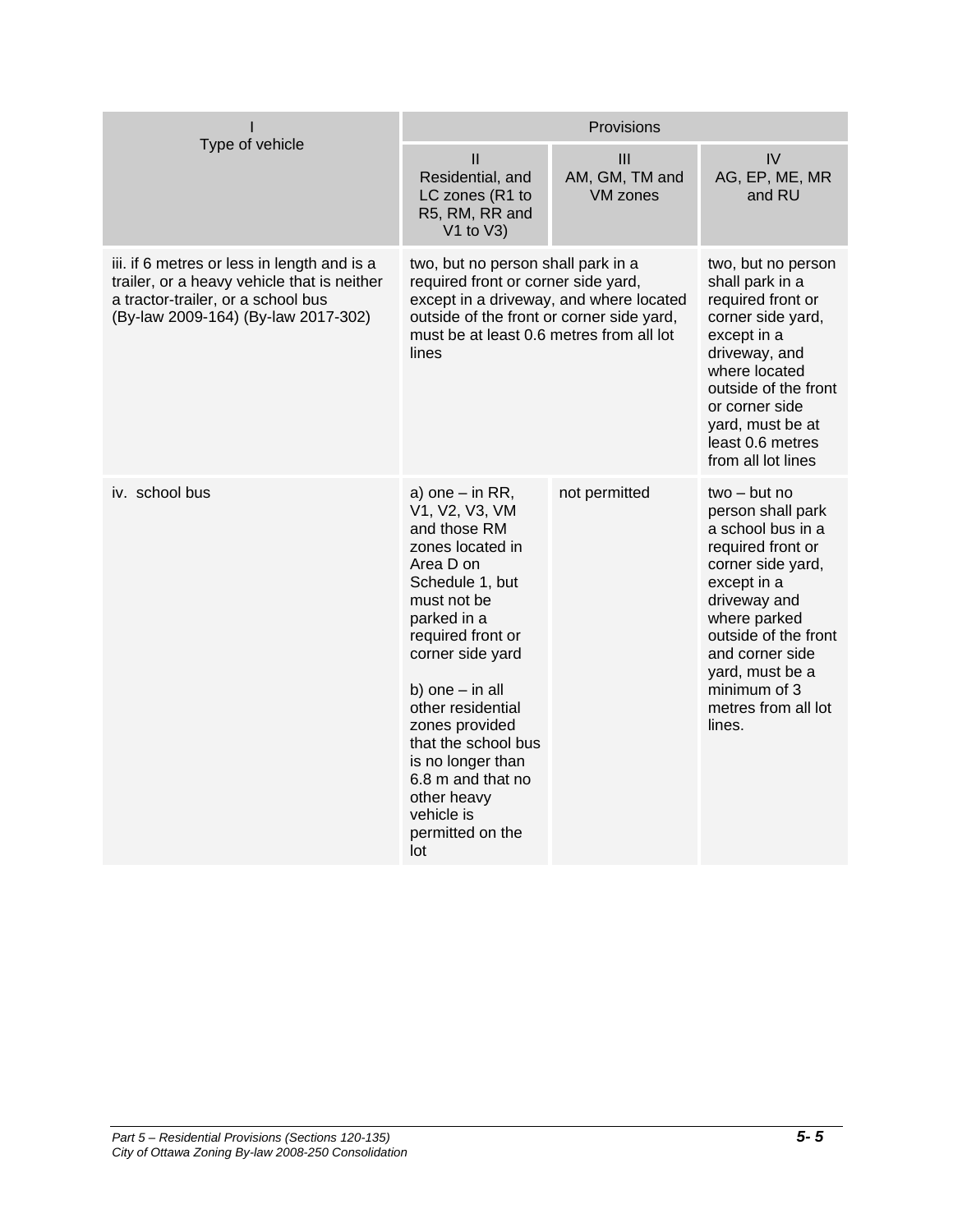| Type of vehicle                                                                                                               | Provisions                                                                                                                                                                                                                                    |                                              |                                                                                                                                                                                                                                                                                                  |
|-------------------------------------------------------------------------------------------------------------------------------|-----------------------------------------------------------------------------------------------------------------------------------------------------------------------------------------------------------------------------------------------|----------------------------------------------|--------------------------------------------------------------------------------------------------------------------------------------------------------------------------------------------------------------------------------------------------------------------------------------------------|
|                                                                                                                               | $\mathbf{I}$<br>Residential, and<br>LC zones (R1 to<br>R5, RM, RR and<br>V1 to $V3)$                                                                                                                                                          | $\mathbf{III}$<br>AM, GM, TM and<br>VM zones | IV<br>AG, EP, ME, MR<br>and RU                                                                                                                                                                                                                                                                   |
| v. cumulative number of heavy vehicles<br>and trailers permitted per lot<br>(By-law 2009-164) (Subject to By-law<br>2017-302) | Except where otherwise specified in (i)<br>through (iv) above, no person shall park<br>school buses on the lot, and the<br>required parking for the dwelling or farm<br>must continue to be legally provided on<br>the lot. (By-law 2017-302) | more than two trailers, heavy vehicles or    | Except where<br>otherwise<br>specified in (i)<br>through (iv) above,<br>no person shall<br>park a total of<br>more than three<br>trailers and heavy<br>vehicles on the lot,<br>and the required<br>parking for the<br>dwelling or farm<br>must continue to<br>be legally provided<br>on the lot. |

# **Home-Based Business Provisions (Section 127)**

- **127.** (1) Home-based businesses are permitted in any dwelling unit, oversize dwelling unit, secondary dwelling unit or rooming unit, in any zone that permits residential uses provided: (By-law 2018-206)
	- (a) they must not become a nuisance because of noise, odour, dust, fumes, vibration, radiation, glare, traffic, or parking generated;
	- (b) they must not become a fire or building hazard or health risk;
	- (c) they must not interfere with radio, television or other telecommunications transmissions;
	- (d) one or more residents may operate a business; and
	- (e) the operators of the home-based businesses must reside in the dwelling, oversize dwelling unit, secondary dwelling unit or rooming unit from which the home-based business is conducted, including when the business is in operation. (By-law 2018- 206)
	- (2) Any number of businesses may exist provided the cumulative maximum total gross floor area outlined in either subsection (9) or Section 128(3), as the case may be, is not exceeded.
	- (3) Despite the unlimited number of businesses permitted, a maximum of only one, on-site, non-resident employee is permitted per principal dwelling unit or oversize dwelling unit. (By-law 2018-206)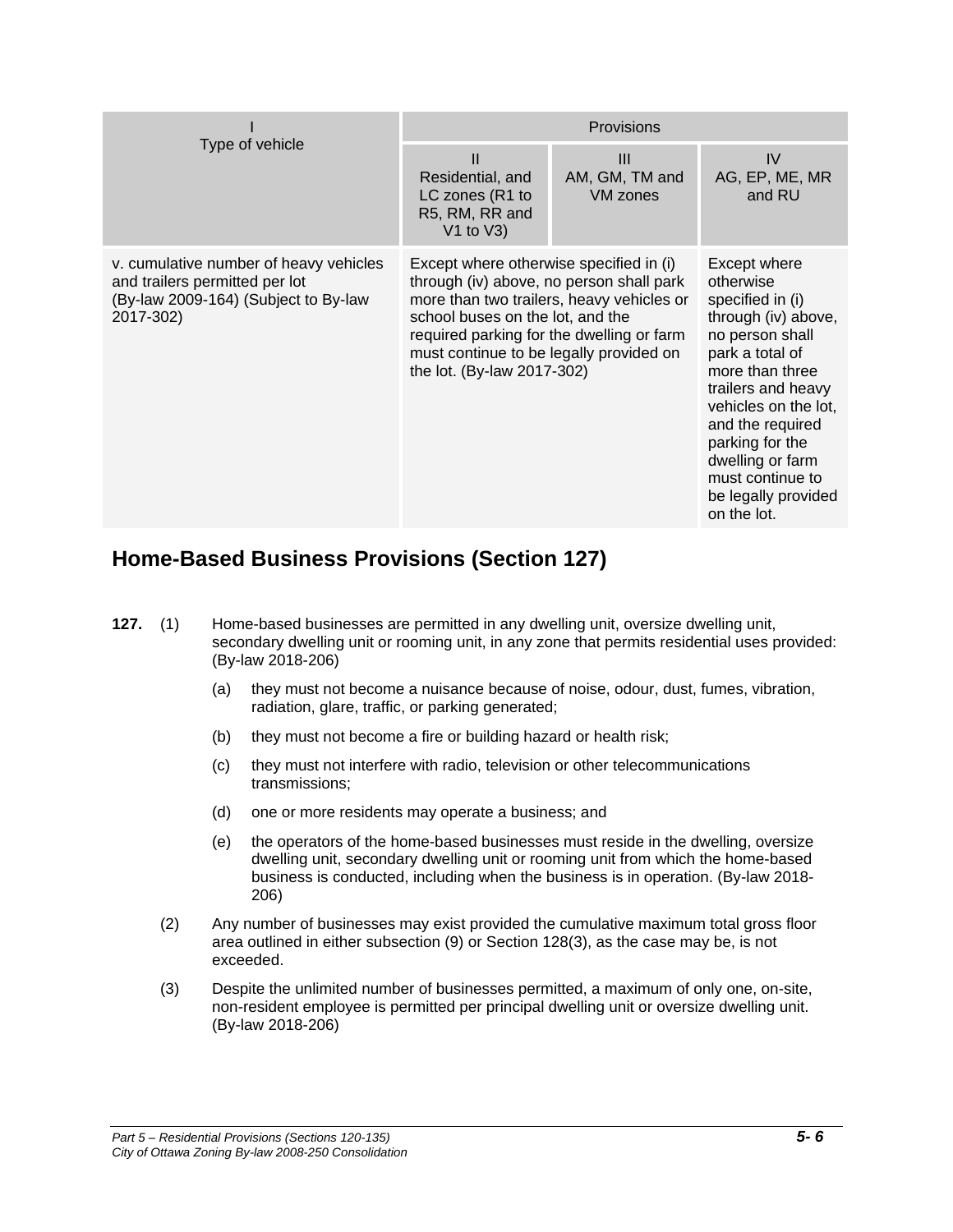- (4) On-site non-resident employees are prohibited in association with any home-based business located within a secondary dwelling unit, rooming unit, or dwelling unit within an apartment dwelling, low rise or an apartment dwelling, mid rise or an apartment dwelling, high rise. (By-law 2014-292)
- (5) No client or customer may be attended or served on-site in the case of any home-based business located within a secondary dwelling unit, rooming unit, or dwelling unit within an apartment dwelling, low rise or an apartment dwelling, mid rise or an apartment dwelling, high rise.(By-law 2012-334) (By-law 2014-292)
- (6) Where any parking is required for the home-based business, such space may be located in the driveway. .(By-law 2012-334)
- (7) There is no visible display or indication of any home-based business from the street, other than the maximum of one sign for all home-based businesses on the lot, as provided for in an applicable Signs By-law. .(By-law 2012-334) (By-law 2008-326)
- (8) Home-based businesses must not involve the use of the premises as a dispatching office or supply depot. .(By-law 2012-334)
- (9) Any number of home-based businesses is permitted on a lot which permits a residential use, either within the dwelling unit, or oversize dwelling unit, rooming unit or secondary dwelling unit, or within an attached garage on the lot, provided that: (By-law 2018-206)
	- (a) if within a dwelling unit, oversize dwelling unit or secondary dwelling unit, the cumulative size of all home-based businesses per dwelling unit or oversize dwelling unit or secondary dwelling unit must not exceed 25% of the unit's gross floor area or  $28 \text{ m}^2$  whichever is the greater; (By-law 2018-206)
	- (b) if within an attached garage, the cumulative size of all home-based businesses must not exceed a maximum of  $54m^2$ , and the required parking for the dwelling unit or oversize dwelling unit must continue to be legally provided on the lot; (By-law 2018- 206)
	- (c) if within a rooming unit, no maximum size limit applies, but the home-based business must take place solely within the rooming unit and not within any communal area within the building; and
	- (d) In the case of subsections (a) and (b), the cumulative total is for all home-based businesses within the principal dwelling unit and attached garage combined, with a separate cumulative total applicable to the secondary dwelling unit, and not for the principal dwelling unit, attached garage and secondary dwelling unit combined. .(Bylaw 2012-334)
- (10) The business of storing automobiles, buses, boats, recreation and any other types of vehicles is specifically prohibited. .(By-law 2012-334)
- (11) Outdoor storage is prohibited. .(By-law 2012-334)
- (12) Where a home-based business sells on the premises, it sells only those items that are made on the premises. Despite the foregoing, telemarketing and mail order sales are permitted provided that any merchandise purchased is delivered or mailed directly to the customer. .(By-law 2012-334)
- (13) Businesses that require a business, not professional, license under the City of Ottawa's Licensing By-laws are not permitted, except that the following businesses requiring licenses are permitted:
	- (a) plumbing contractors;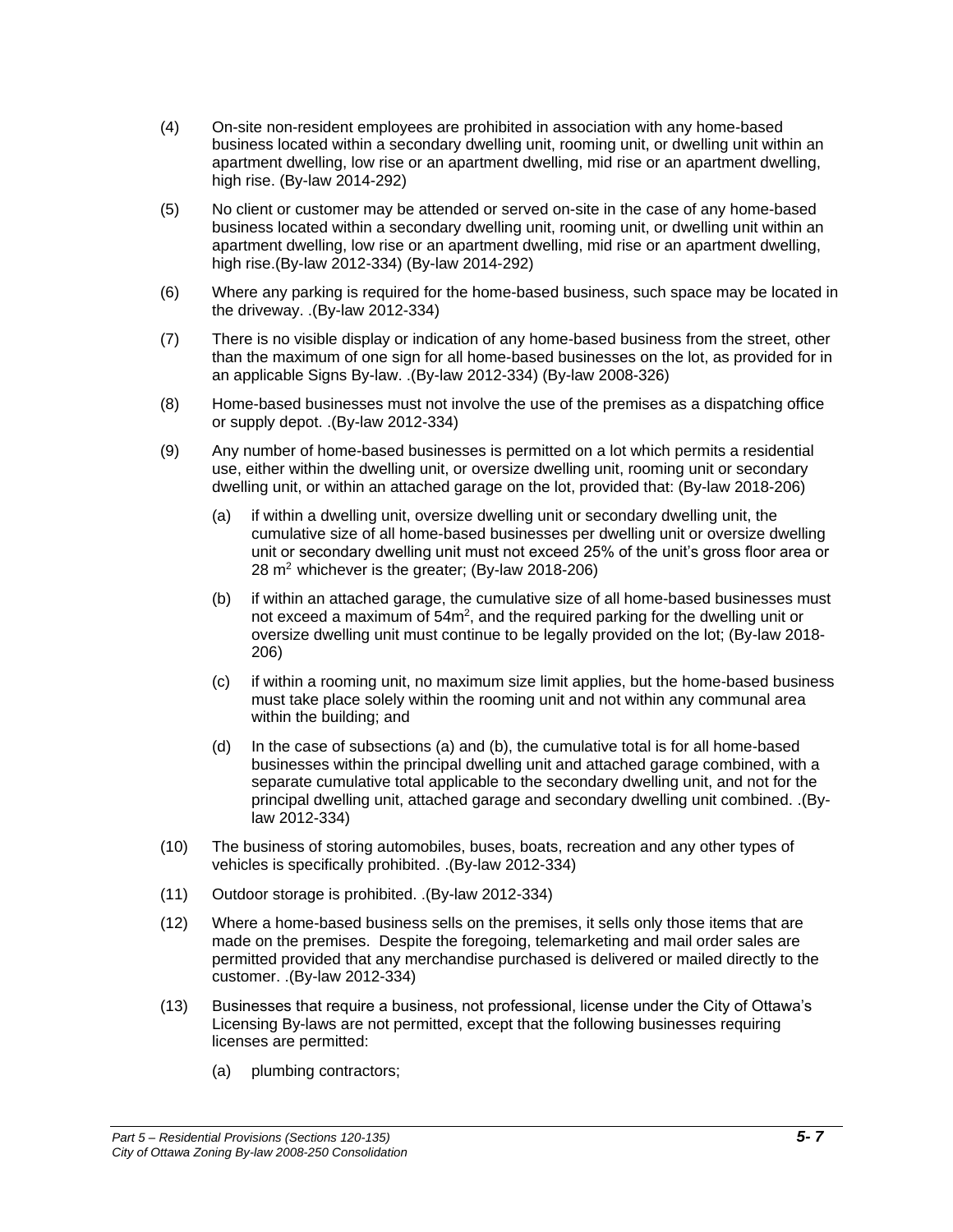- (b) taxi cab and limousine drivers, but not brokers, to a maximum of two taxis or limousines (By-law 2012-334)(By-law 2012-180) (By-law 2020-299)
- (14) Nothing in subsection (13) prevents the administrative and indoor storage functions of such licensed businesses from being operated as a home-based business provided such functions comply with the provisions of subsections (1) through (12) inclusive. (By-law 2012-334)
- (15) Section 126 sets out the regulations applicable to the parking of heavy vehicles.(By-law 2012-334) (By-law 2009-164)

### **Home-Based Businesses in RU and AG Zones (Section 128)**

- **128.** On lots zoned RU-Rural Countryside or AG-Agricultural, ME Mineral Extraction or MR Mineral Aggregate Reserve that are a minimum size of 0.8 ha, the following additional regulations apply to home-based businesses: (By-law 2020-299)
	- (1) The regulations of Sections 127(1), 127(2), Section 127(4) through 127(9), and Sections 127(12) through 127(14) apply.(By-law 2012-334)
	- (2) Despite the unlimited number of businesses permitted, a maximum of three, on-site, nonresident employees are permitted per principal dwelling unit or oversize dwelling unit. (By-law 2018-206)
	- (3) Home-based businesses are permitted in the dwelling unit, oversize dwelling unit, secondary dwelling unit, rooming unit, garage and accessory buildings to a cumulative maximum of 150 m<sup>2</sup>, excluding outdoor storage associated with the home-based businesses. (By-law 2018-206)
	- (4) Section 127(6) applies with all necessary modifications.(By-law 2012-334)
	- (5) In the case of subsection (3), the cumulative total is for all home- based businesses within the principal dwelling unit, garage and accessory buildings combined, with a separate cumulative total applicable to the secondary dwelling unit, and not for the principal dwelling unit, garage, accessory buildings and secondary dwelling unit combined. If within a dwelling unit or secondary dwelling unit, the cumulative size of all home-based businesses per dwelling unit or secondary dwelling unit must not exceed 25% of the unit's gross floor area or 28  $m<sup>2</sup>$  whichever is the greater; and if within a rooming unit, no maximum size limit applies, but the home-based business must take place solely within the rooming unit and not within any communal area within the building.
	- (6) Section 127(2) applies with all necessary modifications.
	- (7) In addition to the types of licensed businesses permitted under subsection 127(13), snow plough contractors, drain contractors, antique dealers and any business of storing automobiles, buses, boats and recreation vehicles are also permitted, subject to paragraph 127(1)(e). (By-law 2012-334)(By-law 2008-386)
	- (8) Sales areas are restricted to within principal dwelling units, oversize dwelling units and accessory buildings only. (By-law 2018-206)
	- (9) No part of any garage or accessory building used for a home-based business may be located closer than 10 metres to any residential use on another lot, or to the side lot line if the neighbouring lot is not developed with a residential use.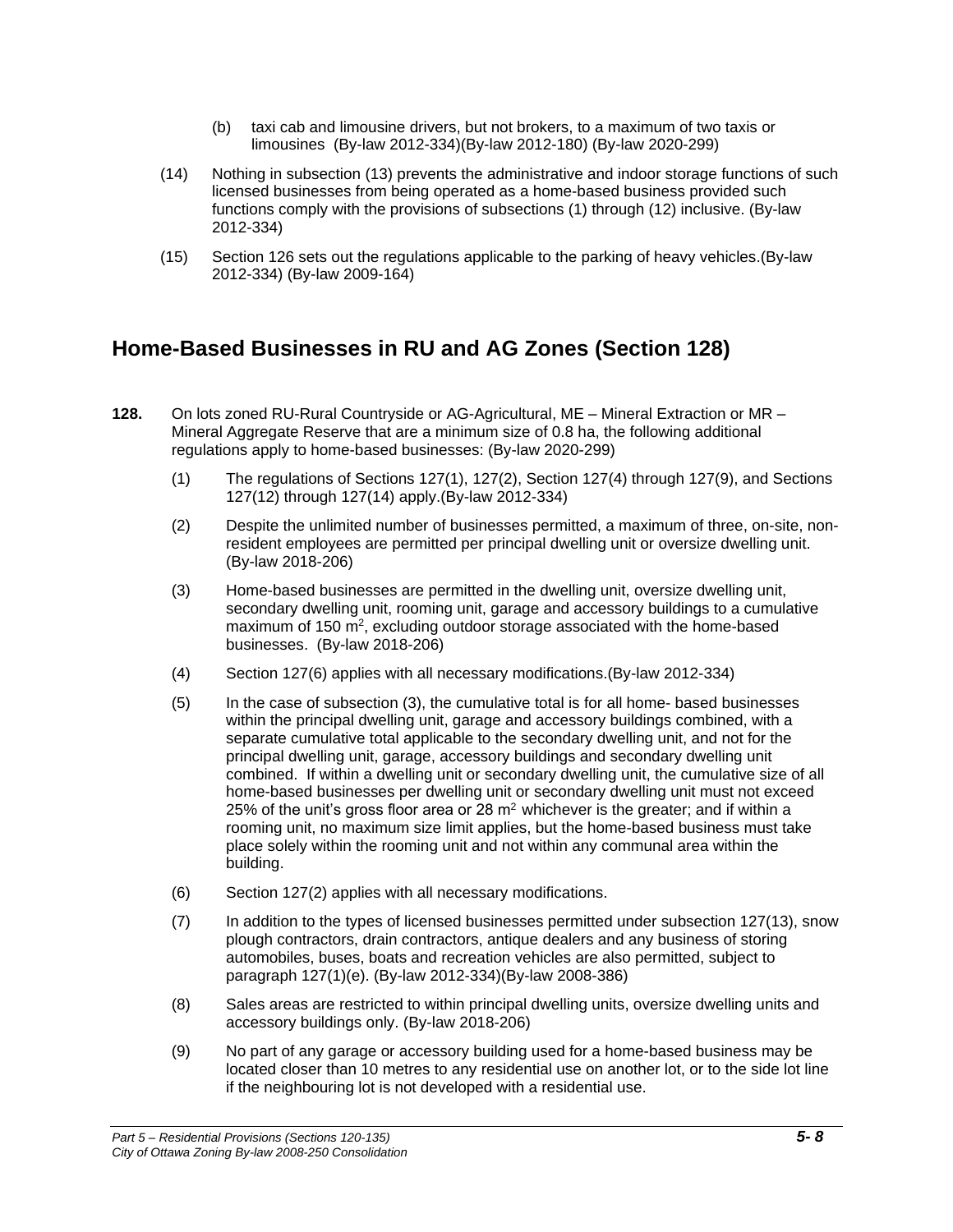- (10) A maximum cumulative 5% of the lot area or 100  $\mathrm{m}^2$ , whichever is the lesser is permitted to be used for outdoor storage associated with all of the home-based businesses combined.
- (11) The permitted outdoor storage is restricted to the rear yard or to an interior yard adjacent to the rear yard.
- (12) The outdoor storage is not to be located within 10 metres of any side lot line.
- (13) The outdoor storage must be screened from view from any abutting public street, or abutting property, with an opaque screen or fence, with a minimum height of 1.4 metres.
- (14) On-site storage of hazardous chemicals or explosives is prohibited.
- (15) No open storage may lead to the creation of a salvage yard.
- (16) Section 126 sets out the regulations applicable to the parking of heavy vehicles.
- (17) For lots zoned in an EP subzone where a dwelling is permitted, the associated homebased businesses are subject to the regulations of Section 127 only and Section 128 does not apply.

### **Home Based Businesses in Villages (Section 128A)**

- **128A.** On lots zoned V1 Village Residential First Density, V2 Village Residential Second Density, V3 – Village Residential Third Density and VM – Village Mixed-Use zones that are subject to the Village Residential – Enterprise Overlay, the following regulations apply to home-based businesses:
	- (1) Section 127 applies, except for subsections (2), (3) and (9).)
	- (2) Subsection 127(14) applies, with modifications such that 127 (2), (3) and (9) do not apply.
	- (3) Any number of home-based businesses are permitted in the dwelling unit, oversize dwelling unit, secondary dwelling unit, rooming unit, garage and accessory buildings to a cumulative maximum of  $75 \text{ m}^2$ . (By-law 2018-206)
	- (4) In the case of subsection (3) the cumulative total is for all home- based businesses within the principal dwelling unit, garage and accessory buildings combined, with a separate cumulative total applicable to the secondary dwelling unit, and not for the principal dwelling unit, garage, accessory buildings and secondary dwelling unit combined. If within a dwelling unit or secondary dwelling unit, the cumulative size of all home-based businesses per dwelling unit or secondary dwelling unit must not exceed 45% of the unit's gross floor area or 75  $m<sup>2</sup>$  whichever is the lesser; and if within a rooming unit, no maximum size limit applies, but the home-based business must take place solely within the rooming unit and not within any communal area within the building.
	- (5) Despite the unlimited number of businesses permitted, a maximum of two, on-site, nonresident employees are permitted per principal dwelling unit or oversize dwelling unit. (By-law 2013-58) (By-law 2018-206)

# **Home-Based Day Care (Section 129)**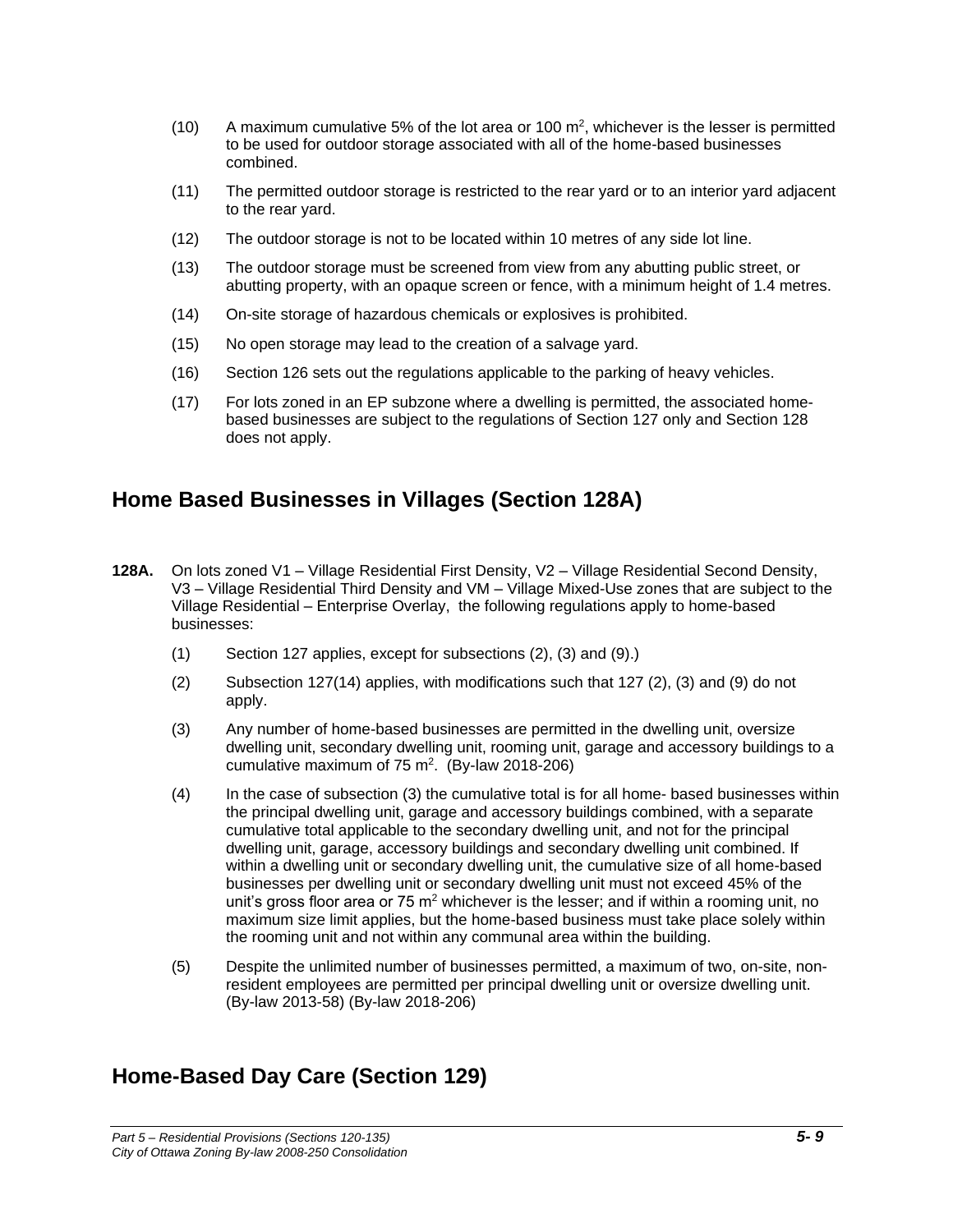- **129.** (a) Home-based day care with accommodation for up to five persons is permitted as a homebased business in any principal dwelling unit or oversize dwelling unit that is a permitted use in the zone in which it is located. (By-law 2018-206)
	- (b) Home-based day care permitted under subsection (a) is subject to the regulations of Section 127.
	- (c) Despite subsection (b), and 127 (2), only one home-based day care is permitted in any one principal dwelling unit or oversize dwelling unit. (By-law 2018-206)
	- (d) Despite 127(1), 127(2) and 127(9), home-based day care must only be in a principal dwelling unit or oversize dwelling unit. (changed to reflect By-law 2012-334) (By-law 2018- 206)
	- (e) Day care with accommodation for more than five persons is not permitted as a home-based business.
	- (f) Notwithstanding subsections (a) and (e), a home based day care may have up to six persons where such day care is permitted to have up to six persons under the *Child Care and Early Years Act, 2014, S.O. 2014, c. 11, Sched. 1*, as amended. (By-law 2017-148)

# **Non-Residential Uses in Residential Zones (Section 130)**

- **130.** (1) Subject to subsection (2), where a non-residential use is permitted in a residential zone, the non-residential use must comply with the residential zone regulations that apply to the highest density residential use permitted in that zone. (By-law 2014-289)
	- (2) Subsection (1) does not apply where the non-residential use is subject to specific development standards.

# **Planned Unit Development (Section 131)**

- **131.** (1) Planned unit development is permitted only if:
	- (a) it is in a zone or sub-zone in which a planned unit development is a permitted use;
	- (b) it consists only of uses that are permitted in the zone or sub-zone; and
	- (c) the entire planned unit development complies with all applicable Sections of the Bylaw, the provisions set out in this Section and Table 131, however, development parcels within the planned unit development, whether severed or not, that have vehicular access off of the private way only, need not comply with the dwelling type specific provisions indicated in Part 6 other than maximum permitted building height. (By-law 2020-289)
	- (2) In the case of more than one detached dwelling located on the same lot in an AG-Agricultural Zone, this Section does not apply. (By-law 2021-218)
	- (3) A residential use building in a planned unit development is considered to have frontage if the land on which it is to be located after severance abuts a private way that serves as a driveway leading to a public street or as an aisle leading to such driveway.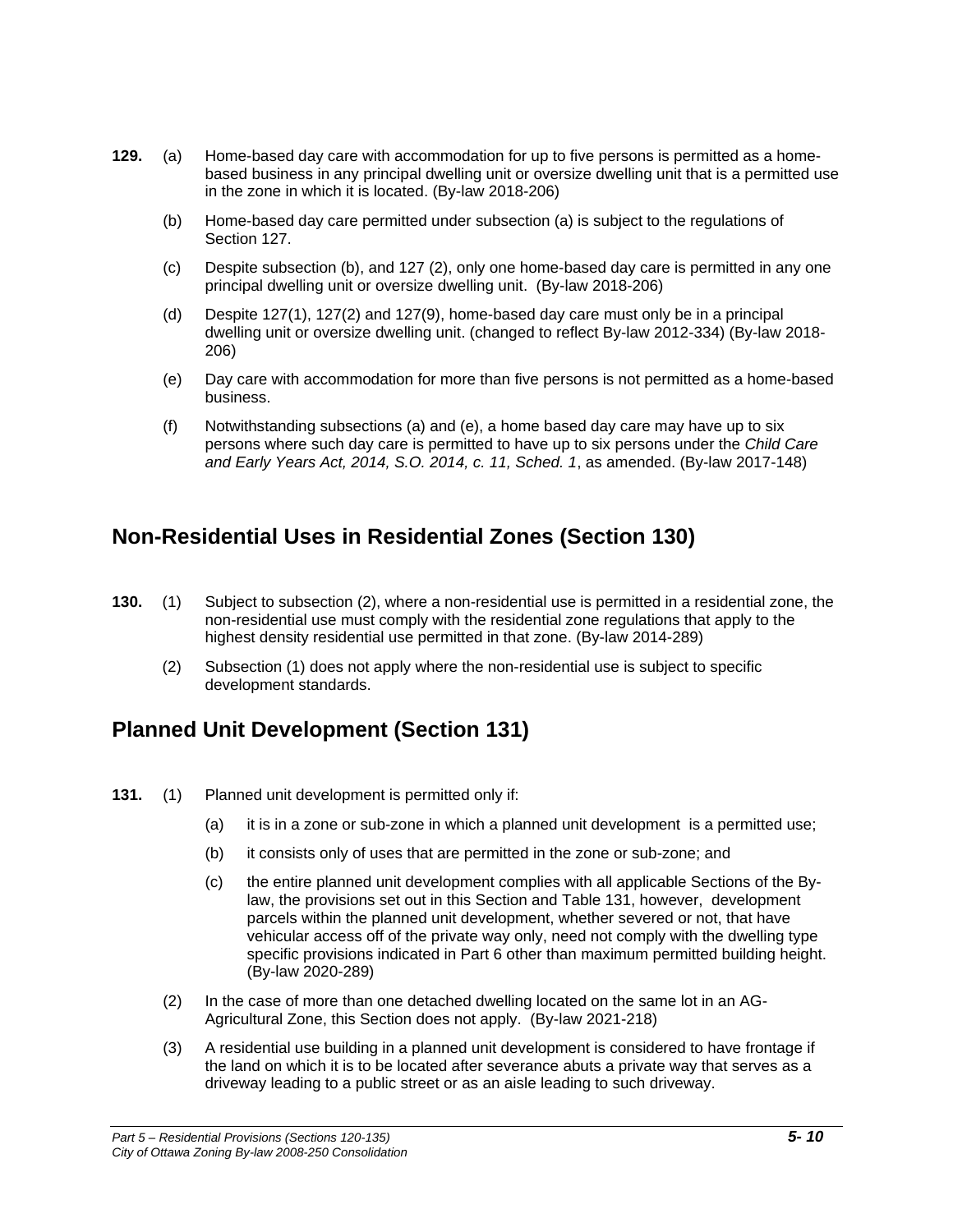- (4) The following ancillary uses are permitted on the same lot as a planned unit development, but only to serve the residents of the planned unit development:
	- (a) **bank machine**
	- (b) **community centre**
	- (c) **community health and resource centre**
	- (d) **convenience store**
	- (e) **medical facility**
	- (f) **office**
	- (g) **personal service business** limited to a laundromat
	- (h) post office
- (5) The uses permitted by subsection (4) must:
	- (a) all be in one building;
	- (b) not exceed a cumulative total floor area of 150 square metres;
	- (c) be located on a lot containing the planned unit development; and
	- (d) be located in the interior of the lot mentioned in paragraph (c) in such a way that there is no indication, visible from a public street, that there is an ancillary use on the lot.
- (6) Where an ancillary use is in a building that is used only for ancillary uses, that building must,
	- (a) not exceed the maximum permitted height for the dwellings located in the planned unit development or 11 metres, whichever is less; and
	- (b) In no case may any dwelling unit or oversize dwelling unit located within a Planned Unit Development that has its own driveway leading to its associated parking space, garage or carport have a driveway that is wider than the associated parking space, garage or carport. Furthermore, the remaining area between the dwelling unit or oversize dwelling unit and the private way must be landscaped with soft landscaping and a walkway extending from the private way back to the principal entranceway is prohibited A path, that is mostly parallel to the street, that provides pedestrian access from the driveway to the principal entranceway of nor more than 1.2 m is permitted. (By-law 2020-289)
	- (c) Despite (a) and (b), where a development parcel containing a dwelling unit or oversize dwelling unit, located within a Planned Unit Development in an R1, R2, R3 or R4 Zone within Schedule 342 has frontage on a public street, whether severed or not, the area between the dwelling unit or oversize dwelling unit and the street lot line is subject to the requirements of Sections 139 and 140. (By-law 2020-289)
- (7) Despite section 55, where a communal accessory building is for garbage or bicycles the maximum permitted height is 4.5m and the maximum size is 200  $\text{m}^2$ . (By-law 2019-41)

#### **TABLE 131- PROVISIONS FOR PLANNED UNIT DEVELOPMENT**

| <b>ZONING MECHANISM</b>          | <b>PROVISION</b> |
|----------------------------------|------------------|
| (1) Minimum width of private way | 6 metres         |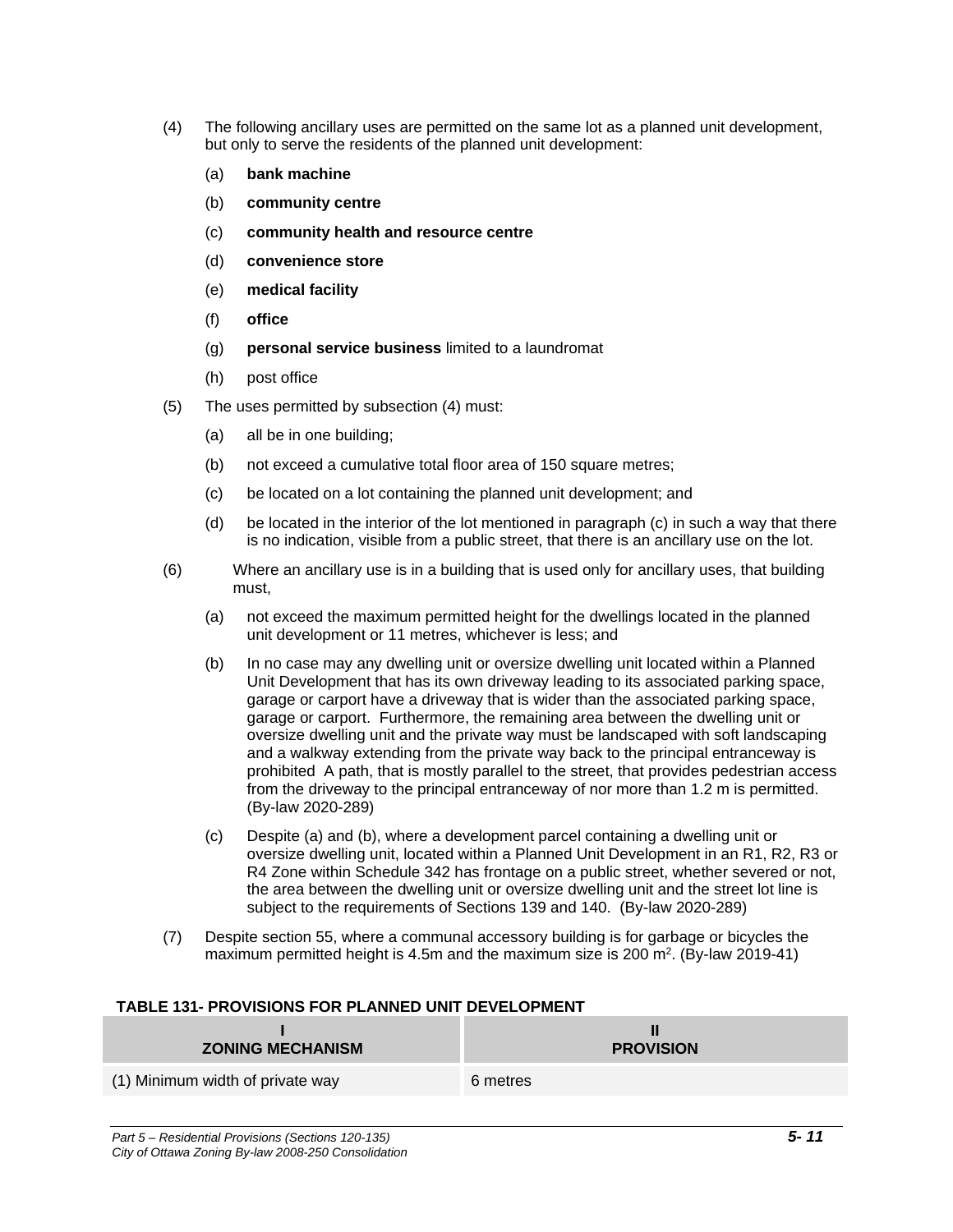| (2) Minimum setback for any wall of a residential<br>use building to a private way            |                                                                                                            | Notwithstanding any front yard setback requirement<br>associated with any zone or subzone, the minimum<br>setback for any wall of a residential use building to a<br>private way is 1.8 metres                                                                                                                                                                                                                                                                                                                                                                                                                                                                                                                    |  |
|-----------------------------------------------------------------------------------------------|------------------------------------------------------------------------------------------------------------|-------------------------------------------------------------------------------------------------------------------------------------------------------------------------------------------------------------------------------------------------------------------------------------------------------------------------------------------------------------------------------------------------------------------------------------------------------------------------------------------------------------------------------------------------------------------------------------------------------------------------------------------------------------------------------------------------------------------|--|
| (3) Minimum setback for any garage or carport<br>entrance from a private way (By-law 2012-33) |                                                                                                            | 5.2 metres                                                                                                                                                                                                                                                                                                                                                                                                                                                                                                                                                                                                                                                                                                        |  |
| (4) Minimum<br>separation area<br>between buildings<br>within a planned unit<br>development   | (a) where the height of<br>abutting buildings<br>within the PUD is less<br>than or equal to 14.5<br>metres | 1.2 metres                                                                                                                                                                                                                                                                                                                                                                                                                                                                                                                                                                                                                                                                                                        |  |
|                                                                                               | (b) all other cases                                                                                        | 3 metres                                                                                                                                                                                                                                                                                                                                                                                                                                                                                                                                                                                                                                                                                                          |  |
| (5) Parking                                                                                   |                                                                                                            | (a) In addition to providing parking pursuant to<br>Section 100 of this by-law, parking within a planned<br>unit development may be located anywhere within<br>the development, whether or not the development<br>parcels within the planned unit development are<br>severed. (By-law 2013-224)                                                                                                                                                                                                                                                                                                                                                                                                                   |  |
|                                                                                               |                                                                                                            | (b) Required visitor parking may be provided as<br>parallel parking on a private way, provided the<br>private way has a minimum width of 8.5 metres. (By-<br>law 2013-224)                                                                                                                                                                                                                                                                                                                                                                                                                                                                                                                                        |  |
| (6) Landscaping and Parking                                                                   |                                                                                                            | (a) In the case of a planned unit development<br>consisting of detached, linked-detached, semi-<br>detached, three-unit or townhouse dwellings, or any<br>combination thereof, all lands located between the<br>dwelling unit or oversize dwelling unit, the extension<br>of the main wall of the dwelling unit or oversize<br>dwelling unit, and the private way are to be<br>landscaped with soft landscaping, other than the<br>area used for a driveway leading to the dwelling<br>unit's associated parking space, garage or carport.<br>(By-law 2018-206)<br>(b) In no case may any dwelling unit or oversize<br>dwelling unit located within a Planned Unit                                                |  |
|                                                                                               |                                                                                                            | Development that has its own driveway leading to its<br>associated parking space, garage or carport have a<br>driveway that is wider than the associated parking<br>space, garage, or carport. Furthermore, the<br>remaining area between the dwelling unit or oversize<br>dwelling unit and the private way must be<br>landscaped with soft landscaping, and a walkway<br>extending from the private way back to the principal<br>entranceway is prohibited. A path, that is mostly<br>parallel to the street, that provides pedestrian access<br>from the driveway to the principal entranceway of no<br>more than 1.2 m is permitted. (By-law 2020-289)<br>(c) Despite (a) and (b), where a development parcel |  |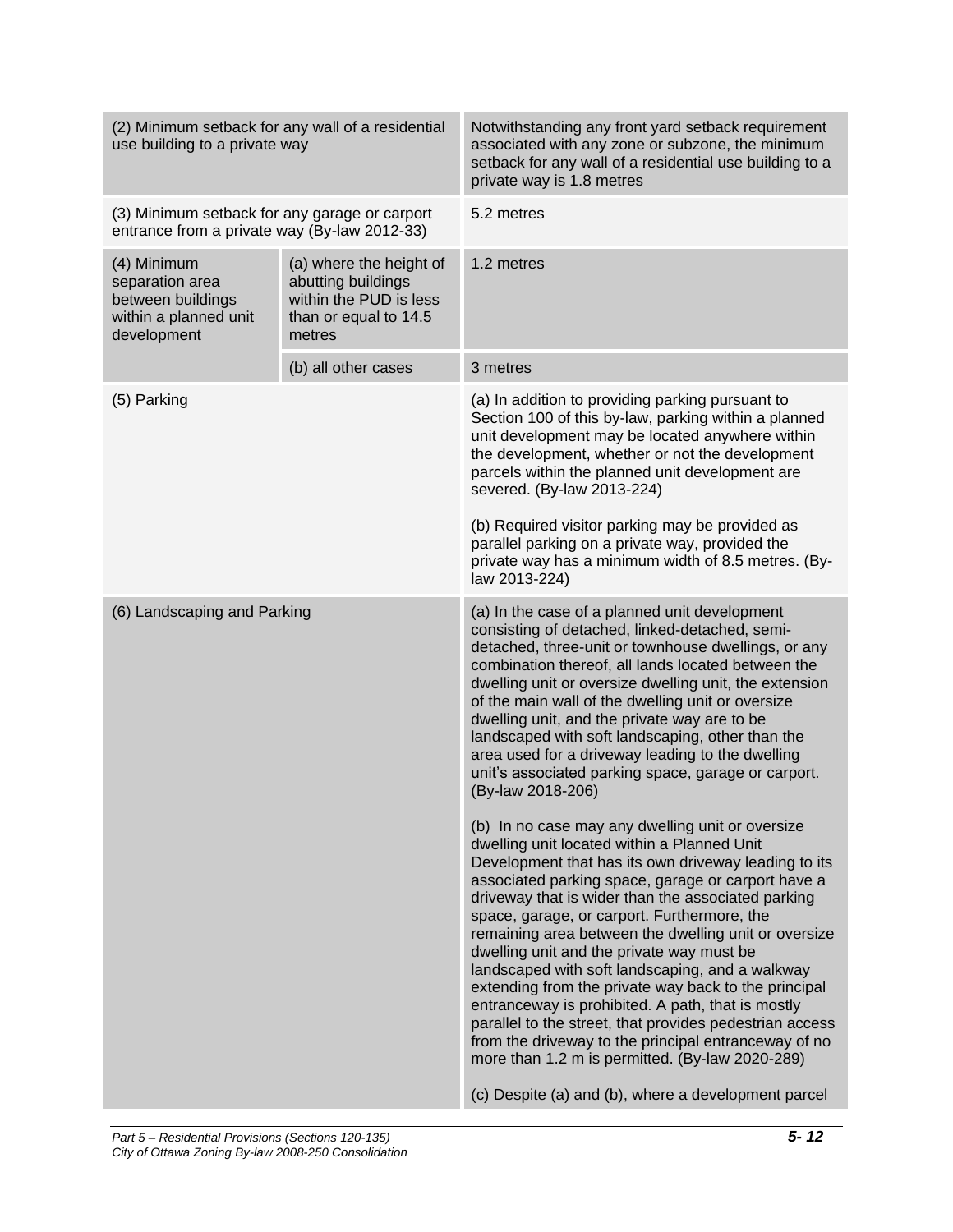containing a dwelling unit or oversize dwelling unit, located within a Planned Unit Development in an R1, R2, R3 or R4 Zone within Schedule 342 has frontage on a public street, whether severed or not, the area between the dwelling unit or oversize dwelling unit and the street lot line is subject to the requirements of Sections 139 and 140. (By-law 2020-289)

# **Rooming Houses (Section 132)**

- **132.** (1) No more than one **rooming house** is permitted in a **building**.
	- (2) Despite 1), two **rooming houses** existing as of January 1, 2018, are permitted in a **building** where they are separated vertically by a party wall in a semi-detached configuration. (By-law 2018-317)
	- (3) Any **building** containing a **rooming house** may contain an office accessory to the rooming house.
	- (4) No **rooming house** may occupy a **building** containing **dwelling units** or **oversize dwelling units**.
	- (5) Despite 4), a **building** containing a **rooming house** may contain one **secondary dwelling unit**.
	- (6) No **rooming unit** in a **rooming house** may contain more than one **bedroom**.
	- (7) Despite 161(5) and 122(1), where permitted in the R1, R2, R3 or R4A through R4L zones, a building containing a **rooming house** is subject to the height, yard, lot width and lot area requirements of a **detached dwelling** and where such a **building** occupies more than one lot, such are to be considered one lot for zoning purposes. (By-law 2018-206) (By-law 2018-317)

# **Secondary Dwelling Units (Section 133)**

- **133.** (1) For purposes of this section, gross floor area means the total area of each floor whether located above, or at grade, measured from the interior of outside walls and including floor area occupied by interior walls but excluding:
	- (a) floor area occupied by mechanical, service and electrical equipment that serve the building; and
	- (b) accessory uses located below grade;
	- (2) A **secondary dwelling unit** is permitted in any detached dwelling, linked-detached or semi-detached or townhouse dwelling in any zone where that dwelling type is a listed permitted use provided: (By-law 2010-307) (By-law 2013-225) (By-law 2014-298)
		- (a) it does not change the streetscape character along the road on which it is located;
		- (b) it is not a stand-alone, principal unit capable of being severed;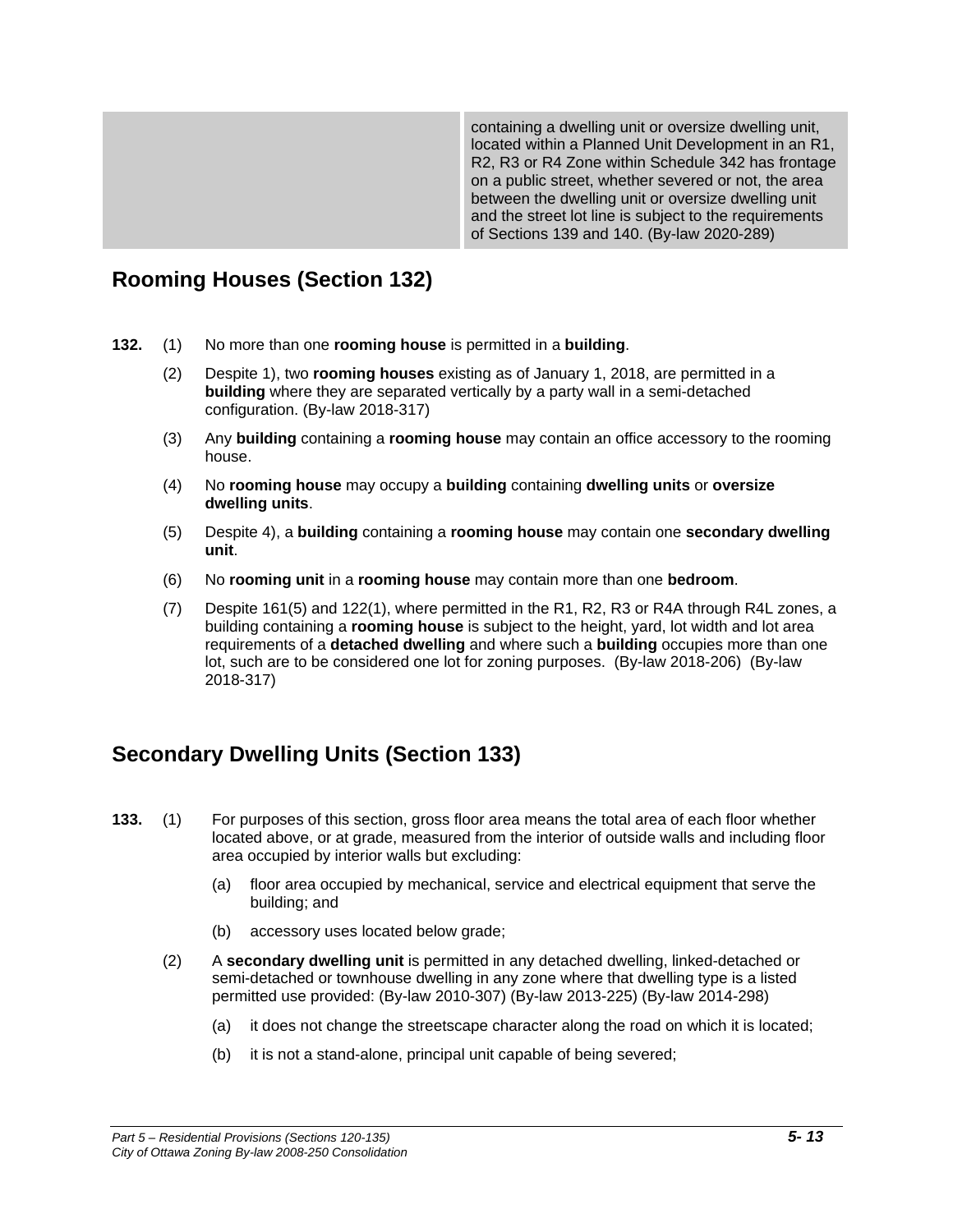- (c) it must be located on the same lot as its principal dwelling unit or **oversize dwelling unit**; and (By-law 2018-206)
- (d) it only exists along with, and must be contained within the same building as, its **principal dwelling unit** or **oversize dwelling unit**. (By-law 2018-206)
- (e) Where the **principal dwelling** contains an **oversize dwelling unit**, no **secondary dwelling unit** is permitted where:
	- (i) the **oversize dwelling unit** contains more than six bedrooms;
	- (ii) the **secondary dwelling unit** contains more than two bedrooms; or
	- (iii) the total number of **bedrooms** in the principal **oversize dwelling unit** and the **secondary dwelling unit** exceeds eight. (By-law 2018-206)
- (2a) A maximum of one secondary dwelling unit is permitted only in the basement of a duplex dwelling existing as of July 17, 2013. (By-law 2013-225)
- (3) A secondary dwelling unit is not permitted on a lot that is legally non-complying with respect to lot width or lot area, except when the lot is located in a V1, V2, V3 or VM zone as per Section 3(5). (By-law 2013-58)
- (4) A maximum of one secondary dwelling unit is permitted per principal dwelling unit in the case of a detached, linked-detached ,semi-detached and townhouse dwelling (By-law 2013-225) (By-law 2014-298)
- (5) If located at or above grade, the secondary dwelling unit must not be greater in size than an amount equal to 40% of the gross floor area of its principal dwelling unit. If located in a basement, it may occupy the whole of the basement.
- (6) Where located both at or above grade, and in the basement, the secondary dwelling unit must not be greater in size than an amount equal to a total gross floor area, of its principal dwelling unit including the gross floor area of the basement, of 40%.
- (7) Subsection (6) does not apply where the secondary dwelling unit is located entirely within the basement save and except for its entrance located on the ground floor as required by subsection (11).
- (8) Where an attached garage is converted to create the secondary dwelling unit or a portion of the secondary dwelling unit, such attached garage is included in the calculation of the gross floor area of the dwelling.
- (9) The creation of a secondary dwelling unit must not result in any new doorway entrance added to the front wall, whether before, during or after the creation of the secondary dwelling unit.
- (10) Subsection (9) does not:
	- (a) prohibit an internal lobby or vestibule with a common doorway entrance in the front wall; nor
	- (b) prohibit the creation of a secondary dwelling unit within a dwelling unit that already contains more than one doorway entrance in the front wall; nor
	- (c) require the removal of a doorway entrance to a house that already contains more than one doorway entrance in the front wall; nor
	- (d) prohibit the addition of one doorway entrance along the front wall of a dwelling unit on a corner lot where there is no doorway entrance along that front wall, but where there is one along the corner side wall of the dwelling unit.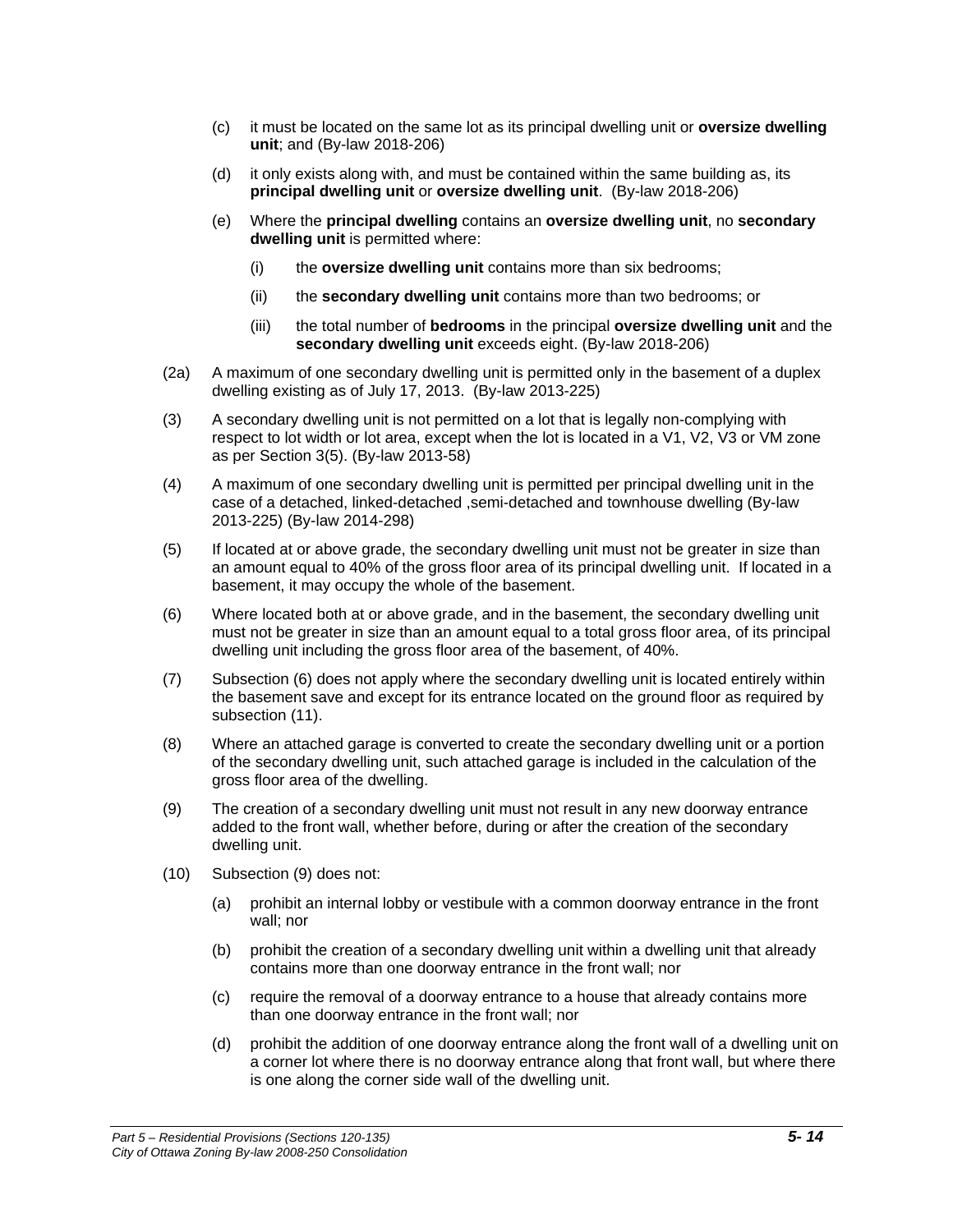- (11) The doorway entrance that leads to a secondary dwelling unit is limited to locations on the ground floor only, except where building and fire codes dictate otherwise.
- (12) The principal and secondary dwelling units must share the parking area and yards provided for the principal dwelling unit, and no new driveway may be created, except in the case of corner lots, where such new driveway may only be created in the yard that did not contain a driveway prior to the conversion.(By-law 2012-33)
- (13) Except in the case of a secondary dwelling unit within a duplex dwelling existing as of July 17, 2013, no parking is required for a secondary dwelling unit, but where provided, parking must be in conformity with the parking provisions of the by-law, and must not be located in the front yard. (By-law 2013-225)
- (14) Where a secondary dwelling unit is located on a lot subject to Section 139 Low-Rise Residential Development in Mature Neighbourhoods, no parking is required for the secondary dwelling unit. (OMB Order, File #PL120666, issued June 10, 2015) (By-law 2012-147)
- (15) Despite subsection (13), a parking space for a secondary dwelling unit may be located in a driveway that passes through a front yard to a garage, carport or other parking space, and may be in tandem in the driveway.
- (16) The creation of the secondary dwelling unit must not eliminate a required parking space for the principal dwelling unit.
- (17) Where a secondary dwelling unit is located on a lot, neither a coach house, nor any rooming units are permitted on that lot. (By-law 2016-356) (By-law 2021-218)
- (18) Secondary dwelling units must not be limited by, nor included in, any density control requirement, including for example, number of dwelling units and unit per hectare counts. (By-law 2008-462)

# **Shelters (Section 134)**

- **134.** (1) Where it is a permitted use in a zone, in addition to the provisions of the zone in which it is located, a shelter must be separated from any other lot containing a shelter, a distance of 500 metres from each property line of the lot on which the shelter is located.
	- (2) Despite subsection (1), the minimum required separation distance need not extend across a highway, grade-separated arterial roadway, railway yard, Rideau or Ottawa Rivers, or Rideau Canal, or any other major barrier to pedestrian or vehicular movement, and in such cases is deemed to be fulfilled by the distance between that barrier and the affected property line or lines of the lot containing the shelter.
	- (3) Where located within a Minor Institutional Zone, a shelter must be separated from any lot zoned R1, R2, R3 and R4, a distance of 30 metres from each property line of the lot on which the shelter is located and the Residentially-zoned lot.
	- (4) Section 122 applies.
	- (5) Despite anything to the contrary, a maximum of four shelters are permitted in Ward 12 as shown on Schedule 5. (By-law 2008-341).

### **Through Lots and Corner Through Lots in Residential Zones (Section 135)**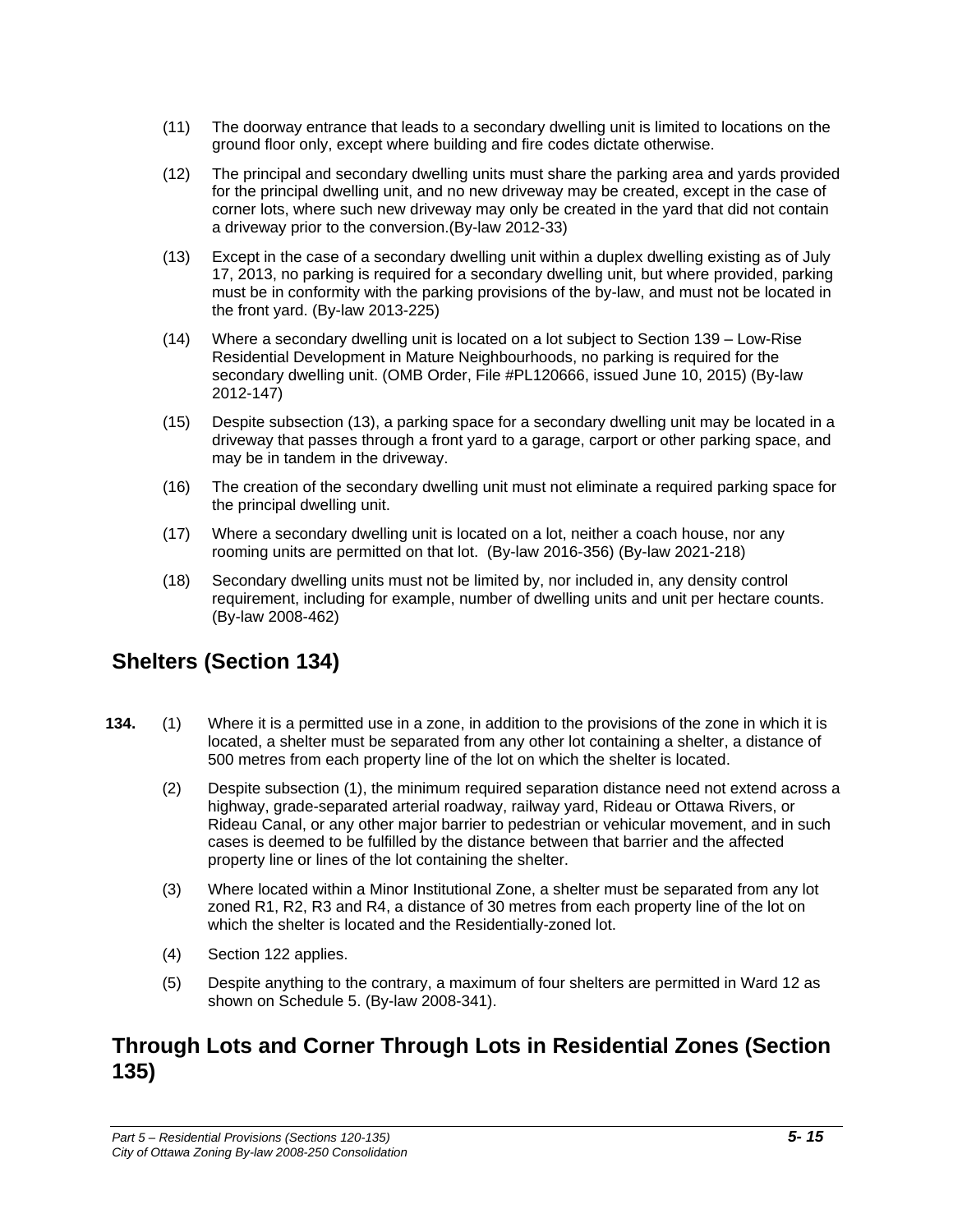- **135.** (1) In the case of a residentially-zoned through lot, or corner through lot, the minimum required front yard setback applies to both the front and rear lot lines, in accordance with the provisions of the Residential zone or zones in which such lot is located and the minimum required rear yard setback does not apply.
	- (2) In the case of a corner through lot, the minimum required corner side yard setback applies to the street that is mostly perpendicular to the other two streets, in accordance with the provisions of the Residential zone or zones in which such lot is located.(By-law 2010-377)

# **Maximum Number of Attached Dwelling Units in a Townhouse Dwelling (Section 136)**

**136.** (1) No more than eight townhouse dwelling units may be in a single row and the maximum number of attached townhouse dwelling units is 16. (By-law 2019-41)

# **Amenity Area (Section 137)**

- **137.** (1) Amenity area must be provided for a residential use that is a permitted use in the zone in which it is located, in accordance with Table 137.
	- (2) Amenity area must be located on the same lot as the use for which it is provided.
	- (3) Amenity area provided outdoors must not be located in a required front or corner side yard.
	- (4) Where amenity area is located outside at grade, it may be included in the calculation of landscaped area requirements.
	- (5) Minimum required communal amenity area may only be included as part of a required landscaped buffer where it is aggregated into areas of 54m<sup>2</sup> or more.

**Table 137- Amenity Area** (By-law 2014-189) (OMB Order File #PL150797 issued July 25, 2016 – By-law 2015- 228)

| <b>Land Use</b> | <b>Total Amenity Area</b> | <b>Communal Amenity</b><br>Area | Layout of<br><b>Communal Amenity</b><br>Area |
|-----------------|---------------------------|---------------------------------|----------------------------------------------|
|-----------------|---------------------------|---------------------------------|----------------------------------------------|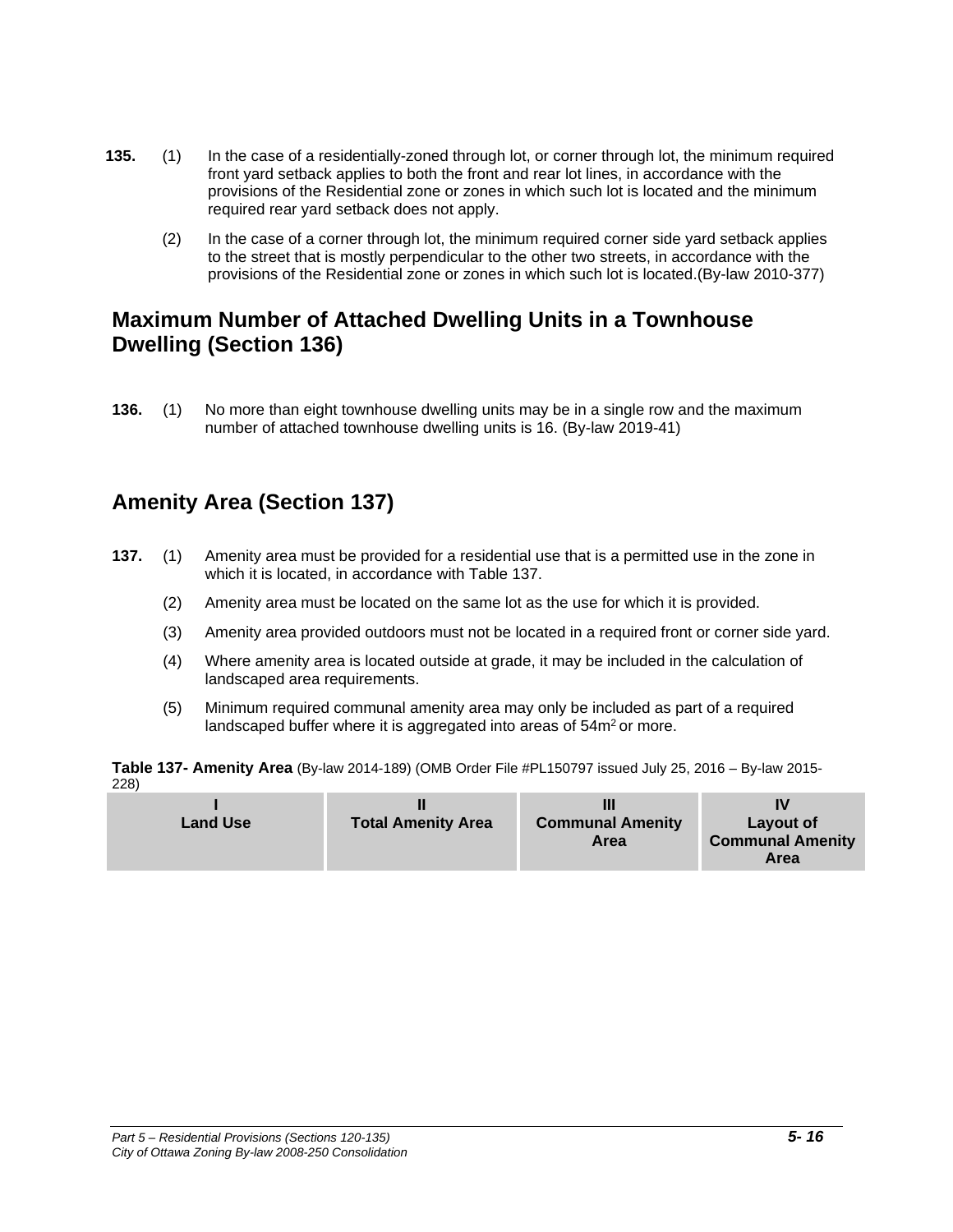|     | <b>Land Use</b>                                                                                                                                                                      | Ш<br><b>Total Amenity Area</b>                                                                                            | III<br><b>Communal Amenity</b><br>Area | IV<br><b>Layout of</b><br><b>Communal Amenity</b><br>Area                                                                                                                                                                                                                                                                                                                    |
|-----|--------------------------------------------------------------------------------------------------------------------------------------------------------------------------------------|---------------------------------------------------------------------------------------------------------------------------|----------------------------------------|------------------------------------------------------------------------------------------------------------------------------------------------------------------------------------------------------------------------------------------------------------------------------------------------------------------------------------------------------------------------------|
| (1) | Rooming House in any<br>Residential zone within the<br>area shown as Area A on<br>Schedule 321 (By-law<br>2018-206)                                                                  | 7.5m <sup>2</sup> per rooming unit up to<br>8 units, plus 3m <sup>2</sup> per unit in<br>excess of 8.                     | 100% of the amenity area               | Communal amenity area<br>must:<br>-be located at grade and<br>in the rear yard;<br>-be landscaped;<br>-consist of at least 80%<br>soft landscaping; and<br>-be located at grade and<br>in the rear yard and may<br>include one interior yard<br>that abuts both the rear<br>yard and interior side<br>yard, unless the lot has<br>access to a rear lane.<br>(By-law 2019-41) |
| (2) | Three-unit Dwelling in any<br>Residential zone, other<br>than the R4-UA, R4-UB,<br>R4-UC and R4-UD zones,<br>within the area shown as<br>Area A on Schedule 321<br>(By-law 2020-290) | 45m <sup>2</sup>                                                                                                          | 100% of required amenity<br>area       | Communal amenity area<br>must:<br>-be located at grade and<br>in the rear yard; be<br>landscaped;<br>-consist of at least 80%<br>soft landscaping; and<br>-be located at grade and<br>in the rear yard and may<br>include one interior yard<br>that abuts both the rear<br>yard and interior side<br>yard, unless the lot has<br>access to a rear lane.<br>(By-law 2019-41)  |
| (3) | Low-rise Apartment<br>Dwelling of more than 4<br>units in any zone other than<br>a Residential Zone. (By-law<br>2020-290) (By-law 2021-<br>111)                                      | 6m <sup>2</sup> per dwelling unit, and<br>10% of the gross floor area of required total amenity area<br>each rooming unit | A minimum of 50% of the                | Aggregated into areas up<br>to $54m2$ , and where more<br>than one aggregated area<br>is provided, at least one<br>must be a minimum of 54<br>m <sup>2</sup>                                                                                                                                                                                                                 |
| (4) | Apartment Building, mid-<br>high rise                                                                                                                                                | $6m2$ per dwelling unit, and<br>10% of the gross floor area of required total amenity area<br>each rooming unit           | A minimum of 50% of the                | Aggregated into areas up<br>to 54 $m^2$ , and where more<br>than one aggregated area<br>is provided, at least one<br>must be a minimum of 54<br>m <sup>2</sup>                                                                                                                                                                                                               |
| (5) | Mixed Use Building, with 9<br>or more dwelling units or<br>rooming units                                                                                                             | 6m <sup>2</sup> per dwelling unit, and<br>10% of the gross floor area of required total amenity area<br>each rooming unit | A minimum of 50% of the                | Aggregated into areas up<br>to 54 m <sup>2</sup> , and where more<br>than one aggregated area<br>is provided, at least one<br>must be a minimum of 54<br>m <sup>2</sup>                                                                                                                                                                                                      |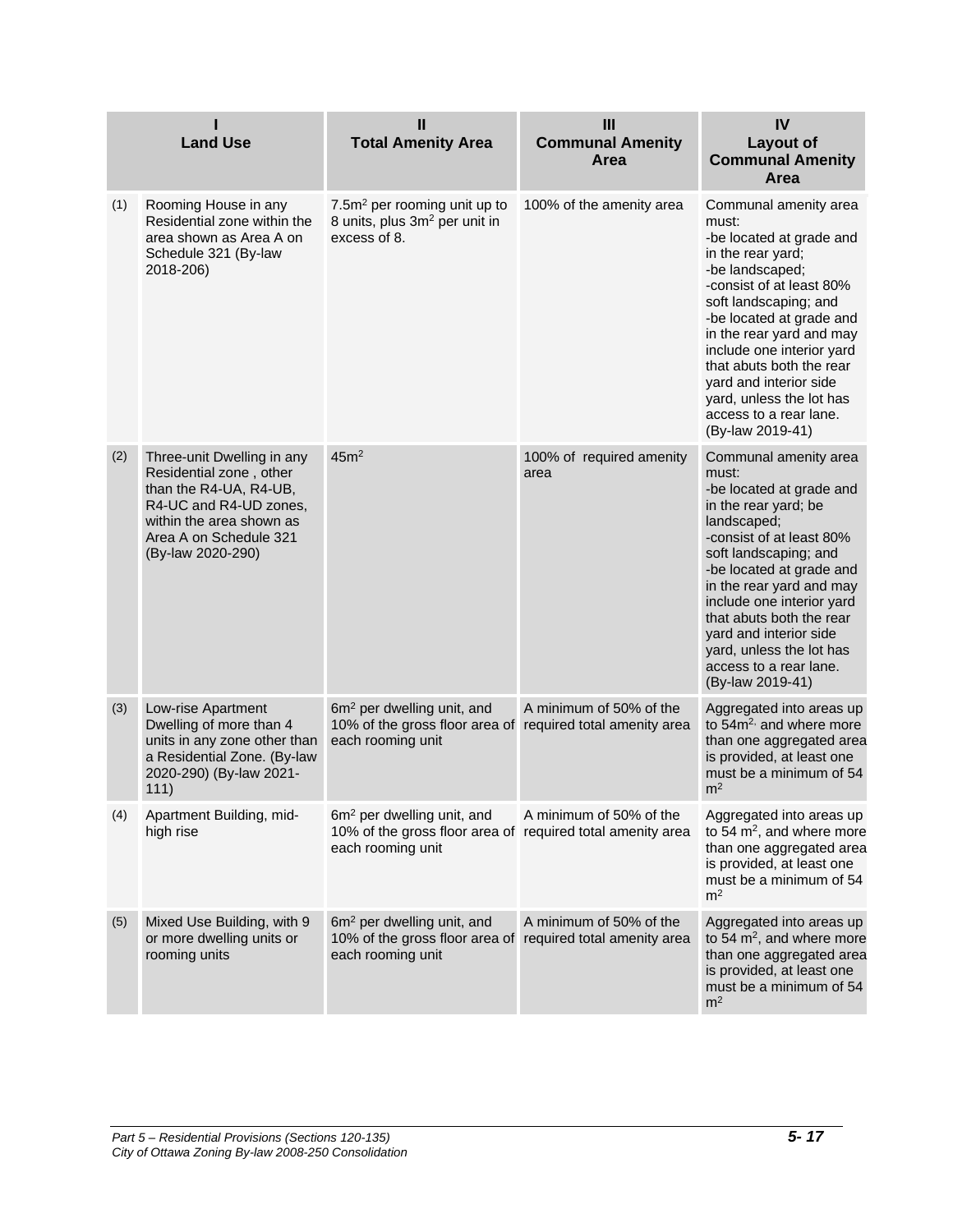|      | <b>Land Use</b>                                                                                                                                                                                | Ш<br><b>Total Amenity Area</b>                                                                                            | Ш<br><b>Communal Amenity</b><br>Area                               | IV<br><b>Layout of</b><br><b>Communal Amenity</b><br>Area                                                                                                                                                                                                                                                                                                                                                          |
|------|------------------------------------------------------------------------------------------------------------------------------------------------------------------------------------------------|---------------------------------------------------------------------------------------------------------------------------|--------------------------------------------------------------------|--------------------------------------------------------------------------------------------------------------------------------------------------------------------------------------------------------------------------------------------------------------------------------------------------------------------------------------------------------------------------------------------------------------------|
| (6)  | Stacked dwelling of 9 or<br>more dwelling units                                                                                                                                                | 6m <sup>2</sup> per dwelling unit, and<br>10% of the gross floor area of required total amenity area<br>each rooming unit | A minimum of 50% of the                                            | Aggregated into areas up<br>to 54 $m^2$ , and where more<br>than one aggregated area<br>is provided, at least one<br>must be a minimum of 54<br>m <sup>2</sup>                                                                                                                                                                                                                                                     |
| (7)  | <b>Retirement Home</b>                                                                                                                                                                         | 6m <sup>2</sup> per dwelling unit, and<br>10% of the gross floor area of<br>each rooming unit                             | A minimum of 50% of the<br>required total amenity area             | Aggregated into areas up<br>to 54 $m^2$ , and where more<br>than one aggregated area<br>is provided, at least one<br>must be a minimum of 54<br>m <sup>2</sup>                                                                                                                                                                                                                                                     |
| (8)  | Retirement Home,<br>Converted                                                                                                                                                                  | 6m <sup>2</sup> per dwelling unit, and<br>10% of the gross floor area of required total amenity area<br>each rooming unit | A minimum of 50% of the                                            | Aggregated into areas up<br>to 54 $m^2$ , and where more<br>than one aggregated area<br>is provided, at least one<br>must be a minimum of 54<br>m <sup>2</sup>                                                                                                                                                                                                                                                     |
| (9)  | Residential care facility                                                                                                                                                                      | 10% of the gross floor area of All of the total amenity area<br>each rooming unit                                         |                                                                    |                                                                                                                                                                                                                                                                                                                                                                                                                    |
| (10) | Planned Unit Development                                                                                                                                                                       | As per dwelling type                                                                                                      | As per dwelling type                                               | As per dwelling type                                                                                                                                                                                                                                                                                                                                                                                               |
| (11) | Apartment dwelling low-<br>rise:<br>Low-rise apartment<br>dwelling in any residential<br>zone other than the R4-UA,<br>R4-UB, R4-UC and R4-UD<br>zones. (By-law 2020-290)<br>(By-law 2021-111) | 15m <sup>2</sup> per dwelling unit up to<br>eight units, plus 6m <sup>2</sup> per unit<br>in excess of 8.                 | 100% of the amenity area<br>required for the first eight<br>units. | Communal amenity area<br>required for the first eight<br>units must:<br>-be located at-grade and<br>in the rear yard;<br>-be landscaped;<br>-consist of at least 80%<br>soft landscaping; and<br>-be located at grade and<br>in the rear yard and may<br>include one interior yard<br>that abuts both the rear<br>yard and interior side<br>yard, unless the lot has<br>access to a rear lane.<br>(By-law 2019-41) |
|      | (12) Other uses                                                                                                                                                                                | Not required                                                                                                              |                                                                    |                                                                                                                                                                                                                                                                                                                                                                                                                    |

- (6) Despite rows (1) through (3) of Table 137:
	- (a) where a Planned Unit Development contains a Three-unit Dwelling, Low-rise Apartment Dwelling or Rooming House the required amenity area may be located outside of the rear yard and is not required to abut the rear lot line, and; (By-law 2018-206)
	- (b) the total amenity area required at grade for all Three-unit Dwellings, Low-rise Apartment Dwellings and Rooming Houses in the Planned Unit Development does not need to exceed 120 m<sup>2</sup>. (By-law 2014-189) (By-law 2018-206)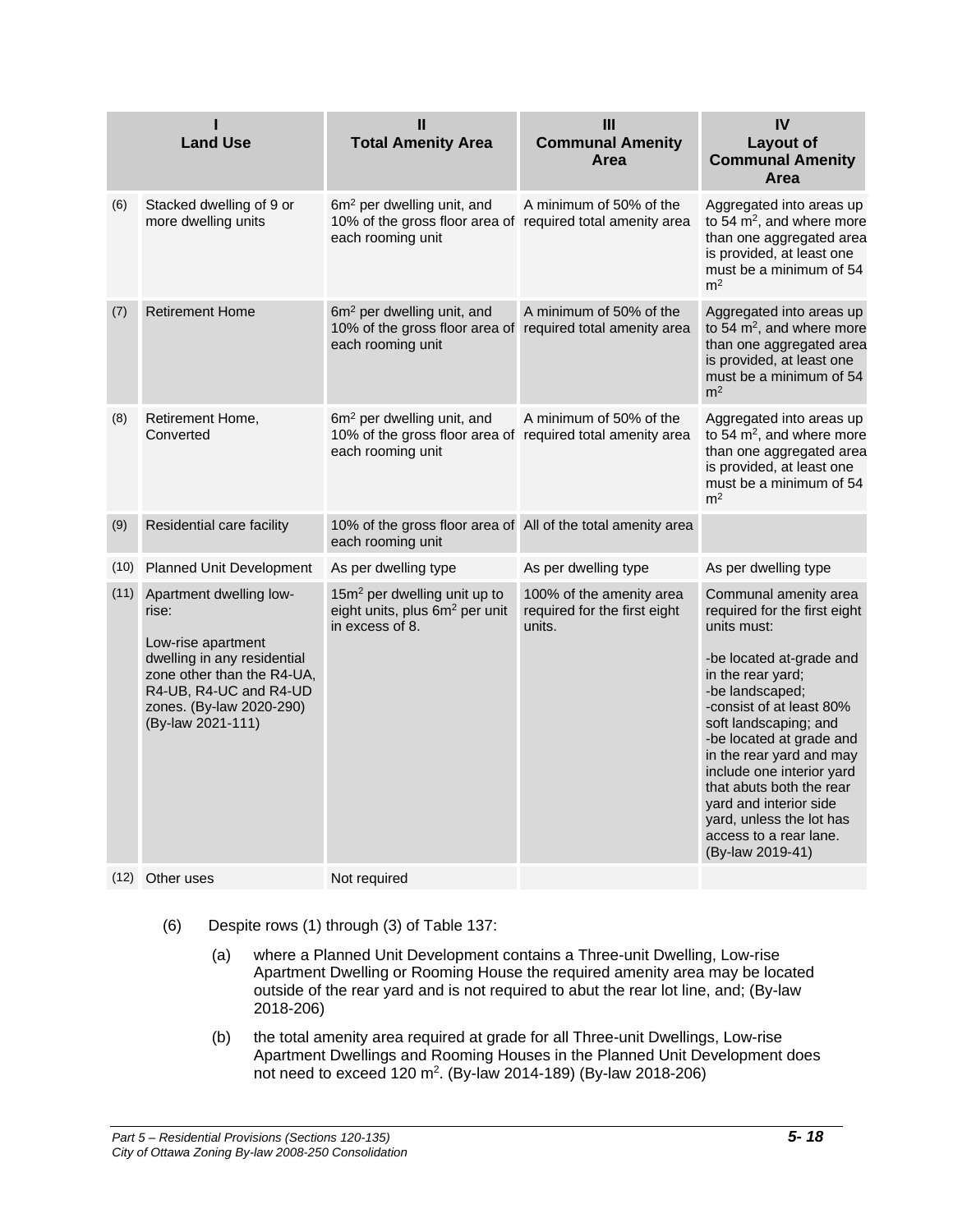# **Regulations Affecting Vertically Attached Dwelling Units (Section 138)**

- **138.** (1) Minimum interior side yard and minimum rear yard setbacks are deemed to be 0 m between individual dwelling units that are permitted to be vertically attached. (By-law 2014-289)
	- (2) A linked-detached dwelling must be connected by a common foundation wall that is no greater than 1 metre above grade, and a minimum of 5 metres or more in depth.
	- (3) A duplex dwelling may additionally have vertical separated gross floor area of up to 15% of the upper unit.
	- (4) A semi-detached dwelling must have a vertical common wall that is 5 metres or more in depth and 2.5 metres or more in height. (By-law 2010-307)

# **Low-Rise Residential Development in All Neighbourhoods within the Greenbelt (Section 139)**

(By-law 2020-289)

**139.** The following provisions apply to the R1, R2, R3 and R4 zones within Area A on Schedule 342 (Inside the Greenbelt.)

### **Front Yard and Corner Side Yard Landscaping**

- (1) Minimum soft landscaped area, required in Table 139(1), must meet all of the following regulations:
	- (a) it is required at-grade in a front yard and, in the case of a corner side lot, in a corner side yard;
	- (b) it must be aggregated;
	- (c) it must abut the front lot line and the side lot line abutting the street, as the case may be; and
	- (d) on a lot with a significant change in grade in the front yard or corner side yard, terracing and retaining walls necessary for the containment of soil for soft landscaping may count towards the required soft landscaped area.
	- (e) Where the minimum required aggregated soft landscaped area of Table 139 (1) is provided and there remains land area in the front yard, or in the corner side yard as the case may be, lands within these yards may be developed with soft or hard landscaping such as a patio, but in no case may any hard landscaping be used for access or parking purposes.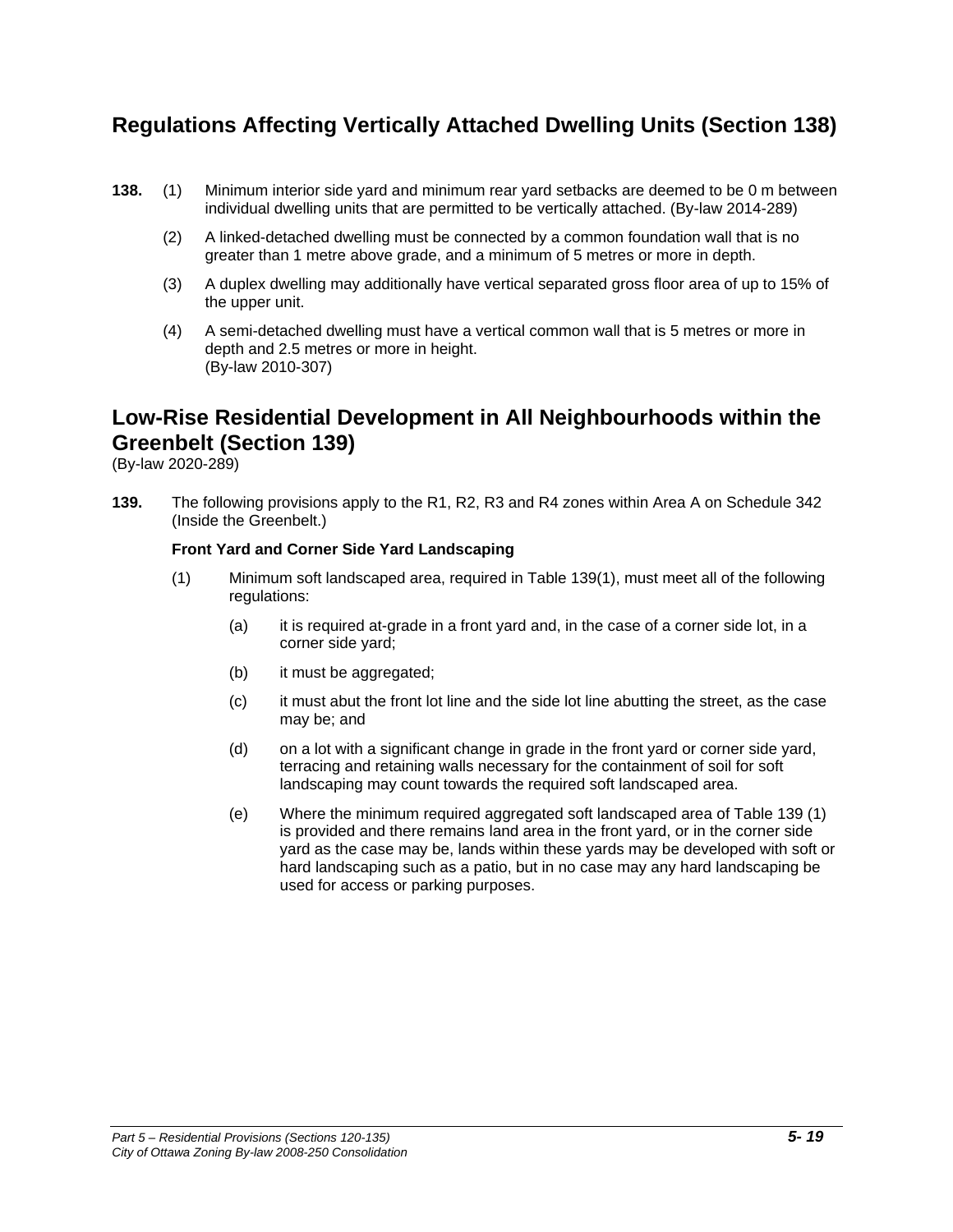#### **Table 139(1). Minimum Required Aggregated Soft Landscaping**

| Front / Corner Side Yard<br><b>Setback</b> | Minimum Aggregated Soft Landscaped Area (% of the Front / Corner Side<br>Yard Area)                                                                                                                                 |
|--------------------------------------------|---------------------------------------------------------------------------------------------------------------------------------------------------------------------------------------------------------------------|
| Less than $1.5 \text{ m}$                  | No minimum, however, all lands within the front yard and within the corner<br>side yard that are not occupied by permitted driveways, walkways and<br>projections must consist of soft landscaping.                 |
| $1.5$ m – less than 3 m                    | 20%                                                                                                                                                                                                                 |
| $3 m+$                                     | In the case of any lot with a lot width of less than 8.25 m, 30%;<br>In the case of any lot with a width between 8.25 m but less than 12 m, 35%;<br>and<br>In the case of any lot with a width of 12 m or more, 40% |

- (2). (a) A driveway is subject to the following:
	- (i) within the Mature Neighbourhoods Overlay a driveway is only permitted where in accordance with the confirmed Streetscape Character Analysis and Table 140B; and where permitted, the maximum width is as per Table 139(3);
	- (ii) within Area A on Schedule 343, the maximum width is as per Table 139(3).
	- (b) A driveway over a mutual easement leading to one or more permitted parking spaces may be shared by two dwellings on abutting lots.
	- (c) Any driveway, other than a shared driveway, must be separated from any interior side lot line by a landscaped strip not less than 0.15m in width, and consisting of:
		- (i) soft landscaping, or
		- (ii) pavers or interlock brick in a pattern distinct from that of the driveway.
		- (iii) Where a semi-detached or townhouse dwelling is not severed, Section 139(2)(c) applies to individual driveways serving each unit, such that the driveways must be separated from each other by at least  $0.3m^2$  (By-law 2021-111)
	- (d) Despite (a), Where a rear lane access is open and travelable, or where a shared driveway exists to rear yard parking for each of the dwellings, individual driveways providing access from the front lot line and front yard parking are prohibited, and no person may park a car in any portion of the front yard or corner side yard.
	- (e) For the purposes of (d), "open and travelable" means a lane that is owned by the City and used for vehicular access, and that is:
		- (i) maintained by the City, or
		- (ii) subject to an agreement registered on title with respect to the maintenance of the lane. (By-law 2021-111)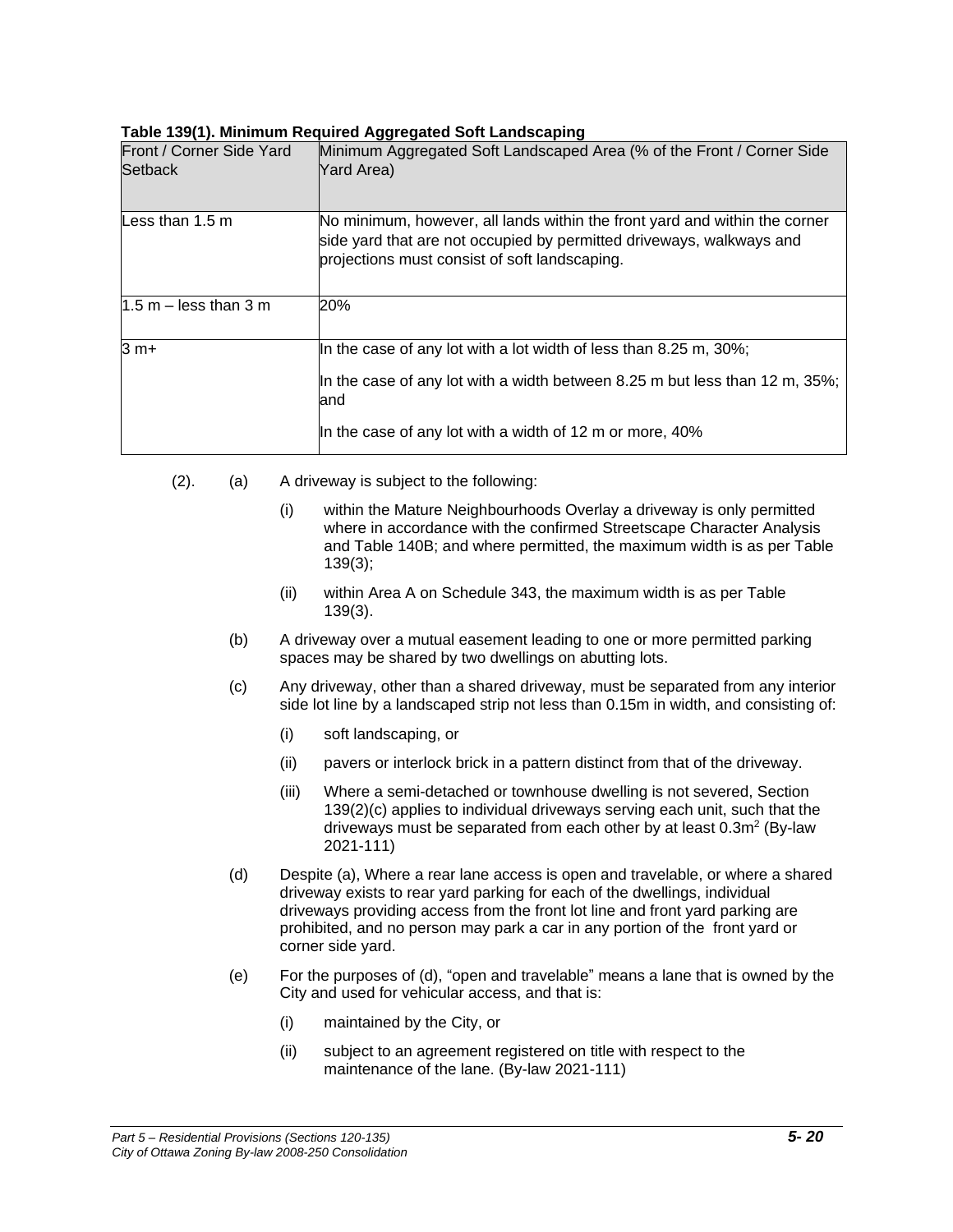### **Table 139(3) Driveway Regulations**

|       | Minimum lot width<br>or street frontage<br>required | Maximum width of a Maximum width of<br>shared driveway (m) an individual single | driveway (m)                               | Maximum width of a<br>double-wide<br>driveway (m) |
|-------|-----------------------------------------------------|---------------------------------------------------------------------------------|--------------------------------------------|---------------------------------------------------|
| (i)   | 6m or less                                          | 3                                                                               | No individual<br>driveway is<br>permitted. | No double-wide<br>driveway is<br>permitted.       |
| (ii)  | Greater than 6m to<br>less than 7.5m                | $\mathsf{B}$                                                                    | 2.6                                        | No double-wide<br>driveway is permitted.          |
| (iii) | 7.5m to less than<br>8.25 m                         | 3                                                                               | 2.75                                       | No double-wide<br>driveway is permitted.          |
| (iv)  | 8.25m to less than<br>15m                           | З                                                                               | ß.                                         | No double-wide<br>driveway is permitted.          |
| (v)   | 15m to less than 18<br>m                            | $\mathbf{3}$                                                                    | ß                                          | 5.5                                               |
| (vi)  | 18m or greater                                      | l3                                                                              | ß.                                         | 6                                                 |

### **Front-facing Garages and Carports**

- 3. Any garage or carport facing the front lot line or side lot line abutting a street is subject to the following:
	- (a) the entrance to the garage or carport must be set back at least 0.6m further from the applicable lot line than either
		- (i) the principal entrance; or
		- (ii) The front edge of a landing or porch, giving access to the principal entrance, or the portion of a projecting landing or porch that does not fall within a required yard.
	- (b) Despite 139(3)(a)(ii), the garage or carport may not be more than 0.6m closer to the front lot line or side lot line abutting a street than is the principal entrance to the dwelling; or
	- (c) Within the Mature Neighbourhoods Overlay, no such garage or carport is permitted except subject to the Streetscape Character Analysis and Table 140A, (By-law 2021-111)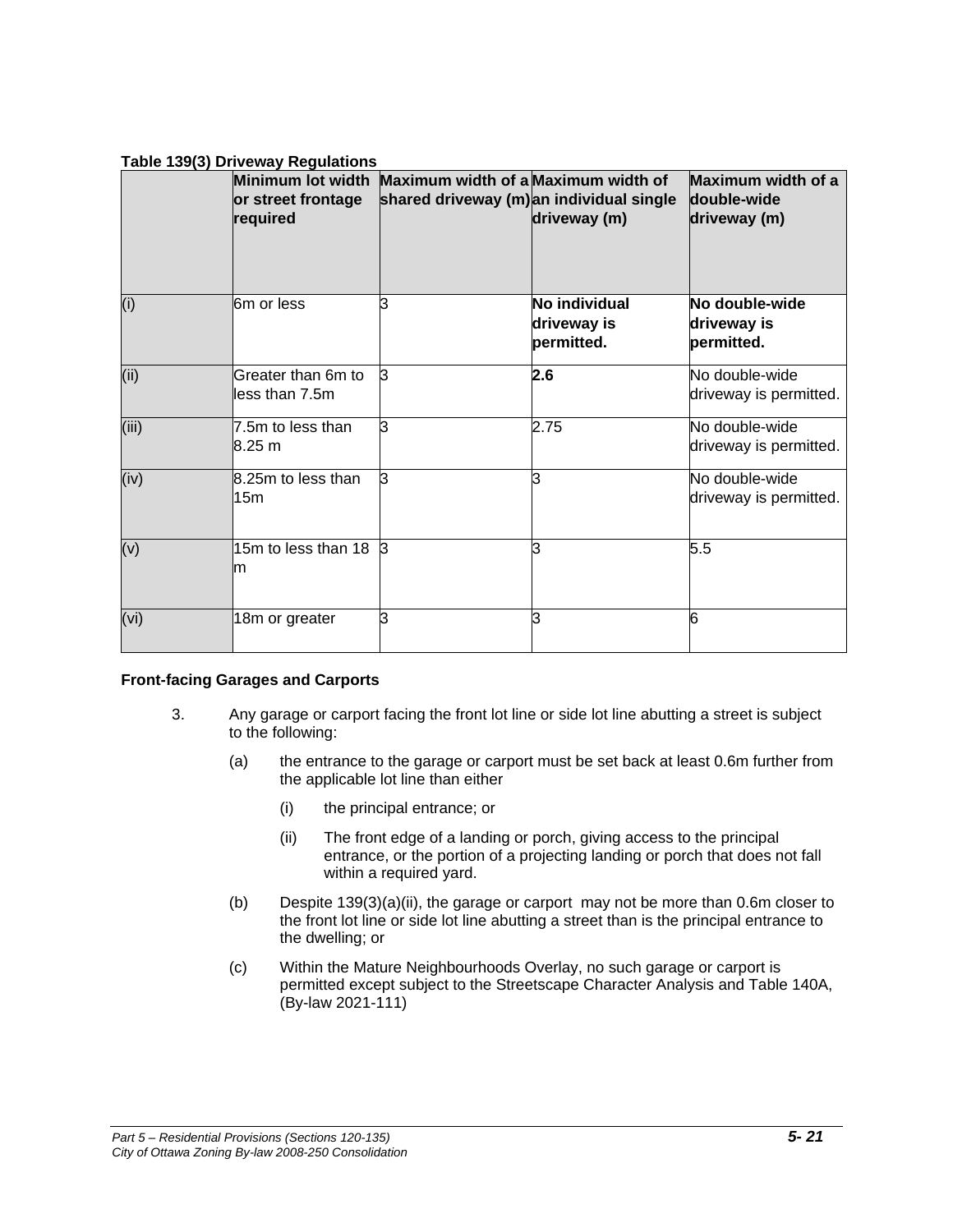

#### *Illustration of Minimum Required Attached Garage / Carport Setback*

#### **Walkways**

- 4. A walkway located in a front yard or corner side yard is permitted subject to the following:
	- (a) Where it provides access between a right-of-way or driveway, and an entranceway to a dwelling or any other incidental or accessory use on the lot.
	- (b) Where a walkway extends from the right-of-way, it must be separated from any driveway by at least 0.6m of soft landscaping.
	- (c) The width of a walkway may not exceed:
		- (i) In the case of a rooming house, retirement home, stacked dwelling or lowrise apartment dwelling, 1.8 m;
		- (ii) In the case of any other residential use building, 1.2 m;
		- (iii) Despite (i), a walkway giving access to a storage area for containerized waste may not exceed 2.2m in width.
	- (d) A walkway may traverse an area required for soft landscaping per Table 139(1), and may be included in the calculated area.
	- (e) A walkway may not extend to the right-of-way on a lot less than 10m in width where a driveway is provided.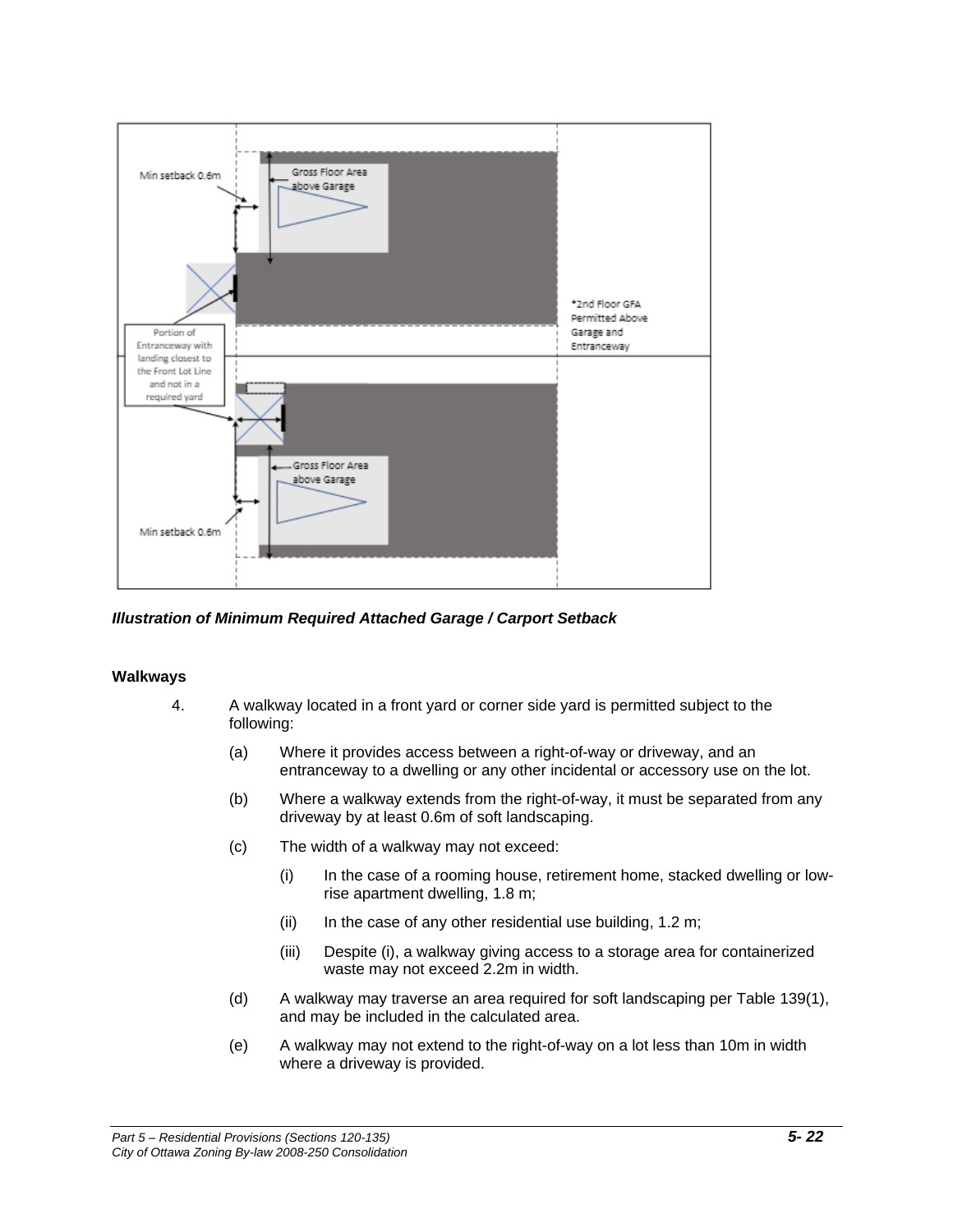(f) A maximum of one walkway per yard is permitted to extend to the right-of-way in the case of a detached, semi-detached, long semi-detached or townhouse dwelling.

#### **Existing Average Grade**

- 5. Despite the definition of grade in Section 54, except in the case of a Planned Unit Development, the definition of existing average grade will be used for calculations referring to grade. Existing average grade must be calculated prior to any site alteration and based on the average of grade elevations:
	- (a) for an interior lot, at the intersection of interior side lot lines with the minimum required front yard and rear yard setbacks of the zone in which the lot is located, and
	- (b) for a corner lot, at the intersection of the interior side lot line with the minimum required front yard and rear yard setbacks of the zone in which the lot is located, and at the intersection of a corner side yard setback with the minimum required front yard and rear yard setbacks of the zone in which the lot is located.



*Illustration of How to Measure Existing Average Grade in the R1 to R4 Zones within the Greenbelt*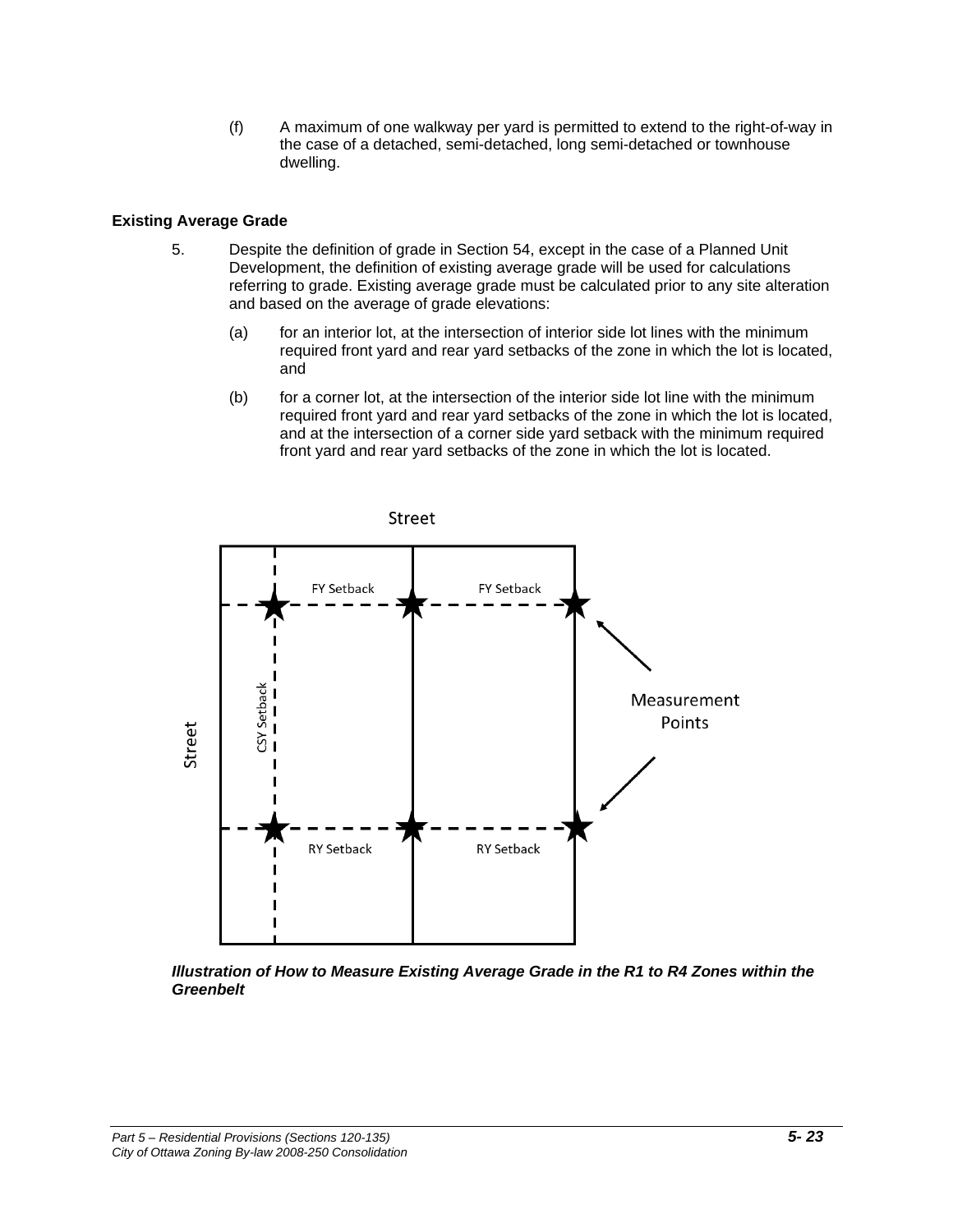# **Low-rise Residential Development within the Mature Neighbourhoods Overlay (Section 140)**

(By-law 2020-289)

**140.** (1) This section applies to R1, R2, R3 and R4 zones within the Mature Neighbourhoods Overlay and prevails over any provisions to the contrary, except those specifically named under subsection (10).

### **Definitions**

(2) For the purposes of Section 140, the following definitions apply:

**Attribute** means a land use quality or feature, regarded as a characteristic of, and an inherent part of, the streetscape character, inclusive of the use, incidental use of lands, buildings and associated uses, and includes building and entrance orientation with respect to the street; treatment of yards abutting a street; the location and type of access to a site for pedestrians and vehicles; and the location of parking.

#### **Dominant** means:

In the case of patterns, the dominant pattern is the most frequently occurring pattern as set out in Section 140 for each of the attributes being documented in a Streetscape Character Analysis; and

In the case of Character Groups, the dominant Character Group is the most frequently occurring Group as detailed in Section 140, inclusive of the various patterns that constitute it, for each of the attributes being documented in a Streetscape Character Analysis.

**Existing** means: as of the date that a Streetscape Character Analysis is submitted to the Department of Planning and Growth Management, in the case of determining the existence of a building, dwelling, driveway, walkway, attached garage or carport, parking space or principal entranceway on a lot and to the actual yard setbacks of that building or dwelling, and in the case of the existing average grade means, as of the date that a Streetscape Character Analysis has been approved by the Department of Planning and Growth Management;

**Immediately opposite** means across the street and may be used in both the context of a lot located most directly across the street from the subject lot, or of a development located most directly across the street from the subject or proposed development;

**Pattern** means a specific arrangement of each of the land use attributes.

- (3) A Streetscape Character Analysis (SCA) must be confirmed prior to any application under the Planning Act, building permit application, or approval under the Private Approach By-law, whose approval would permit:
	- (a) a new residential use building;
	- (b) an addition to an existing residential use building, where the addition abuts the front yard or corner side yard;
	- (c) a modification to an existing residential use building that includes:
		- (i) the removal of a principal entranceway that faces the front lot line or side lot line abutting a street; or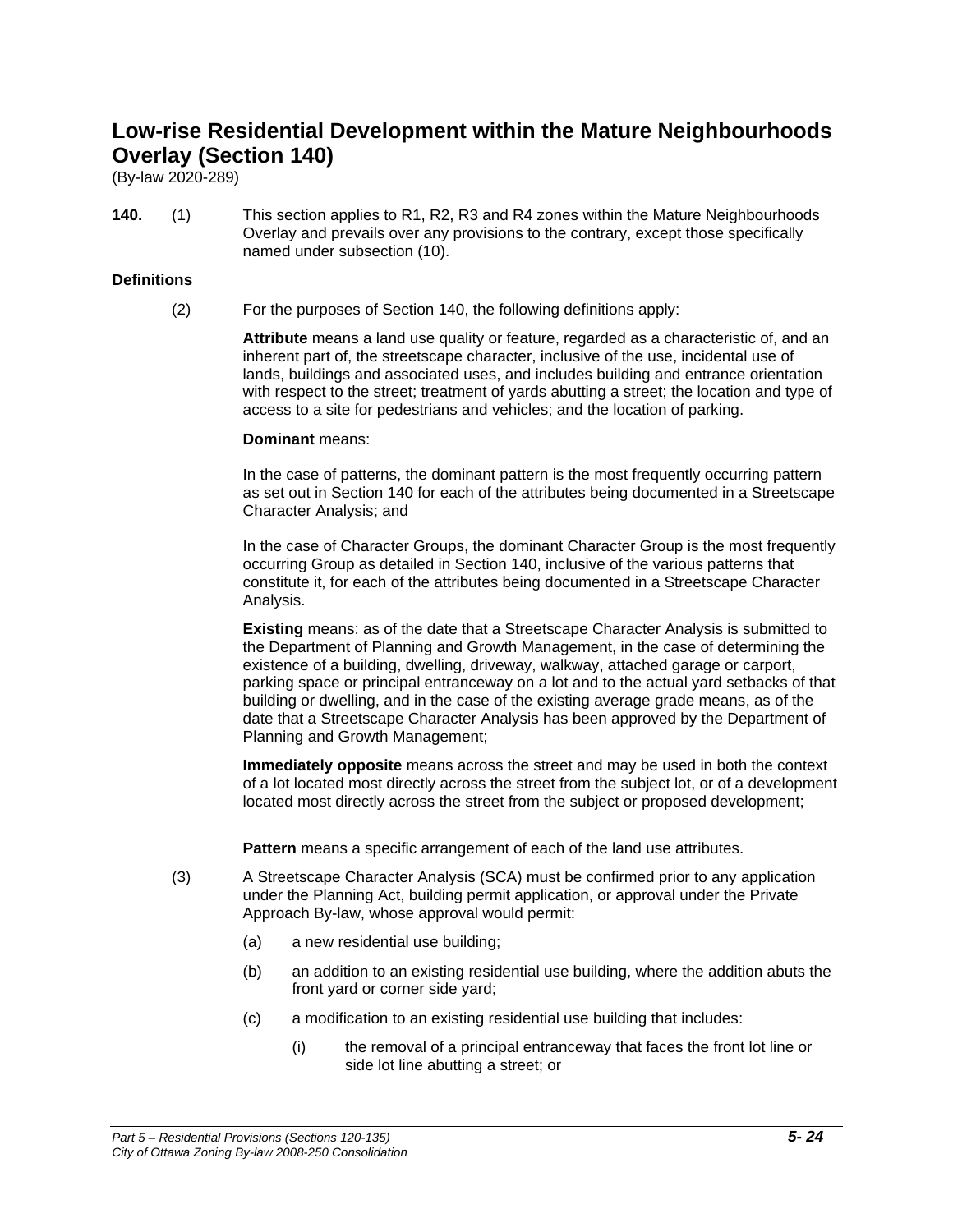- (ii) the addition or expansion of an attached garage or carport that faces the front lot line or side lot line abutting a street; or
- (d) the addition or expansion of a driveway or parking space in the front yard or corner side yard.
- (4) Despite (3), no Streetscape Character Analysis is required where the residential use building:
	- (a) includes no driveway or attached garage or carport, and includes a principal entrance facing the front lot line or side lot line abutting a street;
	- (b) is on a lot that is part of a Plan of Subdivision and faces a new public street on which there is no established residential streetscape character, for any building permit issued within five years of subdivision registration; (By-law 2021-111)
	- (c) fronts onto and has access from a private way within a Planned Unit Development*;* or (By-law 2021-111)
	- (d) after the addition or modification , no front-facing principal entranceway is removed and no driveways, attached garages or carports are added or expanded. (By-law 2021-111)
- (5) A Streetscape Character Analysis ceases to be valid eighteen months after the date it is confirmed.
- (6) (a) The Streetscape Character Analysis must document the dominant pattern with respect to:
	- (i) location and type of driveways;
	- (ii) location and size of all parking spaces, garages and carports; and,
	- (iii) orientation of principal entranceways.
	- (b) The **attributes** listed in subsection 140(6)(a) must be recorded for 21 lots located on the same street as the affected lot, as follows:
		- (i) the ten **lots** nearest the affected **lot** abutting the same side of the street and located within the same block;
		- (ii) the lot **immediately opposite** and across the street from the affected **lot**, and
		- (iii) the ten **lots** nearest the **lot** specified in (ii) herein, located within the same block as the affected **lot.**
	- (c) Despite clause (b), where the affected **lot** is located on a block between two intersections where:
		- (i) there are more than five but less than eleven **lots** on the same block and the same side of the street as the affected **lot**, documenting every one of those **lots** is deemed to satisfy subclause (6) (b) (i);
		- (ii) there are more than five but less than eleven **lots** on the same block, but on the opposite side of the street as the affected **lot**, documenting every one of those **lots** is deemed to satisfy subclauses (6) (b) (ii) and (6) (b) (iii).
	- (d) Despite clauses (b) and (c), where the affected **lot** is located on a block between two intersections where: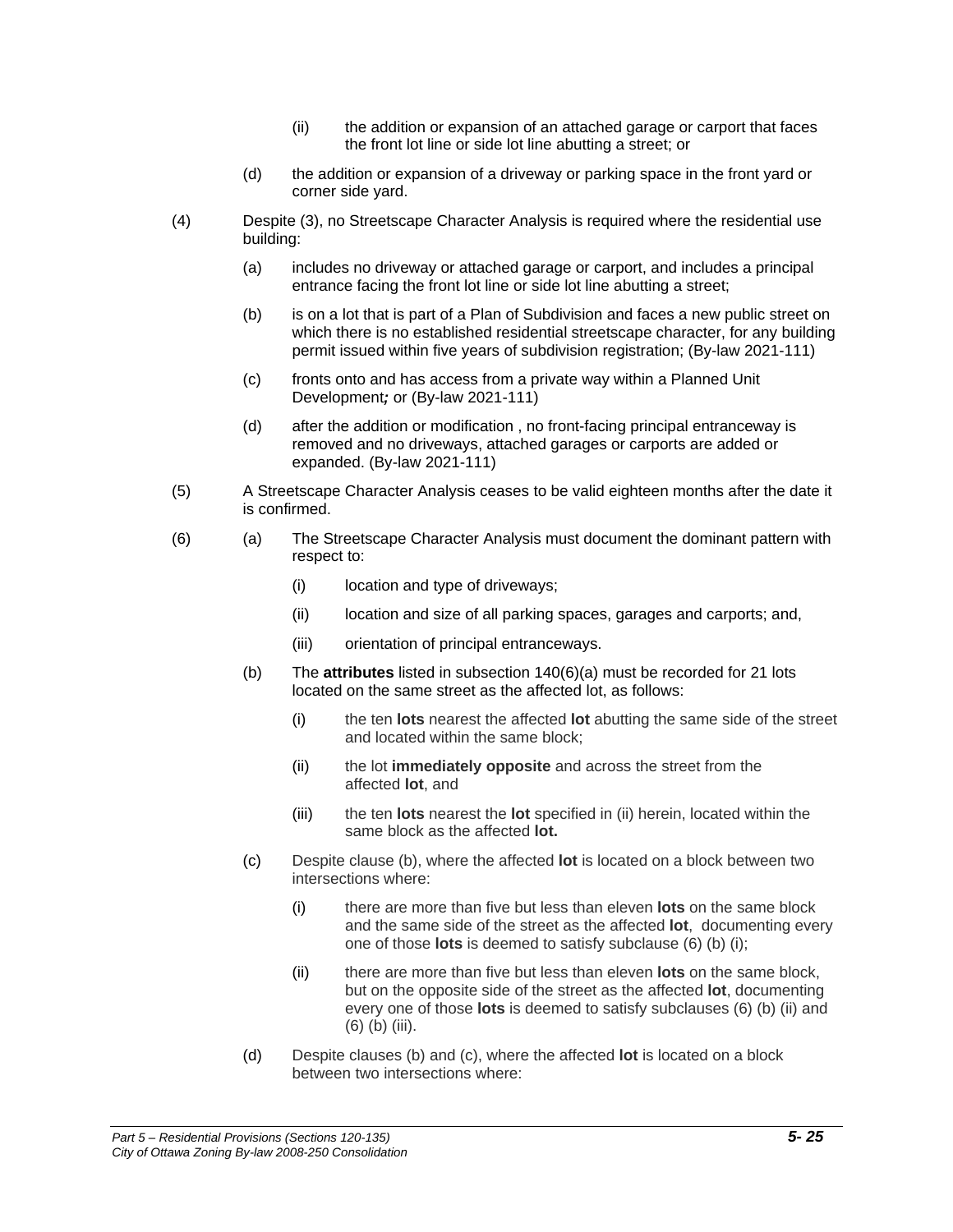- (i) the total number of **lots** between the two intersections on either side of the **lot** is less than 21 but more than 11, documenting all the **lots** on the block on both sides of the street is deemed to satisfy clause 6(b);
- (ii) the street on which the affected **lot** is located consists of only one block or is only developed on one side, documenting all the **lots** on the block on both sides of the street is deemed to satisfy clause 6(b).
- (e) Despite clauses (b), (c) and (d), where the affected **lot** is located on a block between two intersections where:
	- (i) there are five or fewer **lots** on the same block and the same side of the street as the affected **lot**; and/or
	- (ii) there are five or fewer **lots** on the same block, but on the opposite side of the street as the affected **lot**; and
	- (iii) there are five or more **lots** located on either side of the same street beyond either intersection, documenting 21 **lots** on both sides of the street within the same block as the affected **lot** and beyond either intersection is deemed to satisfy clause 6 (b).
- (f) When documenting **lots** beyond either intersection from the block on which the affected **lot** is located, despite the requirement to document 21 **lots** in paragraph (iv) of clause (e) above, such documentation need not extend more than one block further on either side of each intersection.
- (g) Despite clauses (b), (c), (d) (e) and (f), where:
	- (i) the street on which the affected lot is located terminates at the end of the block, but is at least one more block in length in the other direction; and
	- (ii) the next block has five or more **lots** on the same street; and
	- (iii) there are fewer than 21 **lots** on the block on which the affected **lot** is located,

**lots** located beyond the said intersection must be included as part of the 21-lot analysis undertaken pursuant to subclauses 6(b) (i) and (ii).

- (h) Despite clauses (b), (c), (d), (e), (f) and (g), where the street on which the affected **lot** has fewer than five, or no other, **lots** facing it, the Streetscape Character Analysis must include up to 21 **lots** closest to the affected **lot** located within the same city block without crossing intersections but facing other streets, in the manner provided by Subsection 140(6), clauses (b) through (g).
- (i) Where a **lot** among the set of **lots** specified in clauses (b) to (h), as applicable,
	- (i) is vacant; or
	- (ii) is developed with institutional, office or open space uses; that **lot** must be documented in the Streetscape Character Analysis, but may not be counted towards the **dominant character** of the streetscape.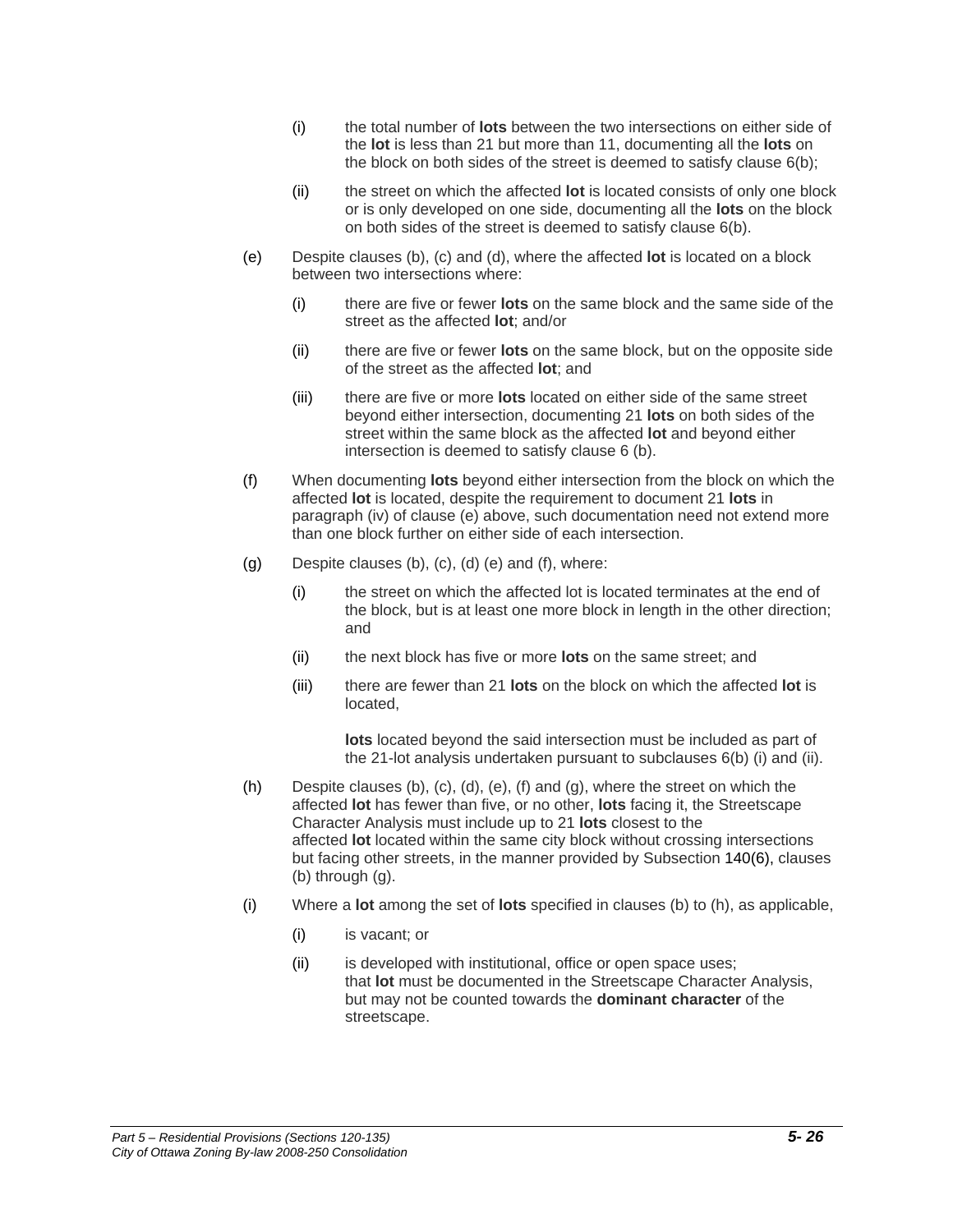- (j) Where a **lot** among the set of **lots** specified in clauses (b) to (h), as applicable, has front yard parking whose legal status has not been established, that front yard parking must be recorded as **hard landscaping** for the purposes of documenting the **incidental use of lands** as required by subsection 140(6)(a). Where no front yard parking is proposed, there is no requirement to establish the legal status of any such space that may exist within the lots documented in a Streetscape Character Analysis.
- (k) In the case of a **corner lot**, only where **dwellings** will be fronting on both streets as the affected **lot**, must the 21-lot analysis be undertaken along both streets, with the documenting of 21 lots fronting on the same street as the **principal** entranceway of the affected lot documented, and 11 lots fronting on the same street as the affected lot's **corner side lot line** documented. Where there are fewer than the required number of lots to be documented herein, clauses 140(6)(c) through (i) above apply.
- (6) A driveway in the front or corner side yard is:
	- (a) prohibited where access to a permitted or legally nonconforming parking space in the rear yard or interior side yard is able to be provided via a travelled rear lane;
	- (b) where not prohibited under (a), is permitted or prohibited according to the dominant pattern of driveways, subject to Table 140A and Table 140B;
	- (c) where permitted subject to 140B, is subject to 139(3); and
	- (d) despite the dominant driveway pattern, where the number of lots in Character Group B and C combined outnumber those in Character Group A, the dominant pattern is deemed to be B (single-wide driveways.)
	- (e) In the case of an apartment dwelling, low-rise, or a stacked dwelling, where a driveway is permitted, the maximum permitted width for a driveway that leads to:
		- (i) less than 20 parking spaces: 3.6 m
		- (ii) 20 or more parking spaces: 6 m.
	- (f) Despite the dominant driveway pattern as per Table 140B, where the property is at least 15 m in lot width and within a R1 zone, a double driveway is permitted subject to Table 139(3).
- (7) An attached garage or carport facing the front lot line or side lot line abutting a street
	- (a) is permitted or prohibited according to the dominant pattern of garages and carports, subject to Table 140A;
	- (b) where permitted, the maximum width of the entrance to a garage or carport is
		- (i) in the case of a single-wide garage or carport, 3m
		- (ii) in the case of a double-wide garage or carport, 6m
	- (c) Despite subsection (a), where a driveway is permitted, a parking space may be located partially under the principal building provided that:
		- (i) the building does not cantilever more than 1.8 m over the parking space,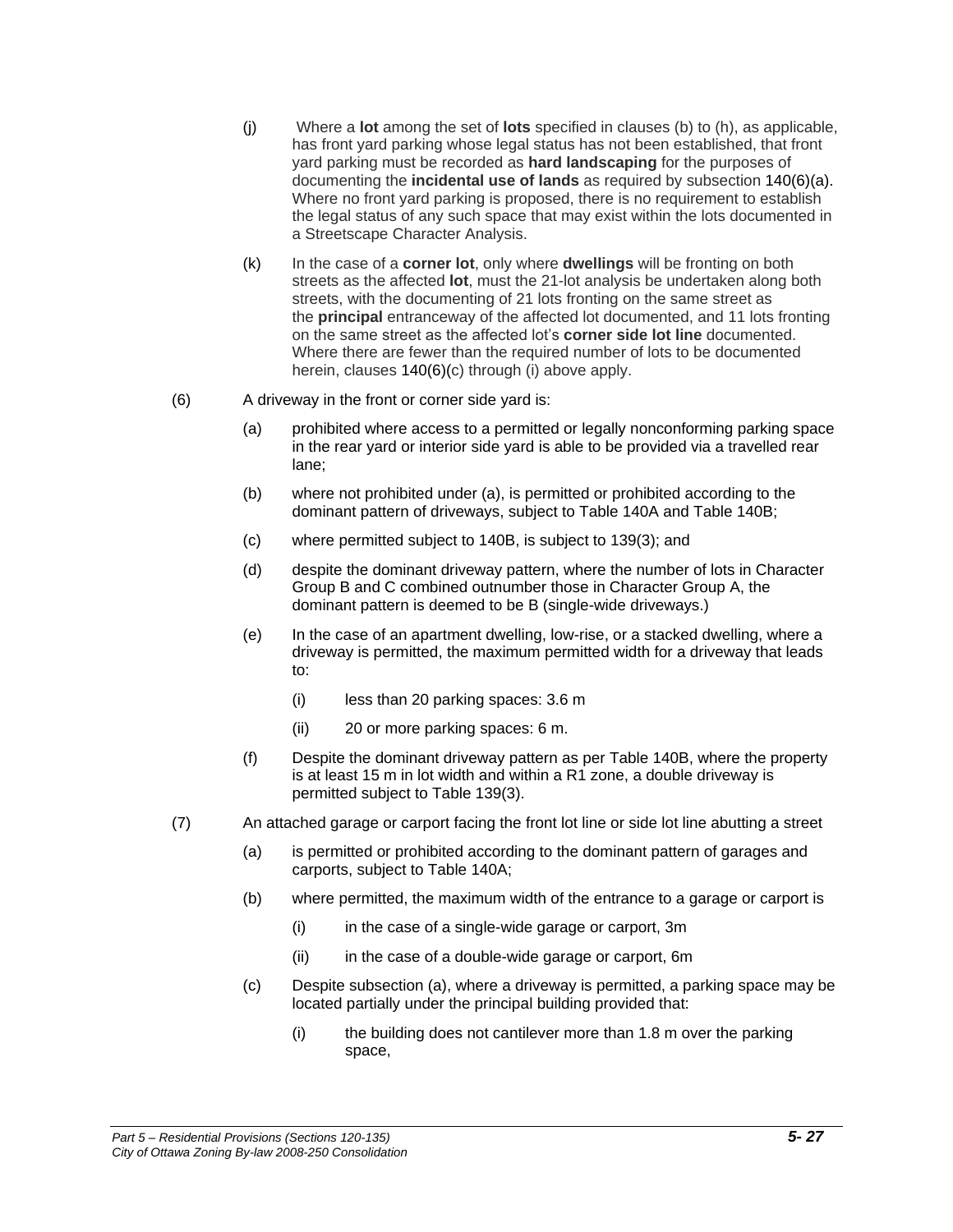- (ii) the cantilevered area above the parking space is not supported by a column, pillar, pier, or post.
- (8) A principal entrance facing the front lot line or side lot line abutting a street
	- (a) is permitted;
	- (b) may be required according to the dominant pattern of principal entrances, subject to Table 140C; and
	- (c) Where required under Table 140C,
		- (i) in the case of detached dwellings, linked detached dwellings, and townhouse dwellings, the principal entrance requirement applies to each dwelling unit.
		- (ii) in the case of semi-detached, long semi-detached, duplex, three-unit, and low-rise apartment dwellings, at least one principal entrance must face the street.
		- (iii) in the case of stacked dwellings, only one principal entrance for each vertical pair of dwelling units is subject to the requirement.
- (9) The first floor of a dwelling or dwelling unit must contain at least 40 m2 of habitable floor space.
- (10) The regulations listed below continue to apply in addition to those regulations of the Mature Neighbourhoods Overlay:
	- (a) Part 4- Parking, Section 100, other than Subsection 100 (3), clause (b), paragraph (ii) which is superceded by this Section,
	- (b) Section 105
	- (c) Section 106, other than Subsection 106 (1), clause (a)
	- (d) Subsection 107 (1) and Table 107
	- (e) Section 108
	- (f) Section 110
	- (g) Section 111
	- (h) Section 112
	- (i) Section 113
	- (j) All of Part 5 General Residential Provisions
	- (k) All of Part 6 Residential Zones, other than as specifically required in this **Section**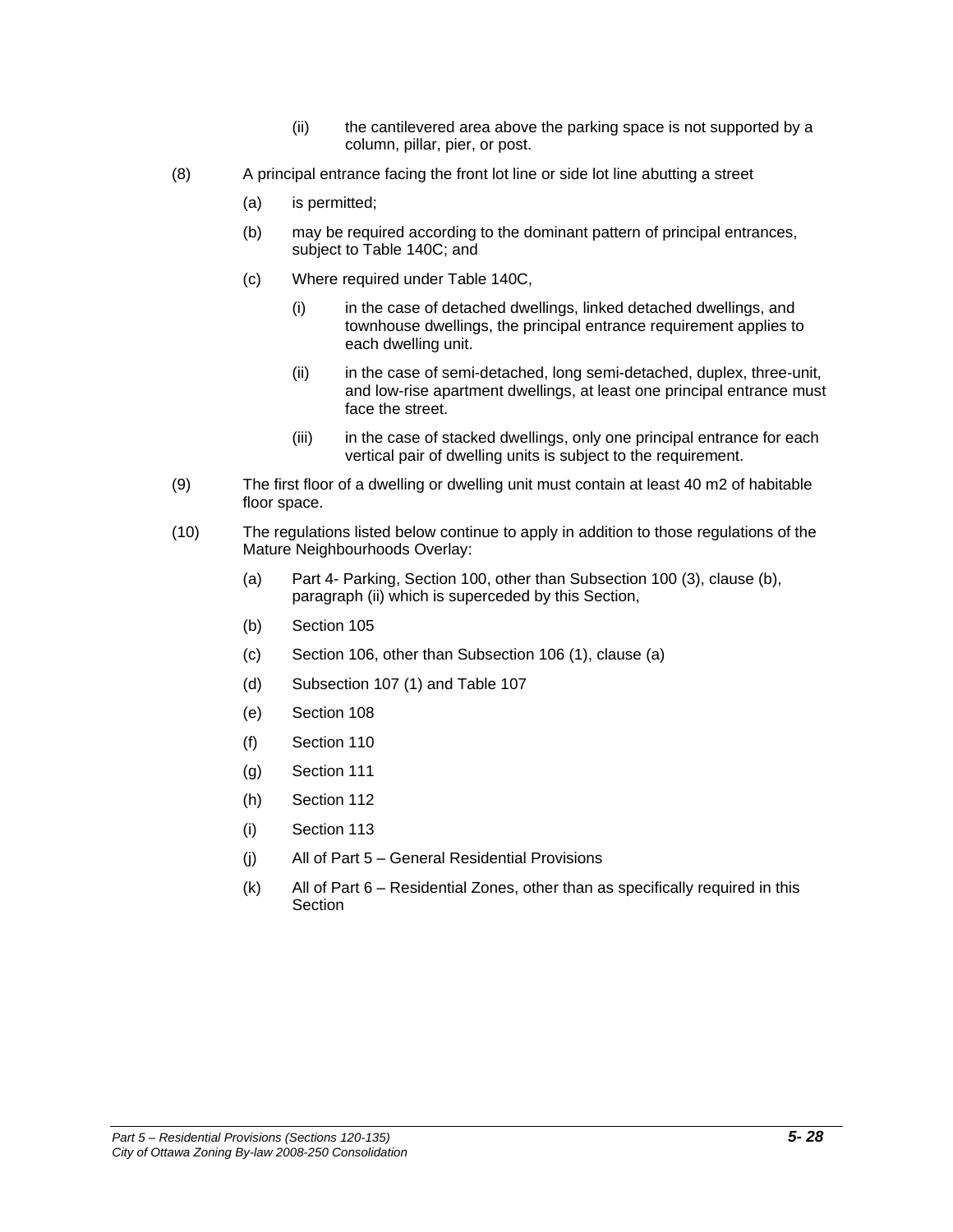# **Table 140A – Garages, Carports and Parking**

| <b>Character Group</b>       | $\mathsf{A}$                                                                                                                                                                                                                                                                                                                                                                                                                                                                                                                                                                                                                 | B                                                                                                                                                                                                                                                                                                                                                                                                                                                                                                                                                                                                                                                                                                                                                                                                                                                                                                      |
|------------------------------|------------------------------------------------------------------------------------------------------------------------------------------------------------------------------------------------------------------------------------------------------------------------------------------------------------------------------------------------------------------------------------------------------------------------------------------------------------------------------------------------------------------------------------------------------------------------------------------------------------------------------|--------------------------------------------------------------------------------------------------------------------------------------------------------------------------------------------------------------------------------------------------------------------------------------------------------------------------------------------------------------------------------------------------------------------------------------------------------------------------------------------------------------------------------------------------------------------------------------------------------------------------------------------------------------------------------------------------------------------------------------------------------------------------------------------------------------------------------------------------------------------------------------------------------|
| <b>Streetscape Character</b> | No Garage or carport is<br>attached to the front façade or<br>corner façade of the dwelling                                                                                                                                                                                                                                                                                                                                                                                                                                                                                                                                  | Garage or carport is attached<br>to the front façade or corner<br>façade                                                                                                                                                                                                                                                                                                                                                                                                                                                                                                                                                                                                                                                                                                                                                                                                                               |
| <b>Regulations</b>           | (i)<br>No front-facing or<br>corner-facing attached garage<br>or carport is permitted 140 (8)<br>$(b)$ .<br>(ii)<br>A garage or carport may<br>be attached to the exterior wall<br>of the dwelling that faces the<br>interior side lot line, or may be<br>attached to the rear face of the<br>dwelling.<br>parking may be in a<br>(iii)<br>surface side or rear parking<br>space, or in a rear yard<br>detached garage.<br>(iv)<br>A notched-out space<br>may be created by cutting into<br>the side of the first floor of the<br>dwelling unit to provide for one<br>surface parking space, pursuant<br>Subsection 140 (8). | (i)<br>A front-facing or corner-<br>facing attached garage or<br>carport may be developed along<br>part of the dwelling unit's front<br>face or corner face, provided it<br>is setback further than the<br>principal entranceway of the<br>dwelling, pursuant to Subsection<br>139 (3). (By-law 2021-111)<br>(ii)<br>A garage or carport may<br>be attached to the exterior wall<br>of the dwelling that faces the<br>interior side lot line, or may be<br>attached to the rear face of the<br>dwelling, or in a surface side or<br>rear parking space, or rear yard<br>garage.<br>parking may be in a<br>(iii)<br>surface side or rear parking<br>space, or in a rear yard<br>detached garage.<br>A notched-out space<br>(iv)<br>may be created by cutting into<br>the side of the first floor of the<br>dwelling unit to provide for one<br>surface parking space pursuant<br>to Subsection 140 (8). |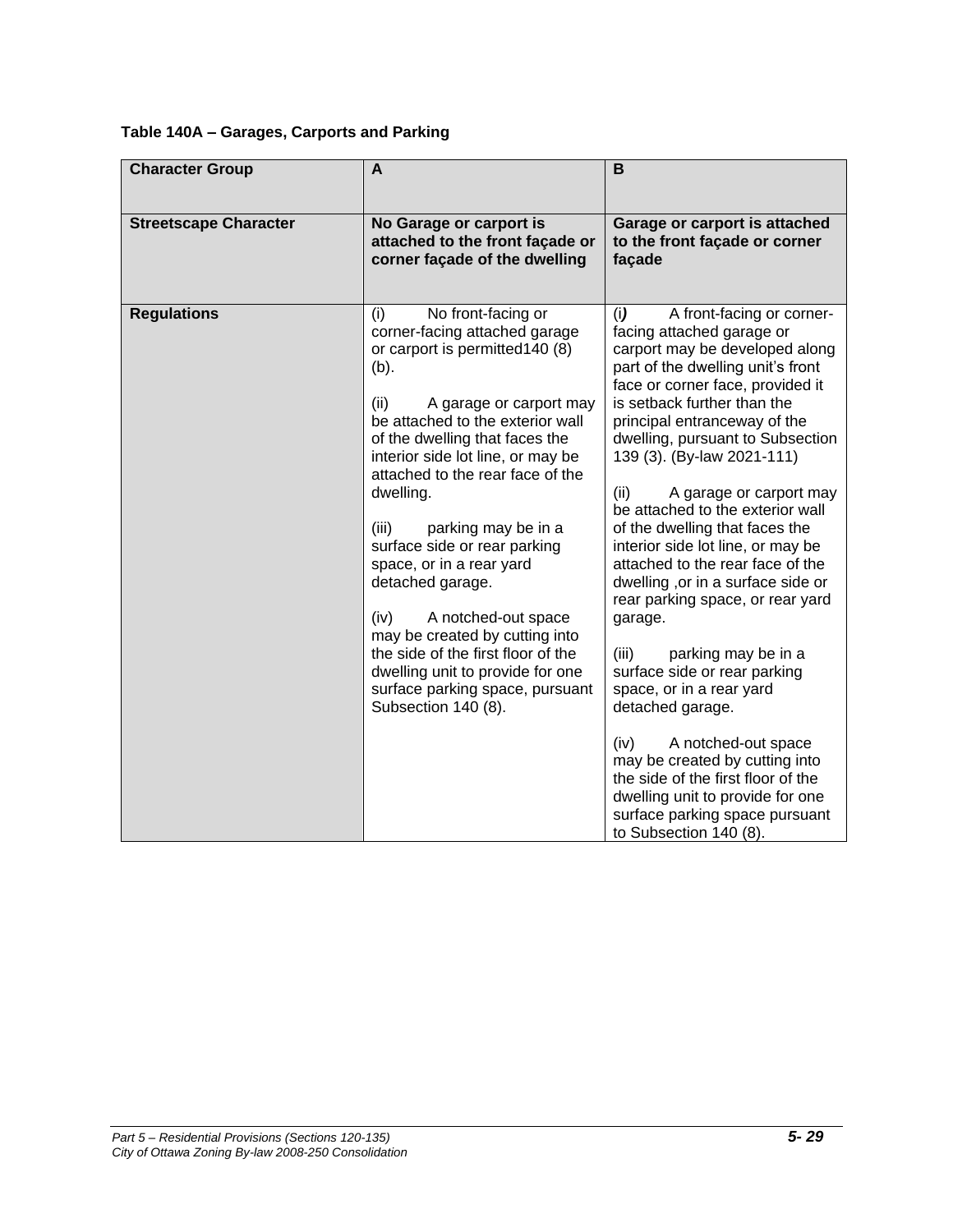| <b>Character</b><br>Group              | A                           | B                                                          | C                                                                                                                                                                                                            | D                                                                                                                                                                                                                                                                                                                                                                                                                          |
|----------------------------------------|-----------------------------|------------------------------------------------------------|--------------------------------------------------------------------------------------------------------------------------------------------------------------------------------------------------------------|----------------------------------------------------------------------------------------------------------------------------------------------------------------------------------------------------------------------------------------------------------------------------------------------------------------------------------------------------------------------------------------------------------------------------|
| <b>Streetscape</b><br><b>Character</b> | No driveways                | Individual /<br><b>Shared</b><br><b>Driveways</b>          | Double-wide<br>driveway                                                                                                                                                                                      | <b>Legal Front Yard</b><br><b>Parking</b>                                                                                                                                                                                                                                                                                                                                                                                  |
| <b>Regulation</b>                      | No driveway is<br>permitted | A single driveway<br>or shared<br>driveway is<br>permitted | A double-wide<br>driveway is not<br>permitted unless it<br>is the dominant<br>character,<br>pursuant to Table<br>139(3) (By-law<br>2021-111).<br>A single driveway<br>or shared<br>driveway is<br>permitted. | <b>Front</b><br>(i)<br>yard parking and<br>corner side yard<br>parking are<br>prohibited.<br>However,<br>(ii)<br>where front yard<br>parking or corner<br>side yard parking<br>was created<br>legally, either prior<br>to 1965 or created<br>through a zoning<br>by-law<br>amendment or<br>minor variance<br>and is the<br>dominant pattern<br>along the street, a<br>new front yard<br>parking space<br>may be permitted. |

### **Table 140B – Driveway Character Groups and Legal Front Yard Parking**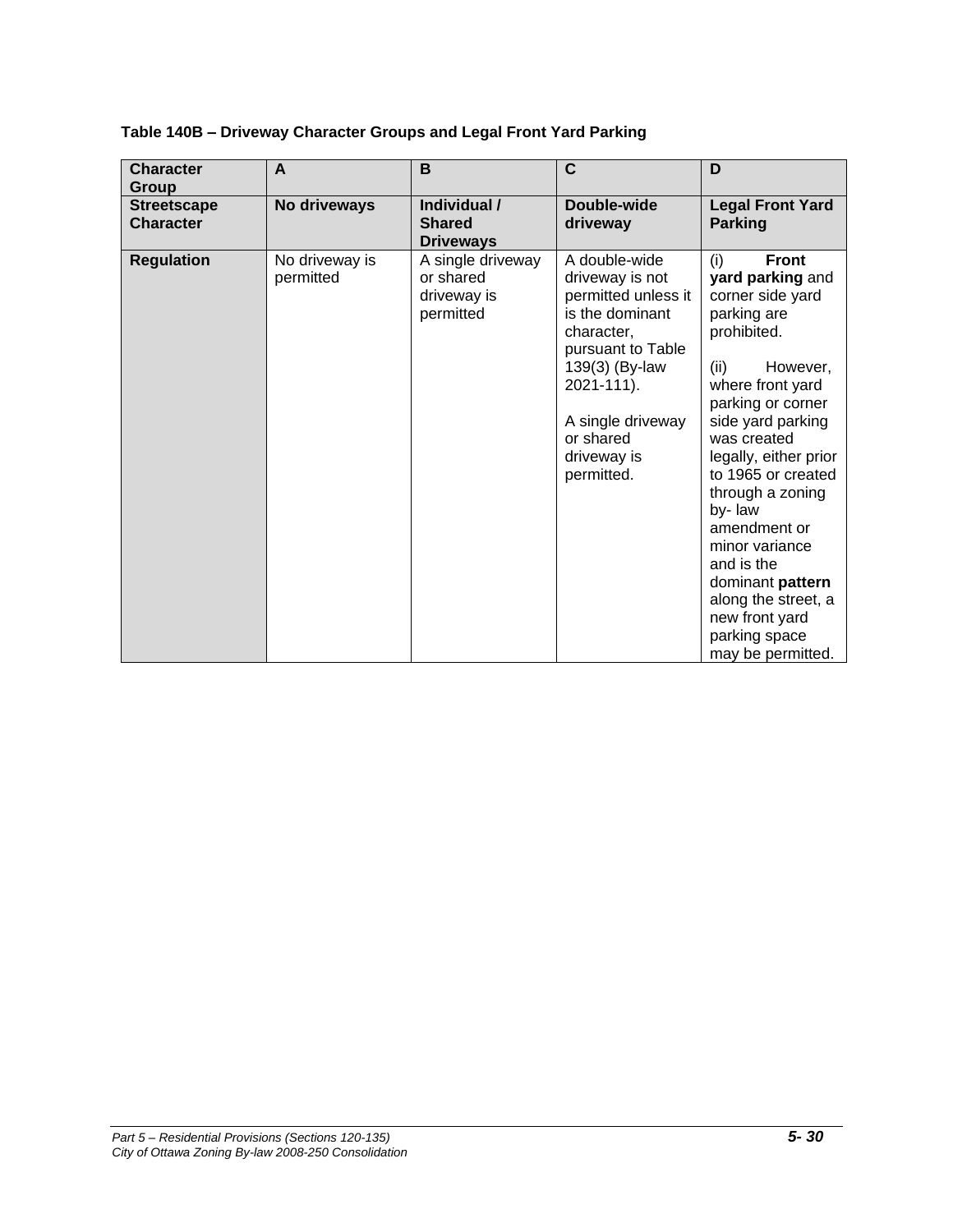| Table 140C - Principal Entranceway Character Groups |  |
|-----------------------------------------------------|--|
|-----------------------------------------------------|--|

| <b>Character</b><br><b>Group</b>       | Α                                                                                                                                                                                                                                                                                                                                                                                                                                                                                                                                                                   | B                                                                                                                                                                                                                                                                                                                                                                                                                                                                                                      |
|----------------------------------------|---------------------------------------------------------------------------------------------------------------------------------------------------------------------------------------------------------------------------------------------------------------------------------------------------------------------------------------------------------------------------------------------------------------------------------------------------------------------------------------------------------------------------------------------------------------------|--------------------------------------------------------------------------------------------------------------------------------------------------------------------------------------------------------------------------------------------------------------------------------------------------------------------------------------------------------------------------------------------------------------------------------------------------------------------------------------------------------|
| <b>Streetscape</b><br><b>Character</b> | Principal Entranceway is located<br>on the front façade of the dwelling<br>unit and faces the street                                                                                                                                                                                                                                                                                                                                                                                                                                                                | Principal Entranceway is not located on the front<br>façade of the dwelling unit and does not face the<br>street                                                                                                                                                                                                                                                                                                                                                                                       |
| <b>Regulation</b>                      | In the case of detached, linked<br>detached, semi-detached and<br>townhouse dwellings, all new<br>development and additions must<br>have the principal entranceway<br>face the street on which the<br>principal dwelling unit is, or units<br>are, fronting upon.<br>In the case of a long semi-<br>detached, triplex, or stacked<br>dwelling, an apartment dwelling,<br>low-rise, rooming house or<br>retirement home, all new<br>development and additions must<br>have a principal entranceway face<br>the street on which the principal<br>dwelling is located. | New development and additions do not need to<br>have the principal entranceway face the street on<br>which the principal dwelling unit is fronting.<br>In the case of a long semi-detached, triplex, or<br>stacked dwelling, or an apartment dwelling, low<br>rise, rooming house or retirement home, only one<br>of the principal entranceways must face the street,<br>with other principal entranceways not required to<br>face the street on which the dwelling or dwellings<br>lunits is located. |

# **Residential Neighbourhood Commercial Suffix (Section 141)**

### **Purpose of the Zone**

*The purpose of the Residential Neighbourhood Commercial suffix is to:*

- *(1) regulate development in a manner that is compatible with existing land use patterns so that the residential character of a neighbourhood is maintained or enhanced;*
- *(2) allow a variety of small, locally-oriented convenience and service uses that complement adjacent residential land uses, and are of a size and scale consistent with the needs of nearby residential areas;*
- *(3) provide conveniently located non-residential uses predominantly accessible to pedestrians, cyclists and transit users from the surrounding residential neighbourhood; and*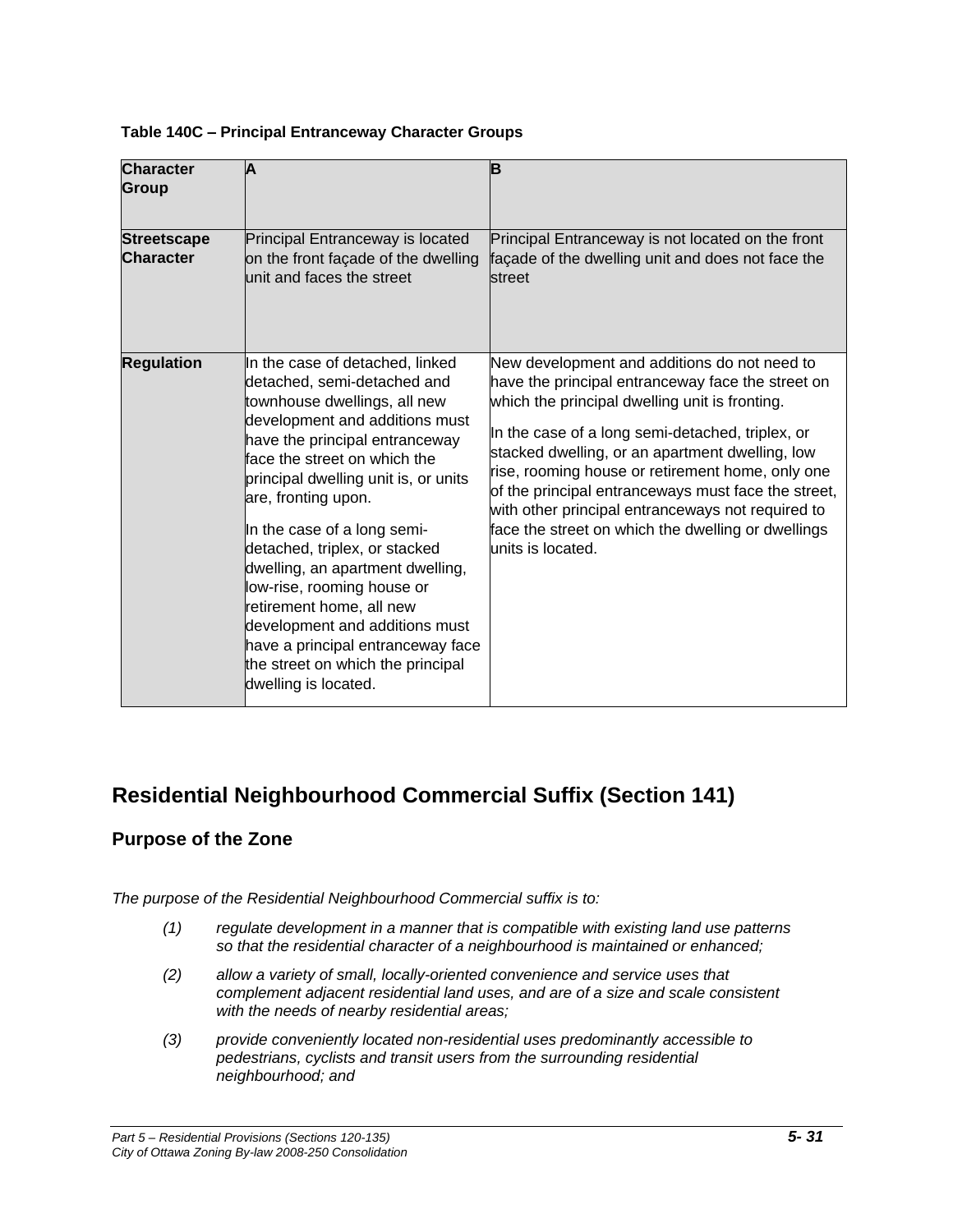- *(4) impose development standards that will ensure that the size and scale of development are consistent with that of the surrounding residential area.*
- **141.** Where a lot is subject to the Residential Neighbourhood Commercial Suffix "-c", then in addition to the regulations of the underlying zone, this section also applies.
	- (1) The following non-residential uses are permitted subject to subsections (3) through (9) inclusive:

artist studio convenience store instructional facility medical facility personal service business restaurant retail food store retail store

- (2) A restaurant use must:
	- (a) be ancillary to and located in the same building as another permitted nonresidential use; and,
	- (b) not have any associated seating area within the building exceed 15 square metres;
- (3) Despite subsections (1) and (2), only the following non-residential uses are permitted within a residential use building containing a semi-detached or townhouse dwelling:

artist studio instructional facility medical facility personal service business, limited to a hair styling salon or barber shop retail food store retail store

- (4) A permitted non-residential use may only be located on the ground floor, basement, or both of a residential use building;
- (5) Despite the definition of residential use building, a non-residential use is permitted within a residential use building, and where a non-residential use is included within a residential use building, the type of dwelling applicable to the building shall be determined based on the number of and configuration of the dwelling units;
- (6) The cumulative total of all non-residential uses in a building must not exceed a gross floor area of 100 square metres, except in the case of a semi-detached or townhouse dwelling, where the maximum of 100 square metres applies to each principal dwelling unit;
- (7) Despite section 101, no parking spaces are permitted in association with a nonresidential use, however motor vehicles may be parked in a driveway leading to a parking space associated with the dwelling;
- (8) Section 85 does not apply, and an outdoor commercial patio is permitted subject to the following:
	- (a) it is located on a corner lot;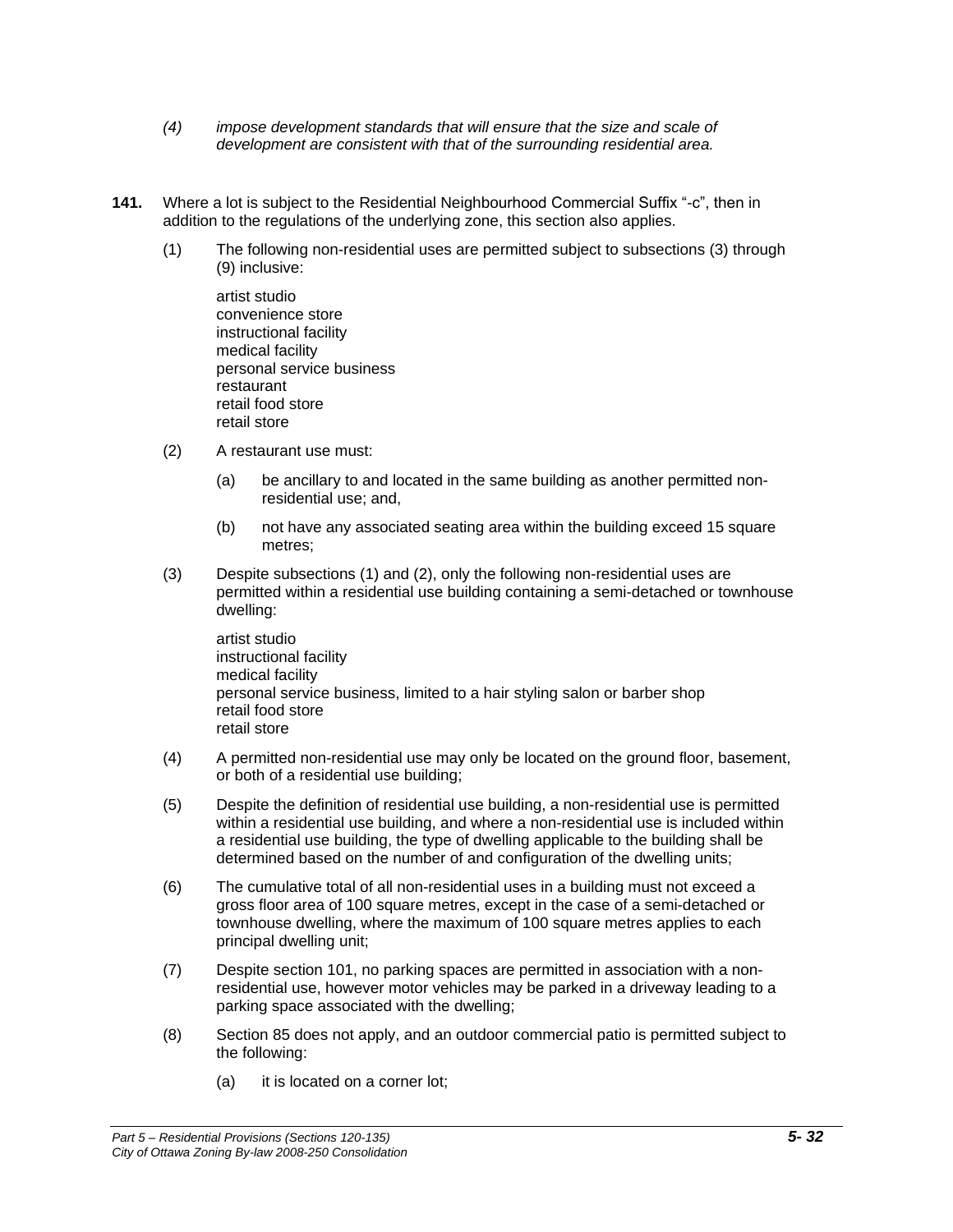- (b) it is located in the front yard, corner side yard, or both and is completely visible and accessible from a public street;
- (c) it does not exceed an area of 10 square metres; and,
- (d) it does not exceed an elevation higher than the existing average grade, unless located on a platform with a walking surface no higher than 0.3 metres above grade;
- (9) Storage and refuse collection must be completed enclosed within a building; and,
- (10) a building accessory to a non-residential use must be located in the rear, interior, or interior side yard. (By-law 2015-197)

### **Coach Houses (Section 142)**

- **142.** (1) A coach house is permitted on any lot also containing a detached, semi-detached, linked detached, duplex or townhouse dwelling, where that dwelling type is a listed permitted use, subject to subsections (2) through (14).
	- (2) The coach house may not be severed from the lot containing the principal dwelling.
	- (3) No more than one coach house is permitted on a lot.
	- (4) A coach house must be located:
		- (a) in the rear yard for lots less than 0.4 hectares in area (By-law 2017-231) (Bylaw 2017-322)
		- (b) in the case of a lot with frontage on both a street and a travelled public lane, in the yard adjacent to the travelled public lane.
	- (5) Despite (1), a coach house is not permitted:
		- (a) where the lot contains a secondary dwelling unit or one or more rooming units; (By-law 2021-218)
		- (b) within the area shown as Area A on Schedule 363;
		- (c) on a lot that is less than 0.4 hectares in area, located within Area D on Schedule 1, and not serviced by both a public or communal water system and public or communal wastewater system; or, (By-law 2017-322) (By-law 2019-41)
		- (d) on a lot occupied by a townhouse dwelling unit, except where the lot containing the townhouse unit abuts two public streets, or a public street and a travelled lane or can fulfill the requirements of s.142(11). (By-law 2017- 231)
		- (e) Where the lot contains an **oversize dwelling unit**, the total number of **bedrooms** on the lot may not exceed eight."; and, (By-law 2018-206)
		- (f) Notwithstanding provision (5)(c)(i), a coach house is permitted on the property located at 4689 Anderson Road. (By-law 2017-322) (By-law 2018- 206)
	- (6) A coach house must be serviced: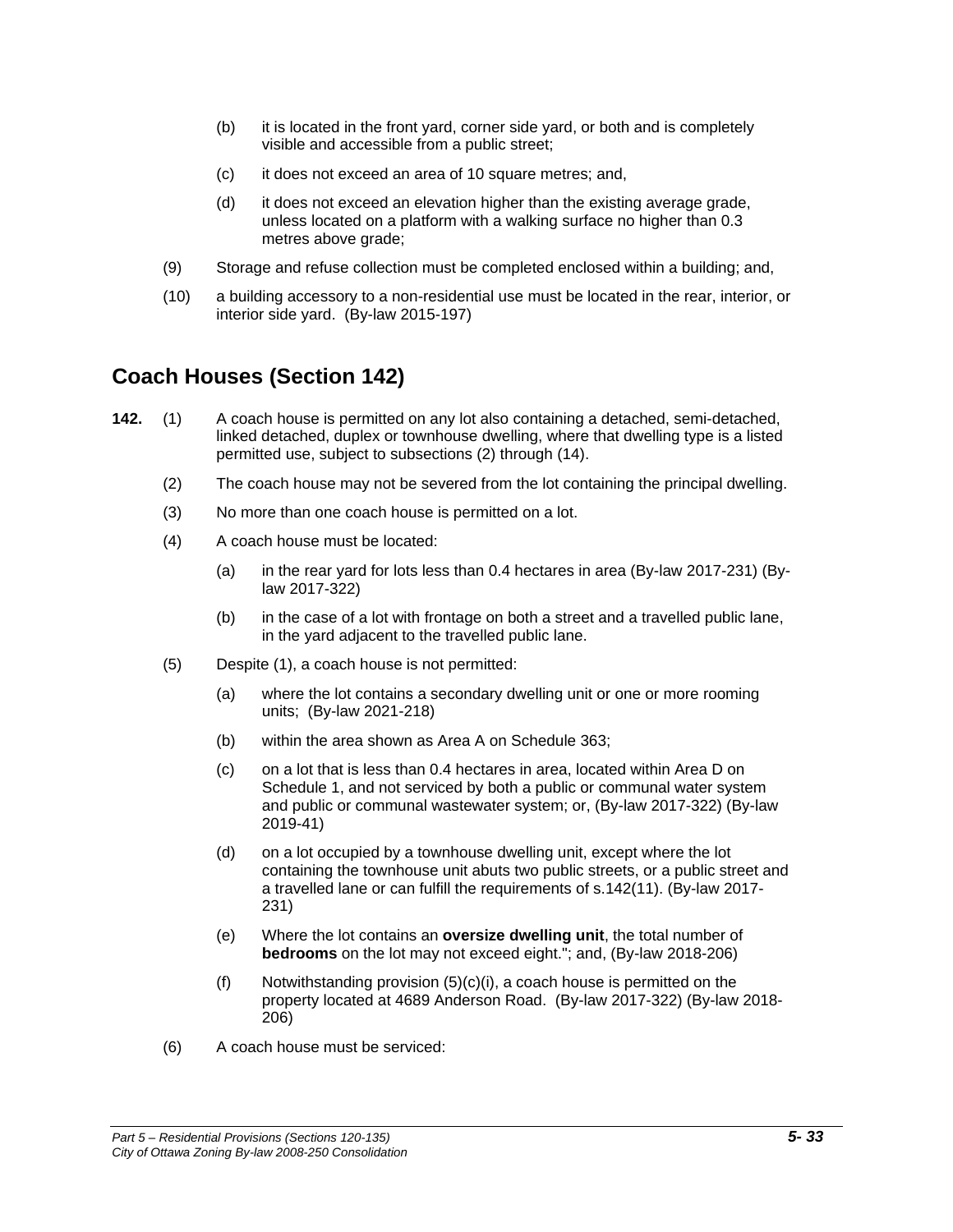- (a) Within Areas A, B and C on Schedule 1, from the principal dwelling, and the principal dwelling must be serviced by a public or communal water and waste water system;
- (b) Within Area D on Schedule 1,
	- (i) from at least one of either the existing well or septic system, or
	- (ii) from the principal dwelling serviced by a private septic system, private well, communal water system or communal waste water system.
- (7) The maximum permitted height of a building containing a coach house:
	- (a) in the AG, EP, ME, MR, RC, RG, RH, RI, RR, RU, V1, V2, V3 and VM Zones, is the lesser of:
		- (i) the height of the principal dwelling; or
		- (ii) 4.5 metres.
		- (iii) despite (ii), where the building containing a coach house also includes a garage containing a parking space established in accordance with Part 4 of this by-law, the building may have a maximum height of 6.1 metres. (By-law 2017-231)
	- (b) in any other zone, is the lesser of:
		- (i) the height of the principal dwelling; or
		- (ii) 3.6 metres, except for a coach house with a flat roof, which has a maximum building height of 3.2 metres; (By-law 2017-231)
	- (c) section 64 (Permitted Projections Above the Height Limit) does not apply to a building containing a coach house, except with respect to:
		- (i) chimneys
		- (ii) flagpoles
		- (iii) ornamental domes, skylights or cupolas, provided that the cumulative horizontal area occupied by such features does not exceed 20% of the footprint of the coach house.
- (8) Required setbacks from lot lines for a coach house are as follows:
	- (a) from the front lot line, the minimum setback must be equal to or greater than the minimum required front yard setback for the principal dwelling.
	- (b) from the corner side lot line, the minimum setback must be equal to or greater than the minimum required corner side yard setback for the principal dwelling.
	- (c) from the interior side lot line,
		- (i) Within Areas A, B, and C on Schedule 1, where the interior side lot line abuts a travelled lane or where no entrance or window faces the interior side lot line, the maximum permitted setback is 1 metre (By-law 2017-231)
		- (ii) in all other cases, the minimum required setback is 4 metres
	- (d) from the rear lot line,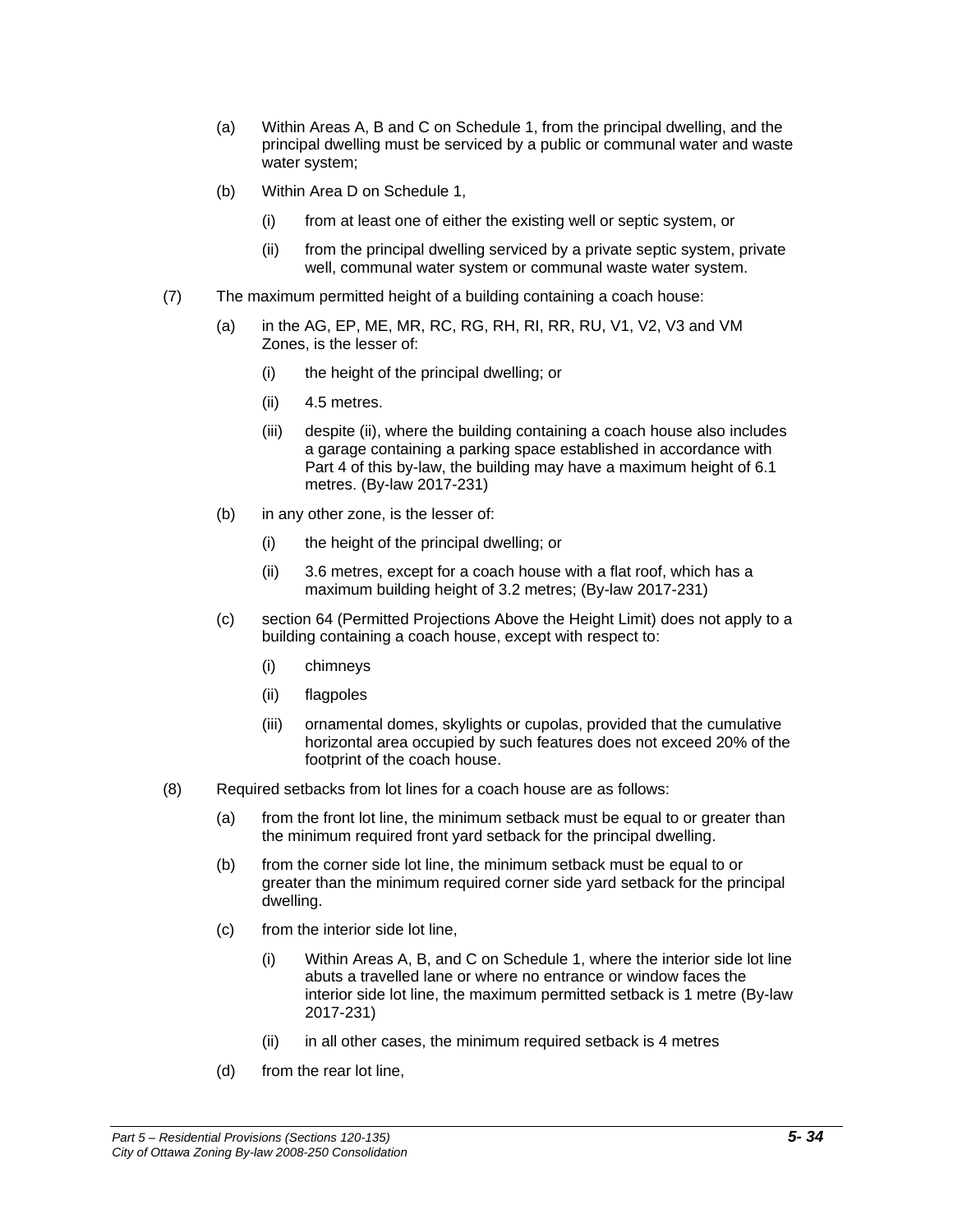- (i) where the rear lot line abuts a travelled lane or where no entrance or window faces the rear lot line, the maximum permitted setback is 1 metre
- (ii) in all other cases, the minimum required setback is 4 metres.
- (e) Where an easement exists which prevents a coach house from complying with a maximum setback, the maximum setback may be increased only to such a point so as to accommodate the easement, and 0% fenestration is permitted on any wall less than 4 m from a property line that also faces that property line. (By-law 2021-215)
- (9) The **footprint** of a building containing a coach house excluding an accessory use which services the primary dwelling and the coach house building, may not exceed the lesser of: (By-law 2017-231)
	- (a) 40% of the **footprint** of the principal dwelling, or where the principal dwelling has a **footprint** of 125 square metres or less, 50 square metres;
	- (b) 40% of the area of the yard in which it is located; or
	- (c) 80 square metres in Area A, B and C on Schedule 1, or 95 square metres in Area D on Schedule 1.
- (10) The total **footprint** of a building containing a coach house plus all accessory buildings and structures in a yard may not exceed:
	- (a) in the AG, EP, ME, MR, RC, RG, RH, RI, RR and RU Zones, 5% of the area of the yard in which they are located, or
	- (b) in any other zone, 50% of the area of the yard in which they are located.
- (11) A walkway must be provided from a driveway, public street or travelled lane to the coach house, and such walkway:
	- (a) must be at least 1.2 metres in width;
	- (b) must not exceed 1.5 metres in width;
	- (c) no person may park a vehicle on any part of a walkway under this subsection, other than that part of the walkway that encroaches on a permitted driveway.
- (12) Within Areas A, B, and C on Schedule 1, no new driveway may be created in association with a coach house except where a coach house contains a garage a driveway may be extended to the coach house. (By-law 2017-231)
- (13) A vehicle associated with a coach house may be parked in tandem in the driveway of the principal dwelling.
- (14) The roof of a building containing a coach house:
	- (a) may not contain any rooftop garden, patio, terrace or other amenity area;
	- (b) despite (a), may contain a vegetative green roof provided it is not designed or equipped for use as an amenity area.
	- (c) when located on a property in Areas A, B or C on Schedule 1, must not be a shed style roof. (By-law 2017-231)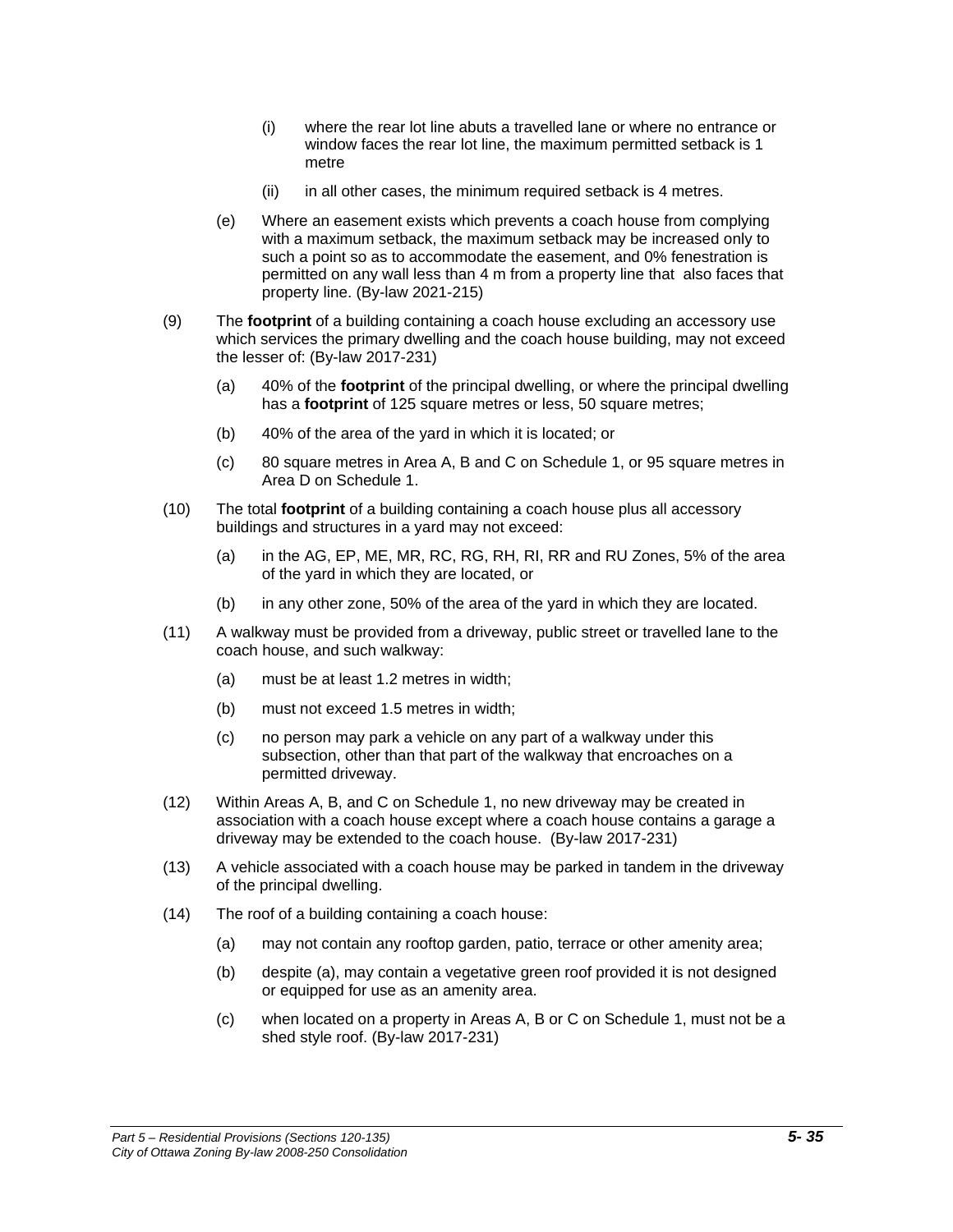- (15) Where located entirely in the rear yard, all or part of an accessory building existing as of September 14, 2015 may be altered to contain a coach house in accordance with the following:
	- (a) the building envelope may be enlarged in accordance with this subsection, and subsections 7(a), 7(b) and (8) do not apply except as set out in this subsection;
	- (b) the building including any enlargement must continue to be located entirely within the rear yard;
	- (c) no part of the building that is not located within the building envelope of the original accessory building as it existed on September 14, 2015, may exceed the applicable maximum permitted building height in subsection (7.);
	- (d) no window or entrance is permitted on any wall facing and within 4 metres of a lot line.
- (16) Where not located entirely in the rear yard, all or part of an accessory building existing as of September 14, 2015 may be altered to contain a coach house in accordance with the following:
	- (a) the building may not be enlarged beyond the building envelope of the accessory building as it existed on September 14, 2015;
	- (b) subsections 4, 7(a), 7(b), and (8) do not apply except as set out in this subsection; and
	- (c) no window or entrance is permitted on any wall facing and within 4 metres of a lot line.
- (17) Despite subsection (9), where an accessory building existing as of September 14, 2015 exceeds the permissible footprint in subsection (9), all or part of the accessory building may be altered to contain a coach house in accordance with subsections (15) or (16) provided that:
	- (a) after the addition of the coach house, the building envelope has not been enlarged beyond the envelope existing on September 14, 2015; and
	- (b) the gross floor area of the coach house does not exceed 80 square metres, if located within Areas A, B or C on Schedule 1, or 95 square metres in Area D on Schedule 1. (By-law 2016-356)
- (18) Clause 3(1)(b) of Section 3 does not apply. (By-law 2018-155)

### **Waste Management (Section 143)**

- **143.** (1) In any R1, R2, R3 or R4 zone, any building exceeding 400 square metres in total floor area must provide the following: (By-law 2019-410)
	- (a) Include a path for the movement of garbage containers between a garbage storage area and the street line or travelled public lane, and such path must be:
		- (i) not less than 1.2 metres in width;
		- (ii) unobstructed by any **projection** or **accessory structure** to a height of 1.5 metres above the path surface;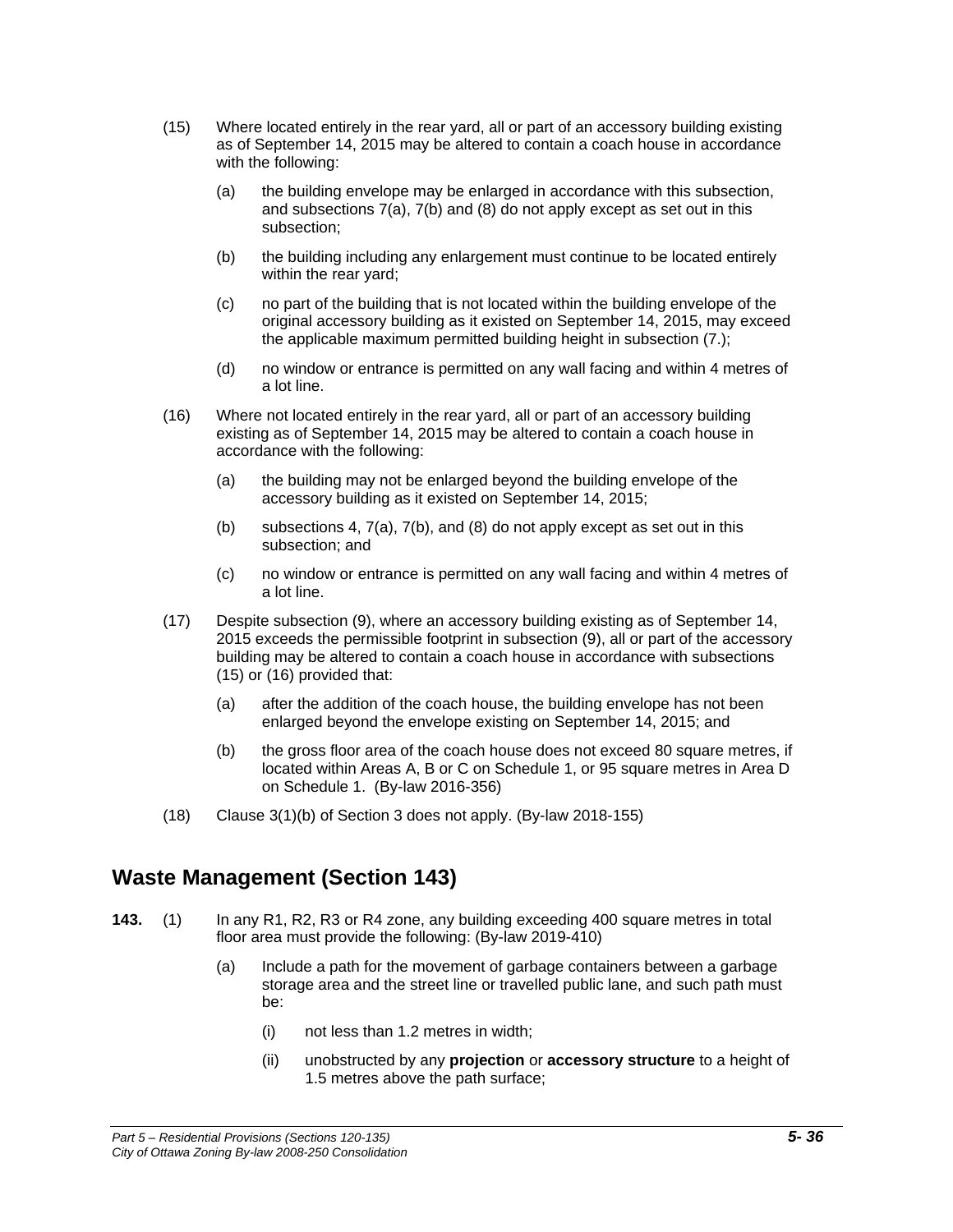- (iii) uninterrupted by any window well, depression or grade change that would impede the movement of a wheeled garbage container;
- (iv) for that part of the path located outside a building, paved or finished with hard landscaping and may be on a driveway or walkway; and (Bylaw 2019-410)
- (v) notwithstanding the above, a service vent or utility may encroach no more than 0.30 metres into the above path.
- (b) A garbage storage area for any building containing: (By-law 2019-410)
	- (i) a **rooming house**;
	- (ii) an **oversize dwelling unit**; or
	- (iii) more than two but not more than five **dwelling units**. (By-law 2019- 41)
- (c) The garbage storage area required by b) must:
	- (i) be located within
		- (1) the **principal building**, or
		- (2) an **accessory building** located in the **rear yard**;
	- (ii) have a total volume of not less than 3.5 cubic metres with a minimum floor area of not less than 2.0 square metres;
	- (iii) be located adjacent to the path required by clause a); and,
	- $(iv)$  Notwithstanding (i)(1) above, in the area shown on Schedule 383, the garbage storage area must be located only within the principal building.
- (d) Notwithstanding the above, a building containing a townhouse dwelling or stacked dwelling is exempt where the Total Floor Area of the part of the building occupied by a principal dwelling unit, including an associated secondary dwelling unit, is less than 200 square metres as calculated from the party walls. (By-law 2018-206)

### **Alternative Yard Setbacks affecting Low-rise Residential Development in the R1 to R4 Zones within the Greenbelt (Section 144)**

#### (By-law 2020-289)

The following yard setbacks apply to any lot zoned R1, R2, R3 and R4 Zone located within Area A of Schedule 342.

### **Front Yards and Corner Side Yard Setbacks**

- **144**. (1) The minimum front yard setbacks and minimum corner side yard setbacks are as follows:
	- (a) in the case of an interior lot or through lot, the yard setback must align with the average of the abutting lots' corresponding yard setback abutting the street(s),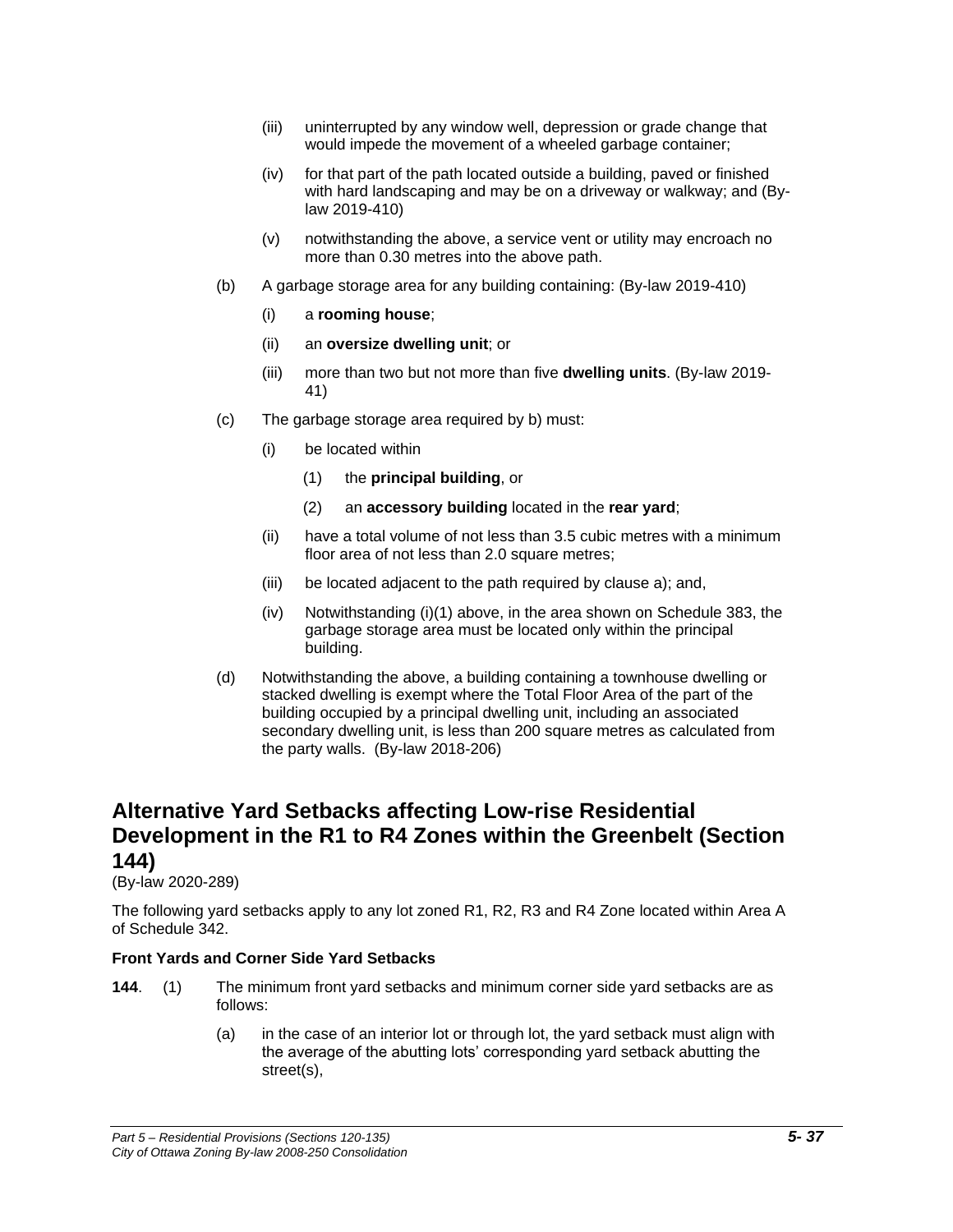- (b) in the case of a corner lot and corner through lot, the yard setbacks must align with the abutting lots' actual yard setbacks abutting each street, and Section 135 applies;
- (c) Where an abutting lot is vacant, the provisions of (1) (a) or (b) apply based on the actual yard setbacks of the closest residential building on the next adjacent lot, which must be no more than 30 m from the subject lot's closest side lot line.
- (d) Despite the foregoing, the minimum front and/or corner side yard setback need not exceed the minimum required in the Residential subzone in which the lot is located, and in no case may be less than 1.5 m.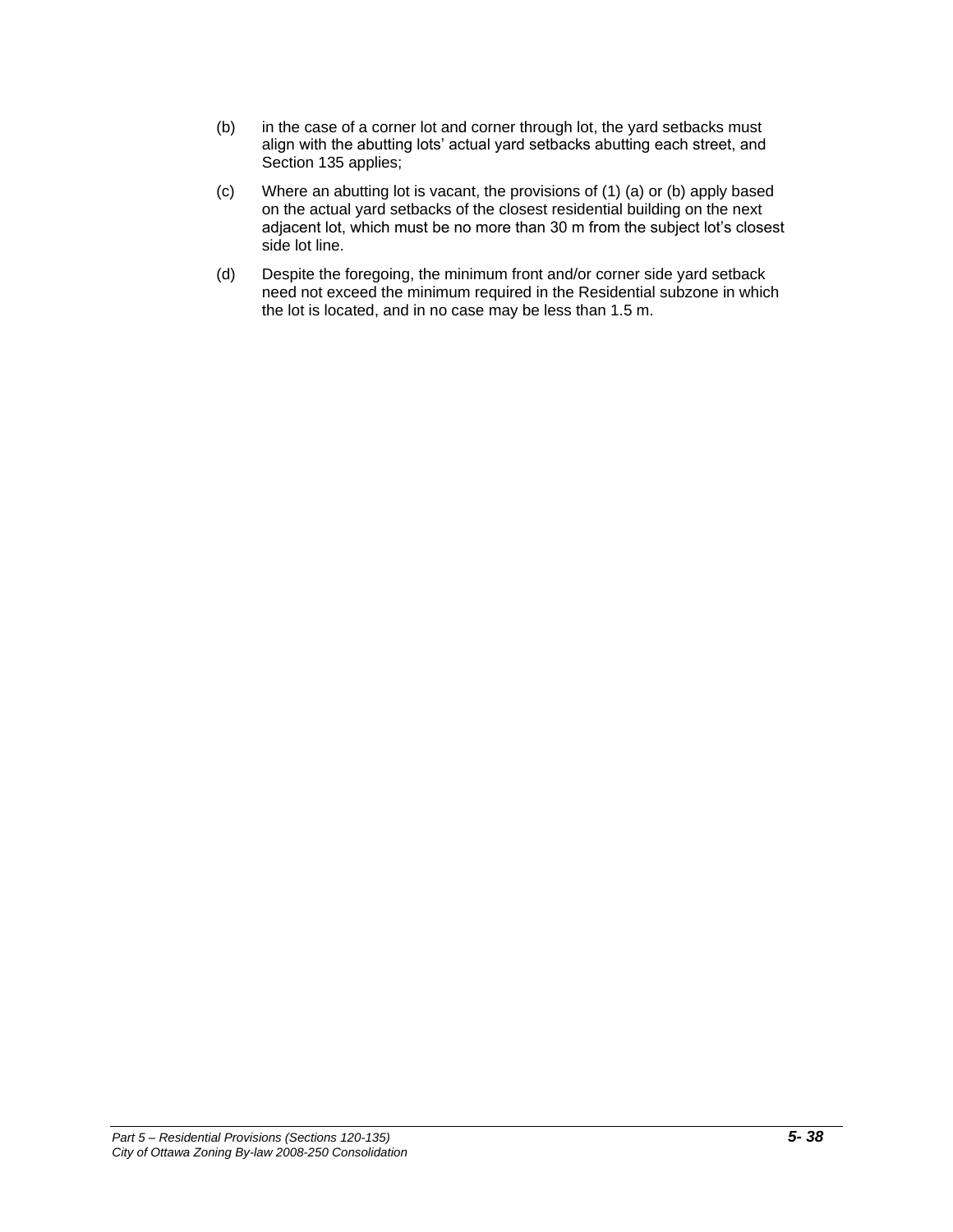

**Illustration of Front and Corner Side Yard Setback Requirements affecting R1-R4 Zones within the Greenbelt**

### **Interior Side Yards on Interior, Through and Corner Lots**

- (2) The minimum interior side yard:
	- (a) On an interior lot or through lot, the minimum interior side yard setbacks are as prescribed in each subzone noted in the Part VI, Residential Subzone Tables.
	- (b) On a corner lot where there is only one interior side yard required, the minimum setback for that yard must be: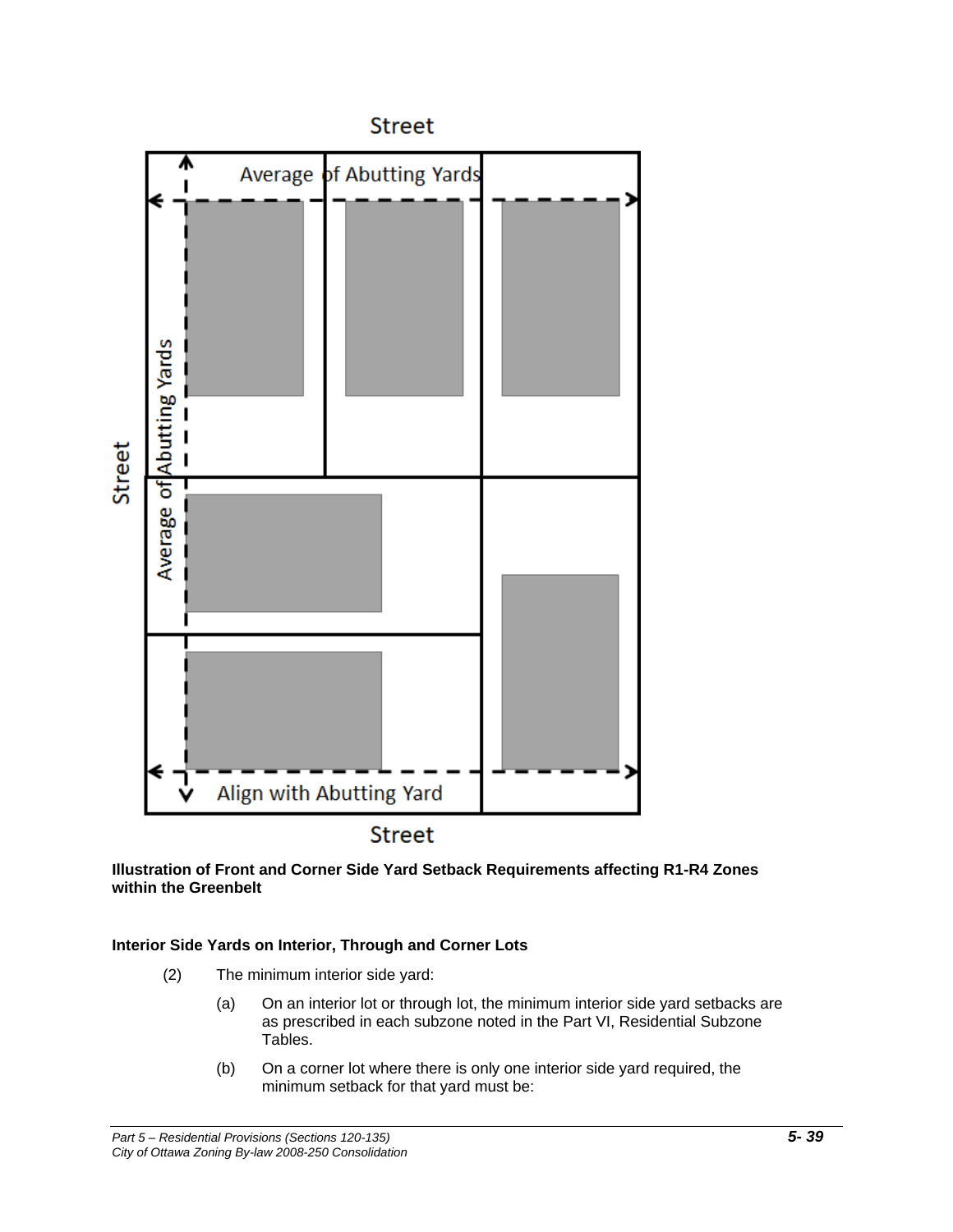- (i) the minimum interior side yard setback prescribed in the Residential subzone, or
- (ii) the larger of the two subzone-specific minimum interior side yard requirements prescribed in the Residential subzone, or
- (iii) where only a required minimum total interior side yard is prescribed, the minimum interior side yard setback must equal at least 50% of the required minimum total interior side yard setback.

#### **Rear Yards on Interior or through lots**

- (3) Where a lot's rear lot line abuts either an R1, R2, R3 or R4 zone, or abuts a lane that abuts an R1, R2, R3, or R4 zone on either side, except in the case of a Planned Unit Development:
	- (a) the rear yard must comprise at least 25 percent of the lot area; and the minimum rear yard setback is pursuant to Table 144A or 144B below.
		- (i) where the minimum front yard is 4.5 m or less, the minimum rear yard depth is determined by Table 144A:

#### **Table 144A – Rear Yard Requirements For Lots with a Front Yard Setback of 4.5 m or Less**

|       |                                                  | Ш                               |
|-------|--------------------------------------------------|---------------------------------|
|       | <b>Lot Depth</b>                                 | <b>Minimum Rear Yard</b>        |
| (i)   | 23.5 metres or less                              | 25 per cent of the lot depth    |
| (ii)  | Greater than 23.5 but not<br>more than 25 metres | the lot depth minus 17.5 metres |
| (iii) | greater than 25 metres                           | 30 per cent of the lot depth    |

(ii) where the minimum front yard is more than 4.5m, the minimum rear yard depth is determined by Table 144B: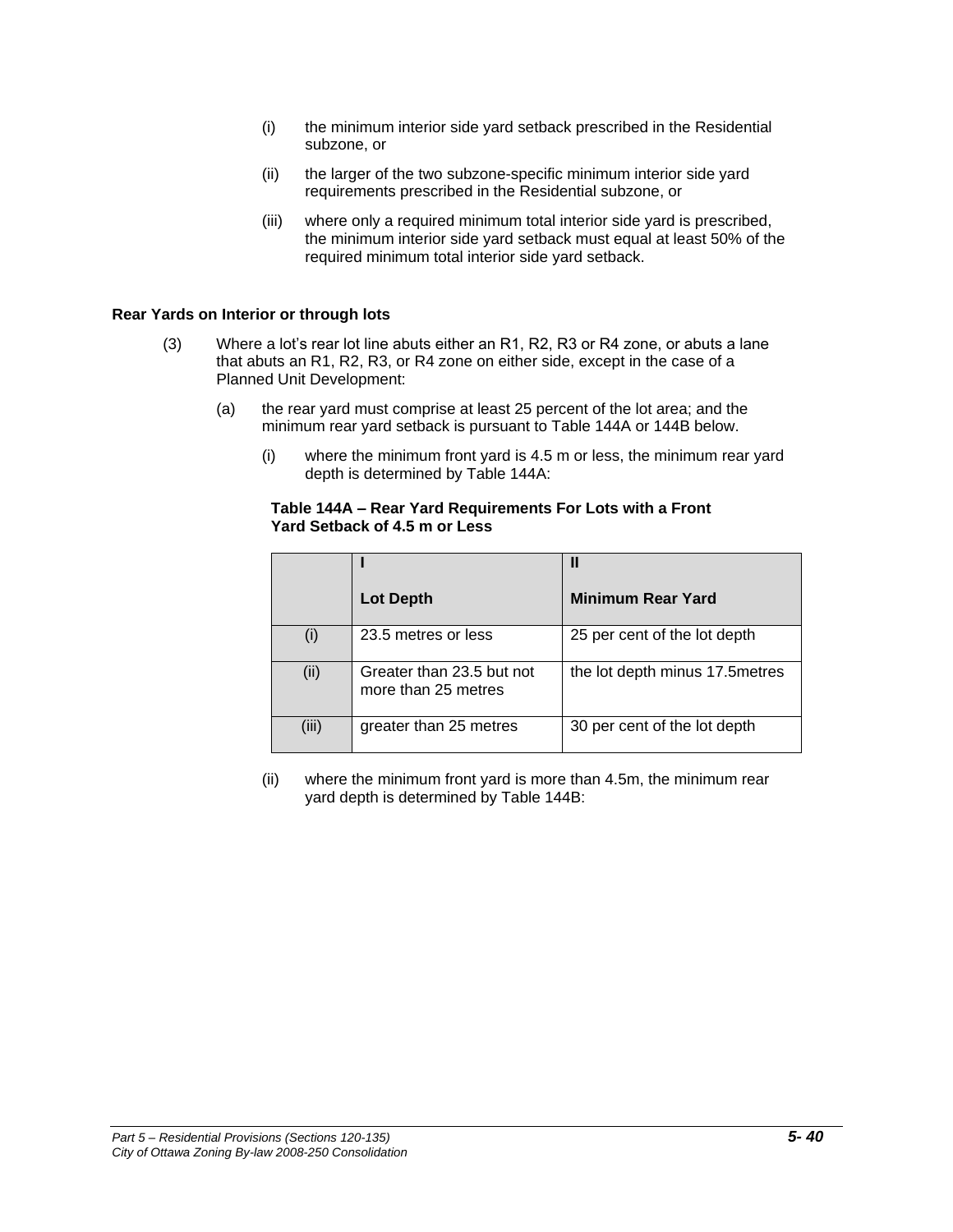#### **Table 144B – Rear Yard Requirements For Lots with a Front Yard Setback Greater than 4.5 m**

|       |                                                       | Ш                                |
|-------|-------------------------------------------------------|----------------------------------|
|       | <b>Lot Depth</b>                                      | <b>Minimum Rear Yard</b>         |
| (i)   | 24 metres or less                                     | 25 per cent of the lot depth     |
| (ii)  | greater than 24 but not more than<br>25 metres        | the lot depth minus 18<br>metres |
| (iii) | greater than 25 metres but not<br>more than 32 metres | 28 per cent of the lot depth     |
| (iv)  | greater than 32 but not more than<br>33 metres        | the lot depth minus 23<br>metres |
| (v)   | Greater than 33 metres                                | 30 per cent of the lot depth     |

(b) Where a lot's rear lot line abuts any zone other than an R1, R2, R3, or R4 zone, the minimum yard setback is as prescribed in each subzone noted in he Part VI, Residential Subzone tables. (By-law 2021-111)

### **Rear Yards on Corner Lots**

- (4) Detached Dwellings
	- (a) In the case of a corner lot in the R1 Zone within Schedule 342 that is not severed, the minimum rear yard setback is that which is required in the Residential Subzone applicable to the lot,
	- (b) in the case of a corner lot in the R1 Zone within Schedule 342 but excluding Area A of Schedule 344, despite the minimum required lot area in the R1A, AA, B, BB, C, CC, E, G, GG zones in Table 156A, where both water and wastewater municipal services are present, a minimum lot area of no less than 49 per cent of the required minimum lot area of the subzone may be applied if:
		- (i) permission to sever the lot into two lots is granted by the Committee of Adjustment;
		- (ii) only one detached dwelling is built on each of the two severed lots; and
		- (iii) each of the detached dwellings have their front wall and driveway facing frontage on different streets whether or not that frontage is the front lot line, and
	- (c) where a corner lot is severed into two lots in accordance with (b), the following provisions also apply:
		- (i) where the side lot line abutting a street becomes the front lot line,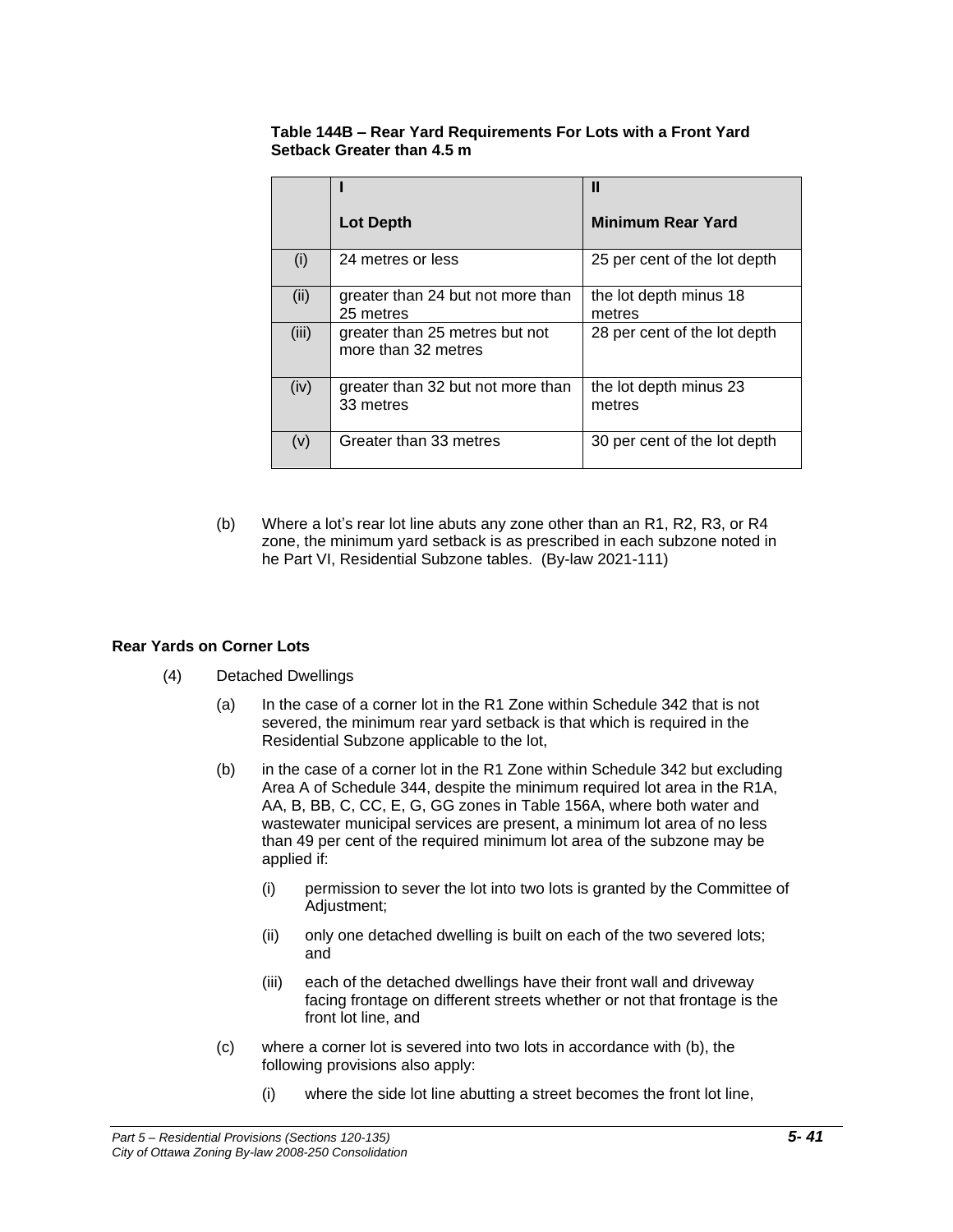- (ii) the minimum front yard setback is the same as the corner side yard setback of the subzone,
- (iii) the minimum front yard setback for the interior lot is the same as the corner side yard setback of the subzone,
- (iv) the minimum rear yard setback for the corner lot is the same as the required interior side yard setback of the subzone,
- (v) the corner lot must provide an at-grade amenity area equivalent to at least 5% of the minimum lot area required in the subzone, in addition to all required setbacks, that must be abutting the minimum required rear yard required under (iii).
- (d) In the R2, R3 and R4 Zones, in the case of a corner lot where:
	- (i) a detached dwelling, on a severed remnant corner lot or unsevered corner lot, must provide a minimum rear yard of 1.2 m and an Interior Yard area is also required, pursuant to (6) below, with all necessary modifications.
	- (ii) a detached dwelling on the severed lot becomes an interior lot and is subject to the minimum rear yard setback required for an Interior or Through Lot under Subsection 139 (3).
- 5. Dwellings Other than Detached Dwellings

In the R2, R3 and R4 Zones, on a corner lot in the case of a dwelling other than a detached dwelling, where

- (a) all principal dwelling units front on and face the longer street lot line, the longer street lot line is deemed to be the front lot line, and minimum required rear yard is 4 m, and
- (b) the principal dwelling units have principal entranceways fronting on and facing different streets, the minimum required rear yard is: 1.2 m, and an Interior Yard area is also required, pursuant to (6) below.

#### **Interior Yard Area**

- 6. Where dwellings containing multiple principal dwelling units are developed on a corner lot with the dwelling units fronting on and facing different streets, a minimum interior yard area is required, whether the lot is to be severed or not, that abuts the rear yard and interior side yard, by extending a parallel line from the minimum required rear yard setback affecting the abutting lot, across the longest shared common lot line into the affected site for a distance equal to 30% of the affected lot's actual width, as noted in the Illustration below.
- 7. Despite the requirements for minimum interior side yards and rear yards on a corner lot where dwelling units face different streets, only one interior yard is required.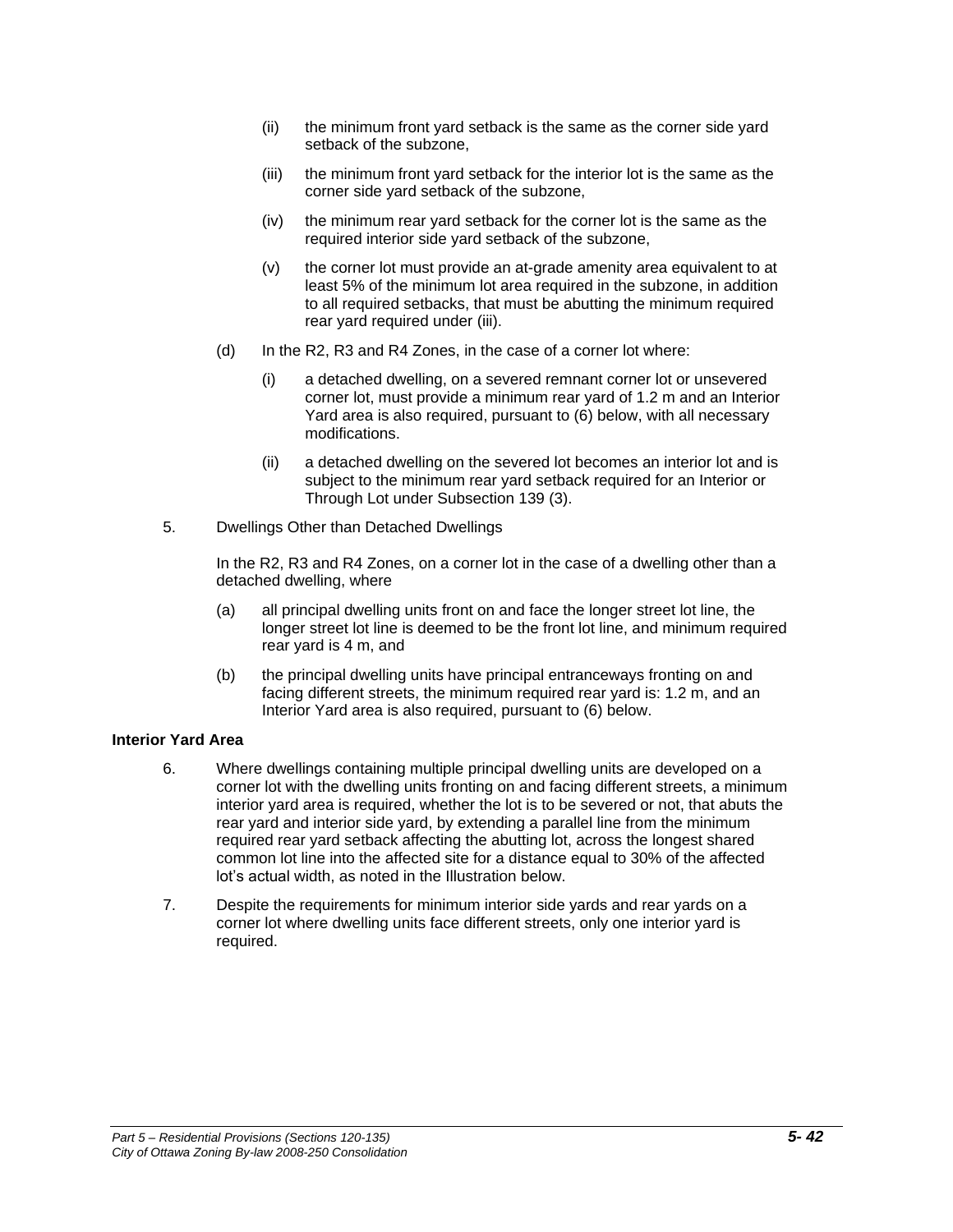

**Illustration of the Minimum Interior Yard Required on Corner Lots for Dwellings containing Multiple Principal Dwelling Units that Face Different Streets**

### **Through Lots on Large Sites**

- 8. In the case of a through lot with a depth of 60 metres or greater:
	- (a) Subsection 135 applies with respect to the actual rear lot line; and
	- (b) the provisions of (3) (a) (i) and (ii) above apply to each half of the lot with respect to a hypothetical lot line bisecting the through lot at 50 %of the lot depth.

# **Long Semi-detached Dwellings (Section 145)**

(By-law 2020-289)

- **145.** (1) A **long semi-detached dwelling** is permitted on any interior lot in an R2, R3 and R4 zone where a **semi-detached dwelling** is permitted.
	- (2) The minimum lot width and the minimum lot area for a long semi-detached dwelling apply to the whole of the **longsemi-detached dwelling** including both dwelling units, and
		- (a) are as provided in Table 158A, 160A, or 162A, or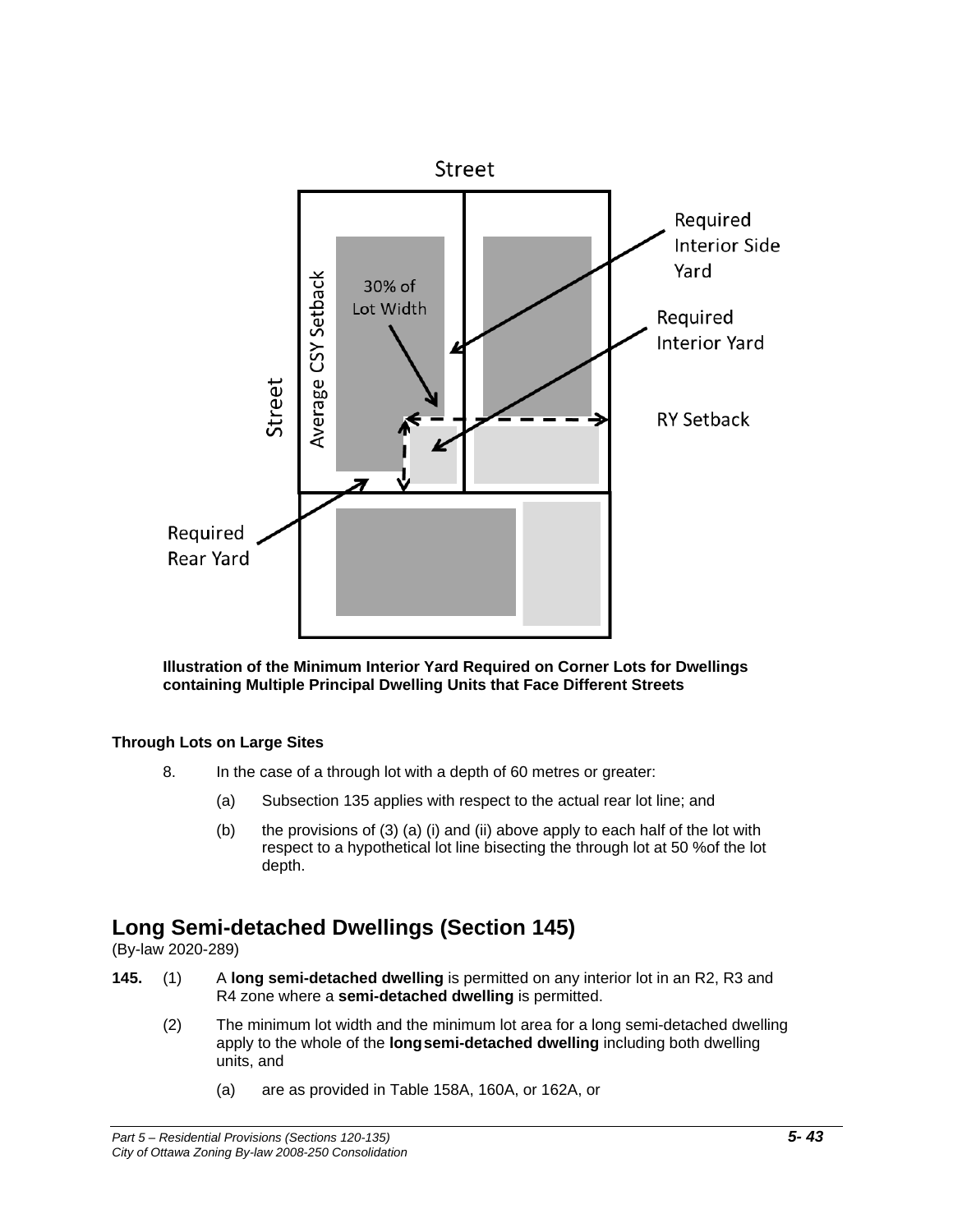- (b) where not listed in Table 158A, 160A, or 162A, the minimum lot width and minimum lot area for a long semi-detached dwelling are the same as required for a detached dwelling.
- (3) Where a long semi-detached dwelling is severed, the lands on which a long semidetached dwelling is located are considered one lot for zoning purposes, however Subsection (4) must be complied with.
- (4) Where a long semi-detached dwelling is severed in a flag lot configuration,the minimum lot width of the pole portion, as measured from the original lot's interior side lot line, is as follows:.
	- (a) where a flag lot abuts another flag lot at the side lot line, 1.7 m,
	- (b) In all other cases, 2.2m. (By-law 2021-111)

### **Westboro Development Overlay (Section 146)**

**146.** (1) The provisions of this section apply to all areas located within Schedule 430 and take precedence over any other section to the contrary, except for those contained in Part 15 – Exceptions.

### **Front Façade**

(2) At least 20% of the front façade must be set back a minimum 0.6 metres from the front wall.

#### **Rear Yards**

- (3) Rear yard soft landscaped buffers are subject to the following:
	- (a) A minimum rear yard softly landscaped buffer must be provided along the rear lot line, the depth of which must be in accordance of Table 146A:

| Zone                         | <b>Depth</b> |
|------------------------------|--------------|
| R1, R2, R3 zones and R4UA or | 4.5 metres   |
| R4UB zones                   |              |
| All other zones              | 3 metres     |

Table 146A – Minimum Rear Yard Landscaped Buffer Depth

- (b) Subsection (3) (a) may also be satisfied by providing an aggregated landscaped area abutting at least 50 per cent of the rear lot line comprising an area equal to the total area of the landscaped buffer required by (3) (a), provided that the longer dimension of this area is not more than twice its shorter dimension.
- (c) All areas of the rear yard not covered by accessory buildings and structures, permitted projections, bicycle parking and aisles, hardscaped paths of travel for waste and recycling management, pedestrian walkways, patios, and permitted driveways, parking aisles and parking spaces, must be softly landscaped.
- (d) The area associated with a provided setback from a property line for an accessory structure or accessory dwelling (coach house) may be included in the above calculated area.
- (4) In addition to the minimum required rear yard setback;